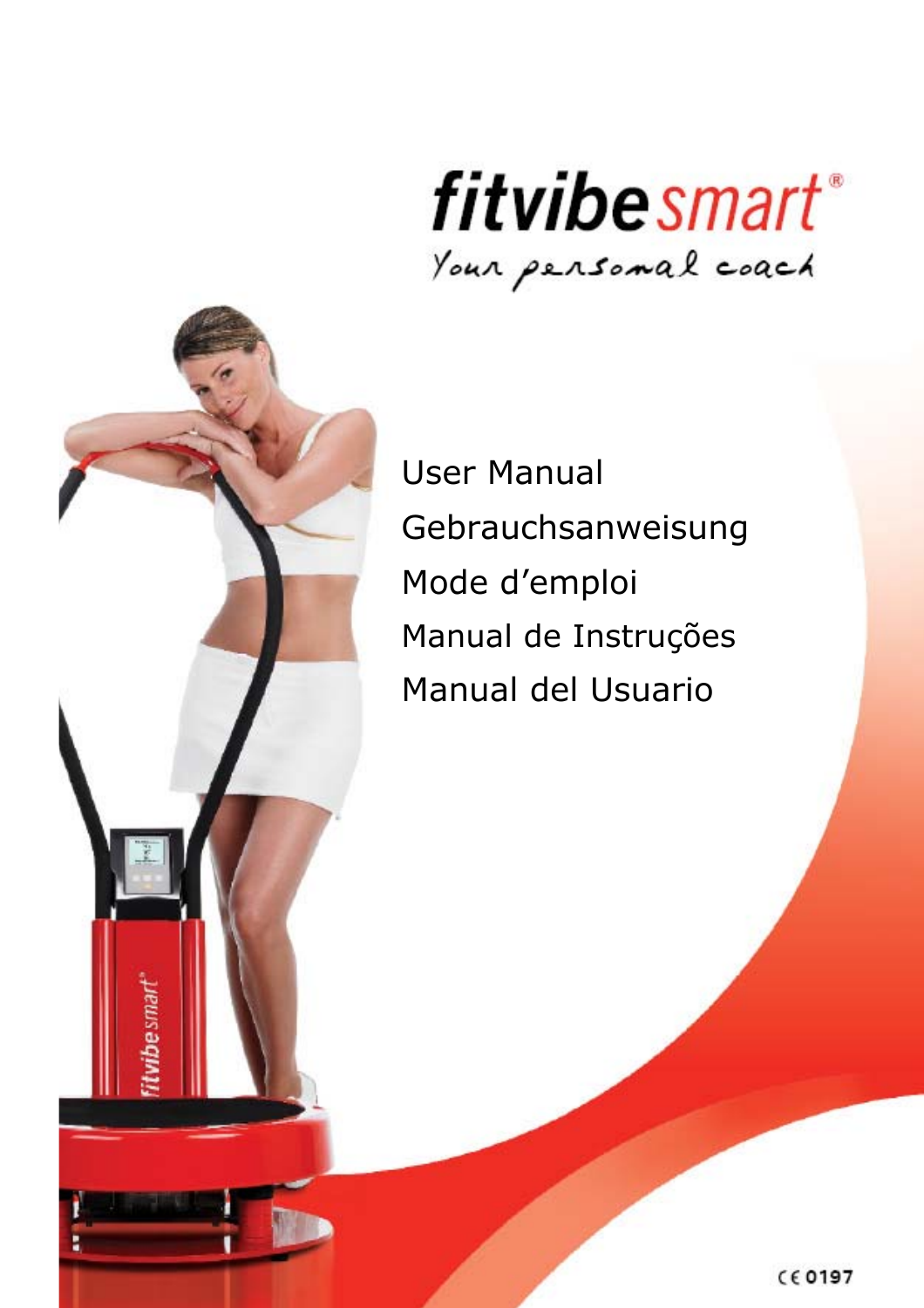| <b>English</b> |    |
|----------------|----|
| <b>Deutsch</b> | 19 |
| <b>French</b>  | 37 |
| Português      | 53 |
| <b>Español</b> |    |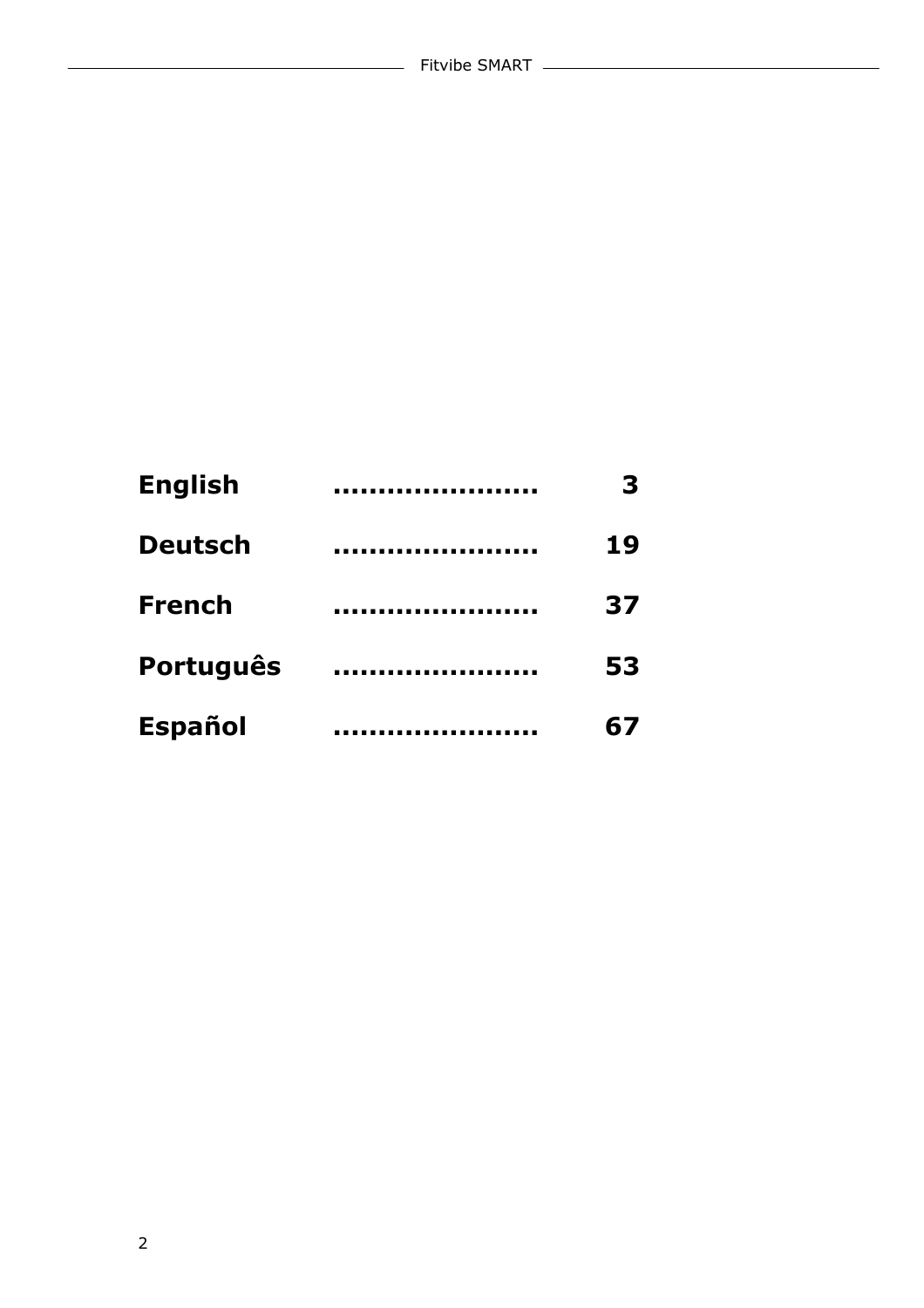# fitvibe smart® Your personal coach



**User Manual**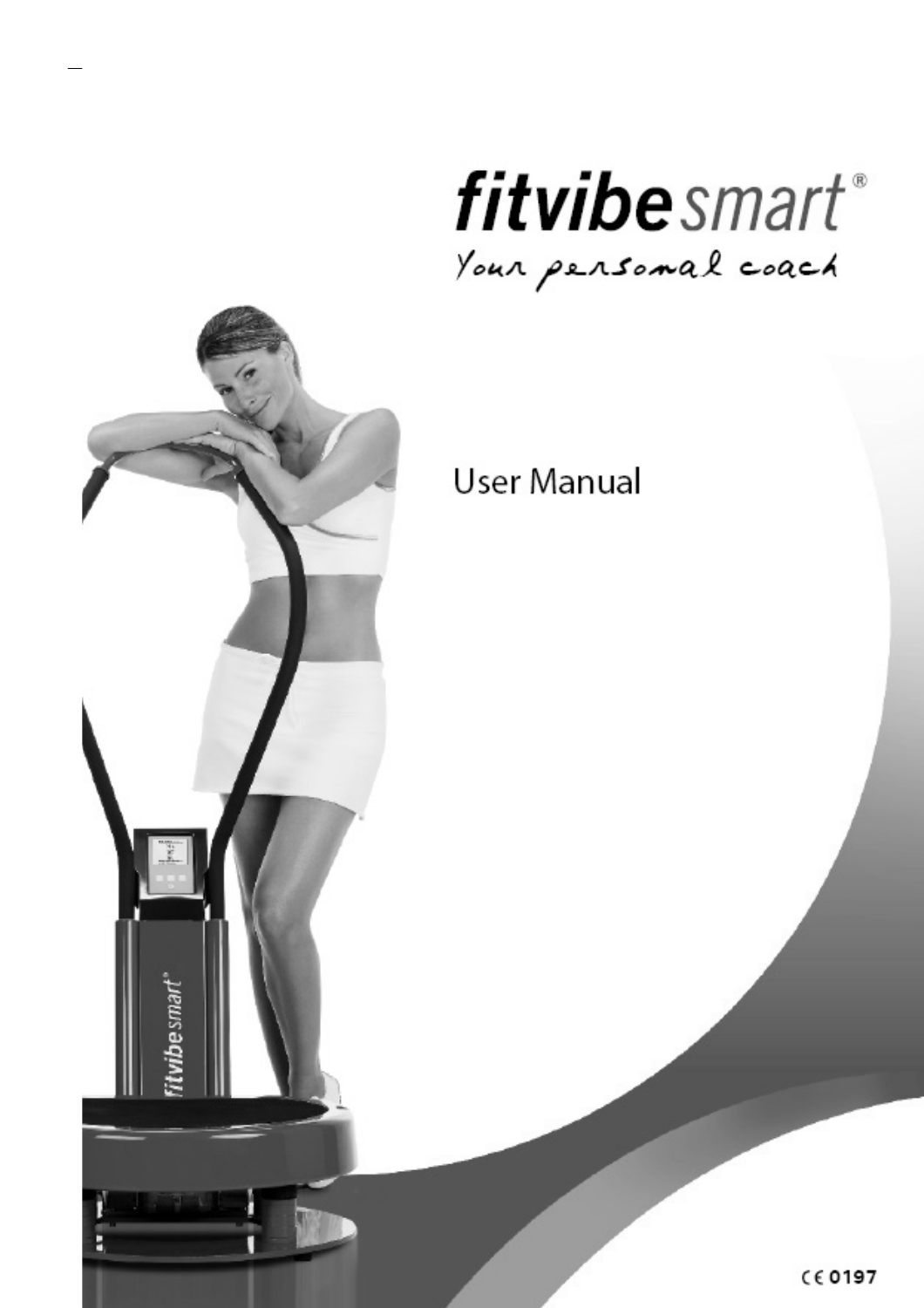### **User Manual Fitvibe Smart**

#### **Device for controlled Whole Body Vibration (cWBV)**

| Manufacturer: | Uniphy Elektromedizin GmbH & Co. KG |
|---------------|-------------------------------------|
| Main office:  | Neuendorfstrasse 19b                |
|               | D-16761 HENNIGSDORF                 |
| Telephone:    | +49 (0)33025044-0                   |
| Fax:          | +49 (0)33025044-99                  |
| E-mail:       | info@fitvibe.com                    |
| Website:      | www.fitvibesmart.com                |
|               | www.fitvibe.com                     |

#### **2007, Uniphy Elektromedizin GmbH & Co. KG**

All rights reserved. Nothing from this publication or the fitvibe smart device may be copied, stored in an automated data file, or made public, in any form or in any way, be it electronically, mechanically, by photocopying, recordings or in any other way, without prior written permission from Uniphy Elektromedizin GmbH & Co. KG

Art. Code 331.837

Version 1.2 June 2007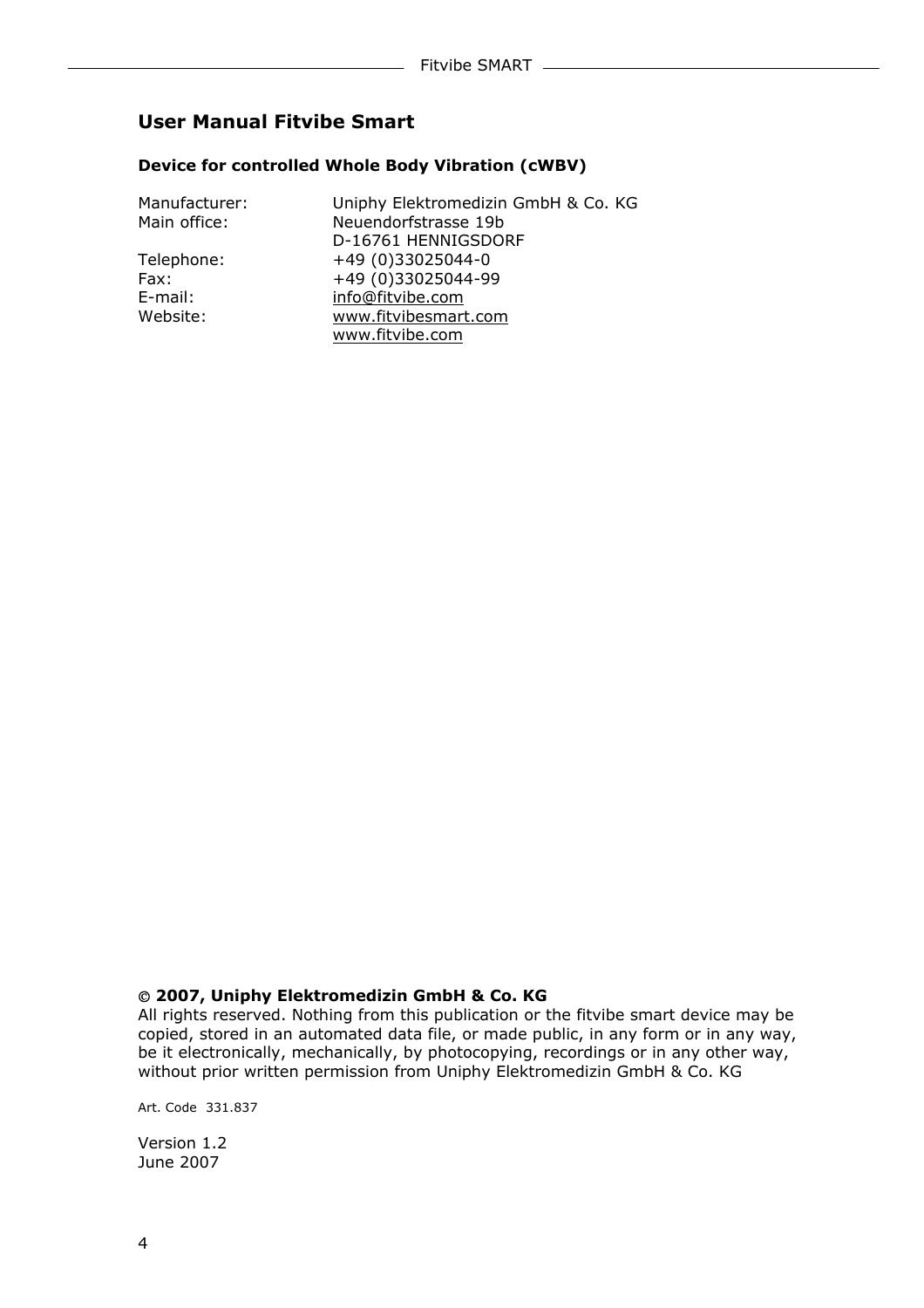# **Table of Contents**

| 1             | <b>Safety</b>                                        | 7              |
|---------------|------------------------------------------------------|----------------|
| 1.1           | Purpose                                              | $\overline{7}$ |
| 1.2           | Legal aspects of training                            | $\overline{7}$ |
| 1.3           | Safety instructions                                  | $\overline{7}$ |
|               | 1.3.1 General                                        | $\overline{7}$ |
|               | 1.3.2 Contra-Indications                             | $\overline{7}$ |
|               | 1.3.3 Unexpected symptoms                            | 8              |
|               | 1.3.4 Electrical Safety                              | 8              |
|               | 1.3.5 Prevention of explosion                        | 8              |
|               | 1.3.6 Liability                                      | 8              |
|               | 1.3.7 Conformity                                     | 8              |
|               | 1.3.8 Deactivation and disposal                      | 9              |
| $\mathbf{2}$  | <b>Components and Installation</b>                   | 9              |
| 2.1           | Receipt                                              | 9              |
| $2.2^{\circ}$ | Description of the control unit and accessory items  | 10             |
| 2.3           | Assemblage                                           | 11             |
| 2.4           | Transport & Storage                                  | 11             |
| $\mathbf{3}$  | <b>Operations</b>                                    | 12             |
| 3.1           | Introduction                                         | 12             |
| 3.2           | First use                                            | 12             |
|               | 3.3 Important instructions                           | 12             |
| 3.4           | Operating the fitvibe smart                          | 12             |
|               | 3.4.1 Operating the apparatus in general             | 12             |
|               | 3.4.2 System settings                                | 13             |
|               | 3.4.3 Summary of operating modes                     | 13             |
|               | 3.4.4 Start-stop switch                              | 14             |
|               | 3.4.5 Use of hand straps.                            | 14             |
|               | 3.4.6 Vibration training parameters                  | 14             |
|               | 3.4.7 Increase training effort                       | 15             |
| 4             | Technical problems, warranty, maintenance & cleaning | 16             |
| 4.1           | <b>Technical problems</b>                            | 16             |
|               | 4.1.1 The device does not want to start.             | 16             |
|               | 4.1.2 No function seems to be working                | 16             |
| 4.2           | Warranty and service                                 | 16             |
| 4.3           | Maintenance                                          | 16             |
| 4.4           | How to clean the device                              | 16             |
| 5             | <b>Technical Data</b>                                | 17             |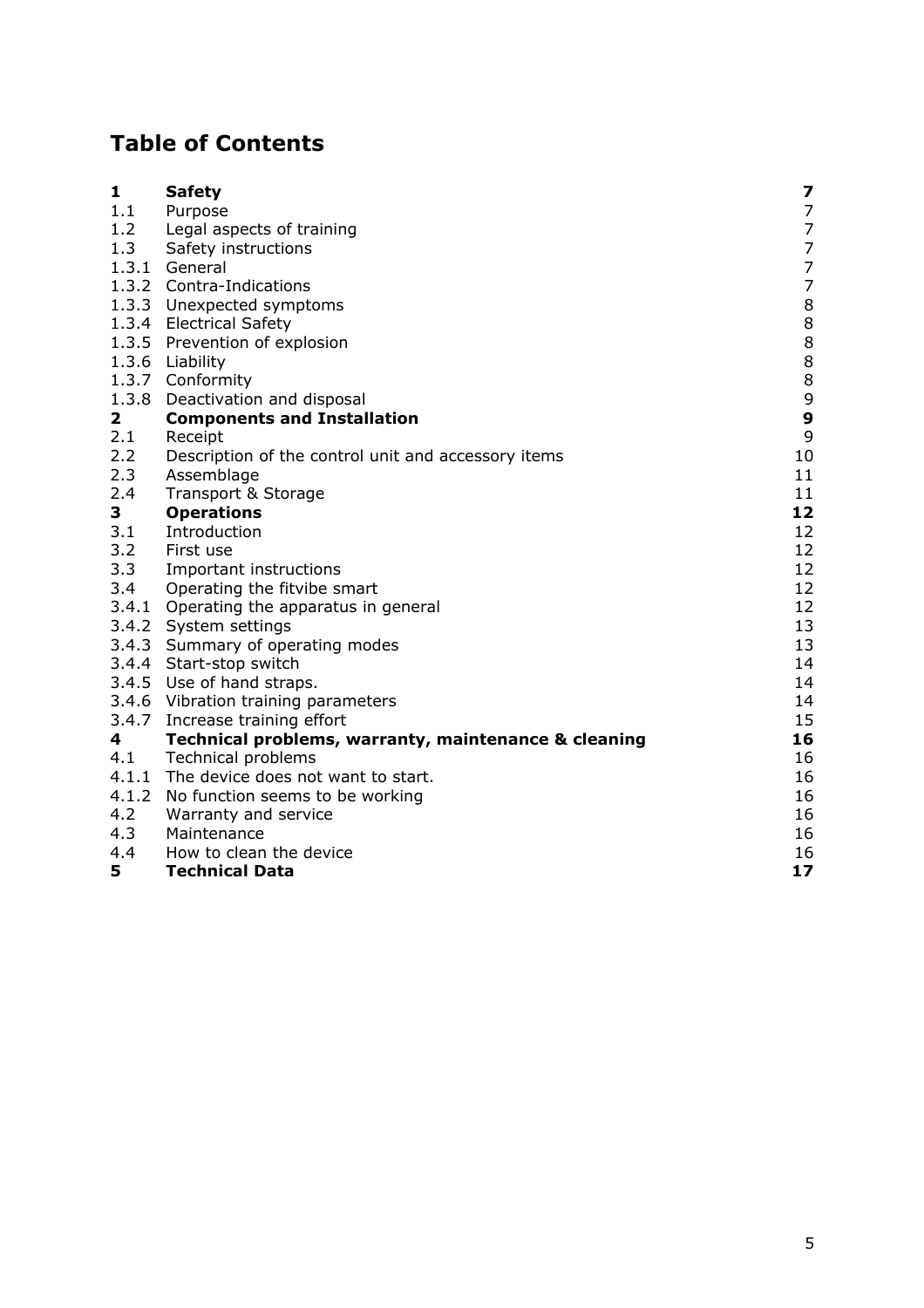Fitvibe SMART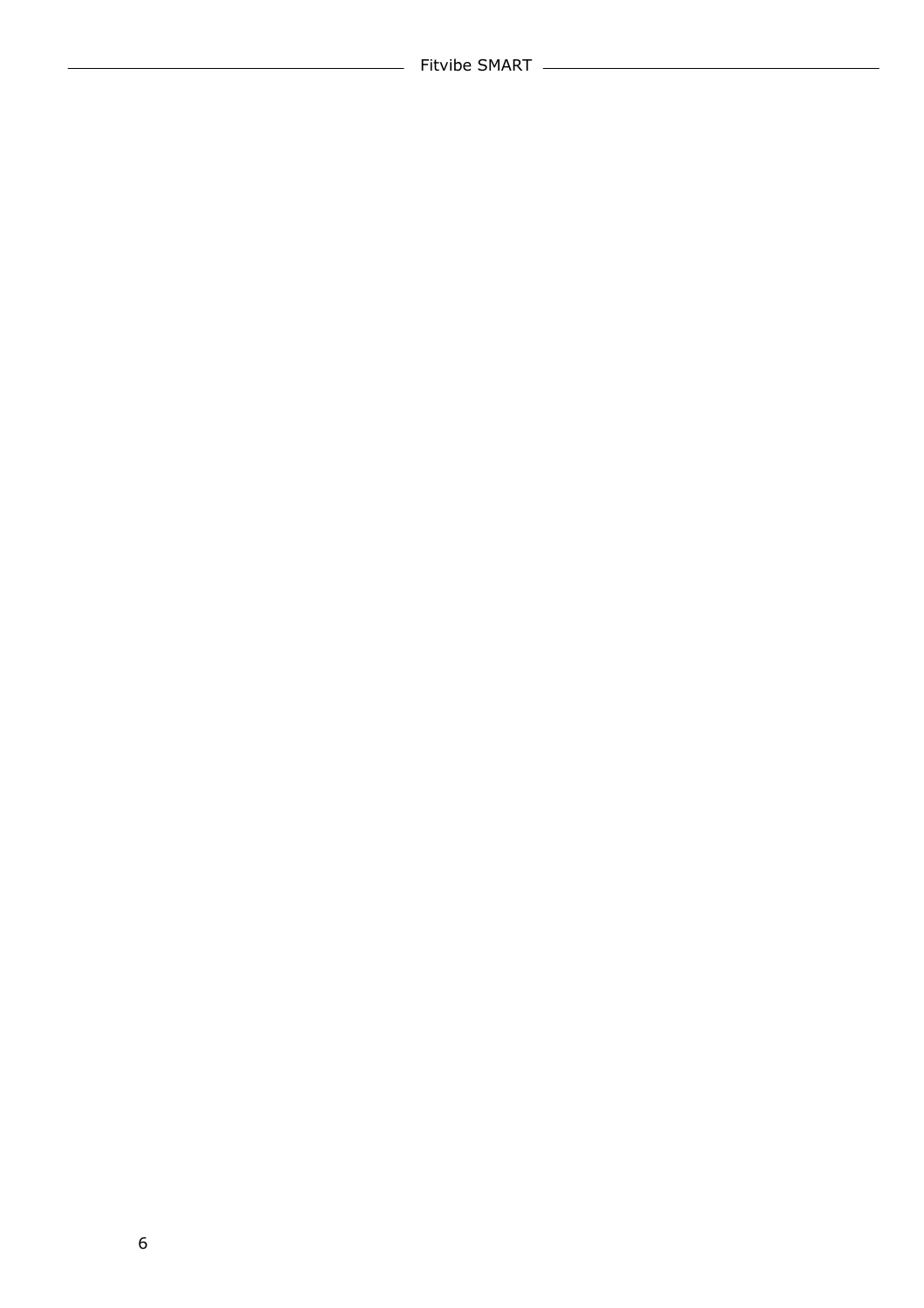# **1 Safety**

# *1.1 Purpose*

The fitvibe smart is intended solely for vibration training. Before attempting to use the fitvibe smart, read and understand the safety aspects and user instructions in this manual.

# *1.2 Legal aspects of training*

Training on the fitvibe smart is intended only for those who are physically capable of undertaking a course of exercise. The legal regulations of the country apply.

# *1.3 Safety instructions*

### **1.3.1 General**

- Only a technician authorized by Uniphy Elektromedizin GmbH & Co. KG is entitled to carry out repairs or modifications and to add elements to the device.
- The electrical system of the user must comply with all laws and regulations.
- Follow the instructions and the directions in these user instructions.
- Always keep these user instructions with the equipment.
- Place the equipment on a horizontal and stable base.
- Do not place any objects on the equipment.
- Do not place the equipment in the sun or above a heat source.
- Only use the device at a temperature in between +10°C and +40°C.
- Do not use the equipment in a humid environment.
- Do not let any liquid flow into the equipment.
- Do not disinfect or sterilize the equipment; Clean the equipment with a dry or moistened cloth.
- All legal restrictions concerning the use of the device must be complied with.

# **1.3.2 Contra-Indications**

Each user must check whether he or she suffers or might be suffering from one or several of the following contra-indication before starting the vibration plate training. If so only use the fitvibe smart when you have approval from a medical specialist.

| <b>Absolute contraindications:</b>                                                                                                                                                                                                                                                                                                                                                                                                                                                                                                                                                               | <b>Relative contraindications:</b> (use fityibe only<br>after consulting a medical doctor.)                                                                                                                                                                                                                                                                                                                                                                                                                                                                                                                                                                                                                                                                                                    |
|--------------------------------------------------------------------------------------------------------------------------------------------------------------------------------------------------------------------------------------------------------------------------------------------------------------------------------------------------------------------------------------------------------------------------------------------------------------------------------------------------------------------------------------------------------------------------------------------------|------------------------------------------------------------------------------------------------------------------------------------------------------------------------------------------------------------------------------------------------------------------------------------------------------------------------------------------------------------------------------------------------------------------------------------------------------------------------------------------------------------------------------------------------------------------------------------------------------------------------------------------------------------------------------------------------------------------------------------------------------------------------------------------------|
| Acute inflammations, infections and/ or fever<br>Acute arthropathy and arthrosis<br>Acute rheumatoid arthritis<br>Acute headache<br>Postoperative wounds<br>Implants / Endoprotheses<br>Metal or synthetic implants (e.g., pacemaker, artificial cardiac<br>valves, recent stents)<br>Acute thromboses or increased thrombotic afflictions (6)<br>months)<br>Acute back problems<br>Pregnancy<br>Severe osteoporosis with BMD < 70mg/ml<br>Spasticity<br>Morbus Sudeck Stadium I (CRPS I)<br>Tumors with metastases in the musculoskeletal system<br>Benign Paroxysmal Positional Vertigo (BPPV) | Epilepsy<br>Gallstones, kidney stones, bladder stones<br>Articular rheumatism and arthrosis<br>Heart failure, insufficiency NYHA III-IV<br>Cardiac dysrhythmia<br>Cardiac affections<br>Metal or plastic implants (piercing or gynecologic implants<br>Chronic back pain (6 months after acute appearing)<br>Severe diabetic mellitus with arterial circulation disorders<br>Tumors (in a period 5 years plus after appearing, excluding<br>metastases in the musculoskeletal system)<br>Spondylolisthesis without gliding<br>M. Parkinson<br>Chondromalasy of the joints of the lower extremities,<br>osteonecrosis and -chondrosis<br>Arterial circulation disorders (Stadium Fontaine III°)<br>Venous insufficiency with ulcus cruris<br>Morbus Sudeck Stadium II (CRPS)<br>Lymphatic edema |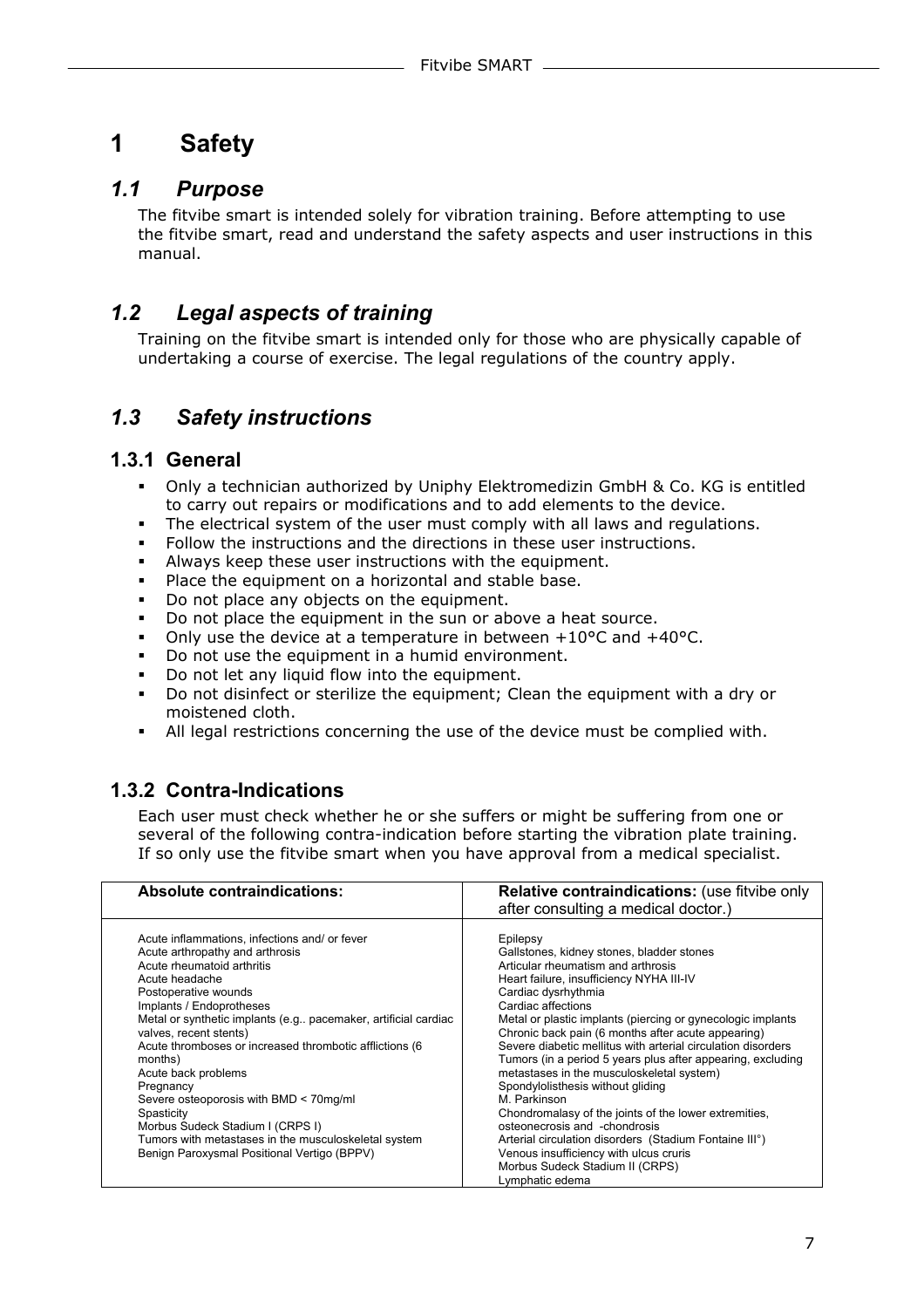### **1.3.3 Unexpected symptoms**

A user must immediately stop using the fitvibe smart when any unexpected symptoms occur. Examples are:

- Muscle contractions without control during static exercises.
- Irregular movement of the device during dynamic exercises.
- **Dizziness**
- **Pain**
- **Muscle tightness**
- Nausea

### **1.3.4 Electrical Safety**

- Only use the equipment in an area with facilities that meet the applicable legal regulations.
- Connect the equipment to an outlet with a protective earth terminal. The outlet must meet the locally applicable requirements.
- Fitvibe smart has been manufactured for use at a power voltage of either 230V, 50-60Hz or 115V, 50-60Hz. Check the type shield for compatibility. Use of the device at an unsuitable voltage can cause irreparable damage

### **1.3.5 Prevention of explosion**

- Do not use the equipment in an area where combustible gases or vapours are present.
- Switch off the equipment when it is not used.

### **1.3.6 Liability**

Neither the manufacturer nor the local dealer can be held liable for personal injuries or for damage to or by the equipment used, if for example;

- The equipment or the accessories are used incorrectly
- The user instructions are wrongly interpreted or ignored
- The equipment is badly maintained
- Maintenance or repairs are performed by people or organisations that are not authorized to do so by Uniphy Elektromedizin.

### **1.3.7 Conformity**

#### MDD/CE

The fitvibe smart has been developed and is tested, produced and sold according to the international quality standards of the ISO 9001:2000 and DIN EN ISO 13485:2003 quality assurance system. Furthermore, the fitvibe smart meets the strictest requirements of European Directive 93/42/ECC for Medical Devices (MDD), as indicated by the presence of a CE identification (CE 0197) on the apparatus. Furthermore, the certifying authority (notified body), TÜV Rheinland/Berlin-Brandenburg, also carries out checks regularly. This lets you, the treating physician, be certain that you are working with equipment that meets all the requirements and that provides you and your patients with the best possible levels of safety. For the manufacturer's liabilities, see Chapter 4.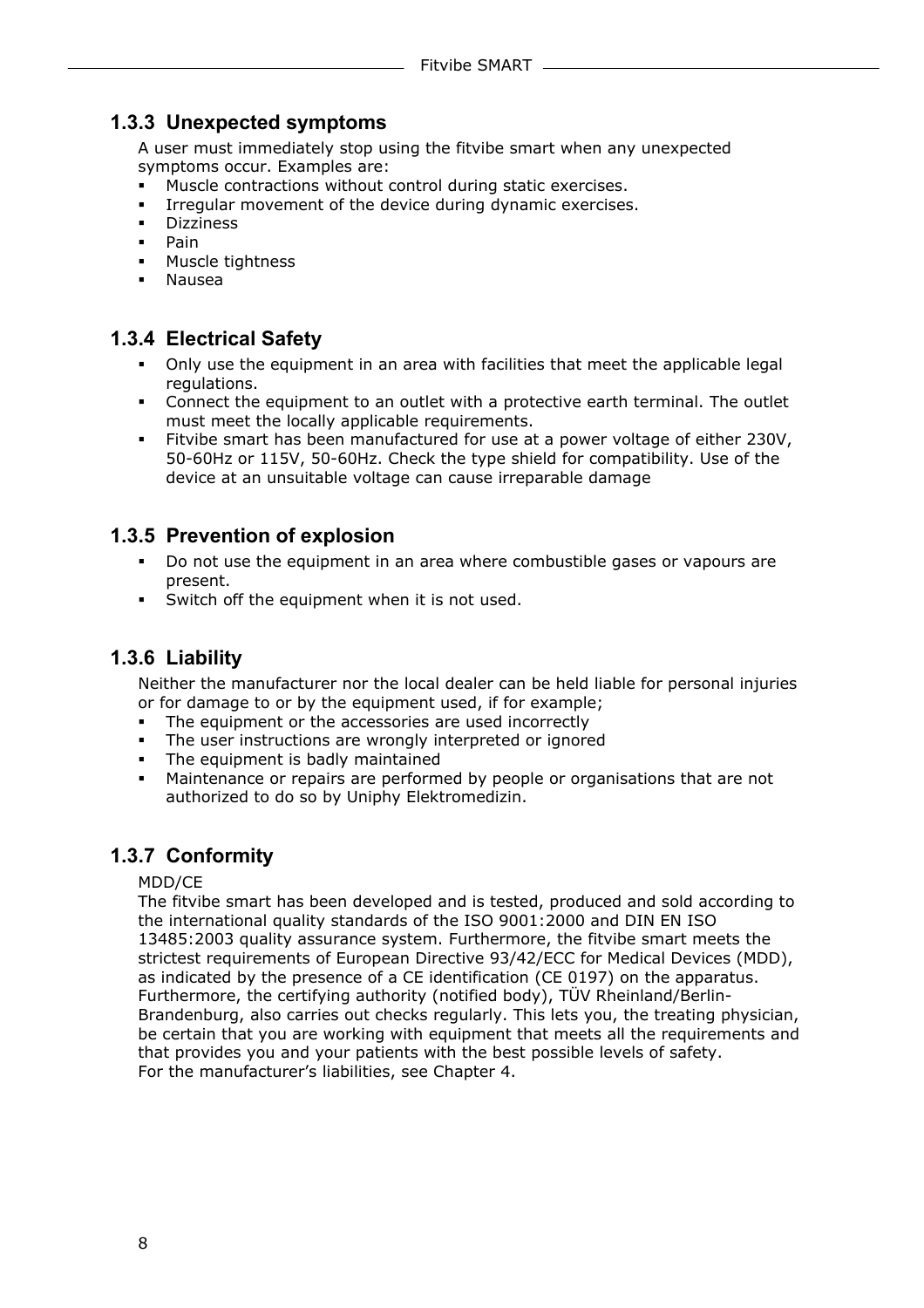# **1.3.8 Deactivation and disposal**

Observe the following instructions when deactivating the "fitvibe smart" vibration device:

You may deliver the device including all accessory items to a waste disposal service provider specialized on electronic products or capable of forwarding the device to such a specialist. In countries where the suppliers are under the obligation of taking back deactivated electronic devices, you may of course contact your supplier. Most countries have by now introduced legislation which prevents consumers from simply throwing their deactivated electronic products away alongside their ordinary household waste. In the event that you yourself are responsible for the safe disposal of the system or that you prefer to do it on your own, we would like to provide you with the following information:

The components of the "fitvibe smart" vibration device can be classified as follows: Vibration plate, handle with electronic unit, cable, straps and soft mat must be treated like electronic scrap or light chemical waste. These components contain tin, copper, iron, a range of other metals and different plastics. Most countries regard these types of products as light chemical waste. Please inform yourself about the waste disposal regulations which apply in your country.

Packaging materials and instructions can by recycled. You may want to bring them to an appropriate collecting point or add them to your household waste, depending on how your local waste disposal system has been organized.

Everything said in this paragraph about the safe disposal of electronic articles applies equally to the accessory items.

# **2 Components and Installation**

# *2.1 Receipt*

- 1. Check whether the equipment has been damaged during transport.
- 2. Check whether the accessories are intact and complete.
	- $\circ$  Inform your supplier immediately of any damage, defects or incomplete delivery.
	- o Do not use the equipment in case of damage or defect!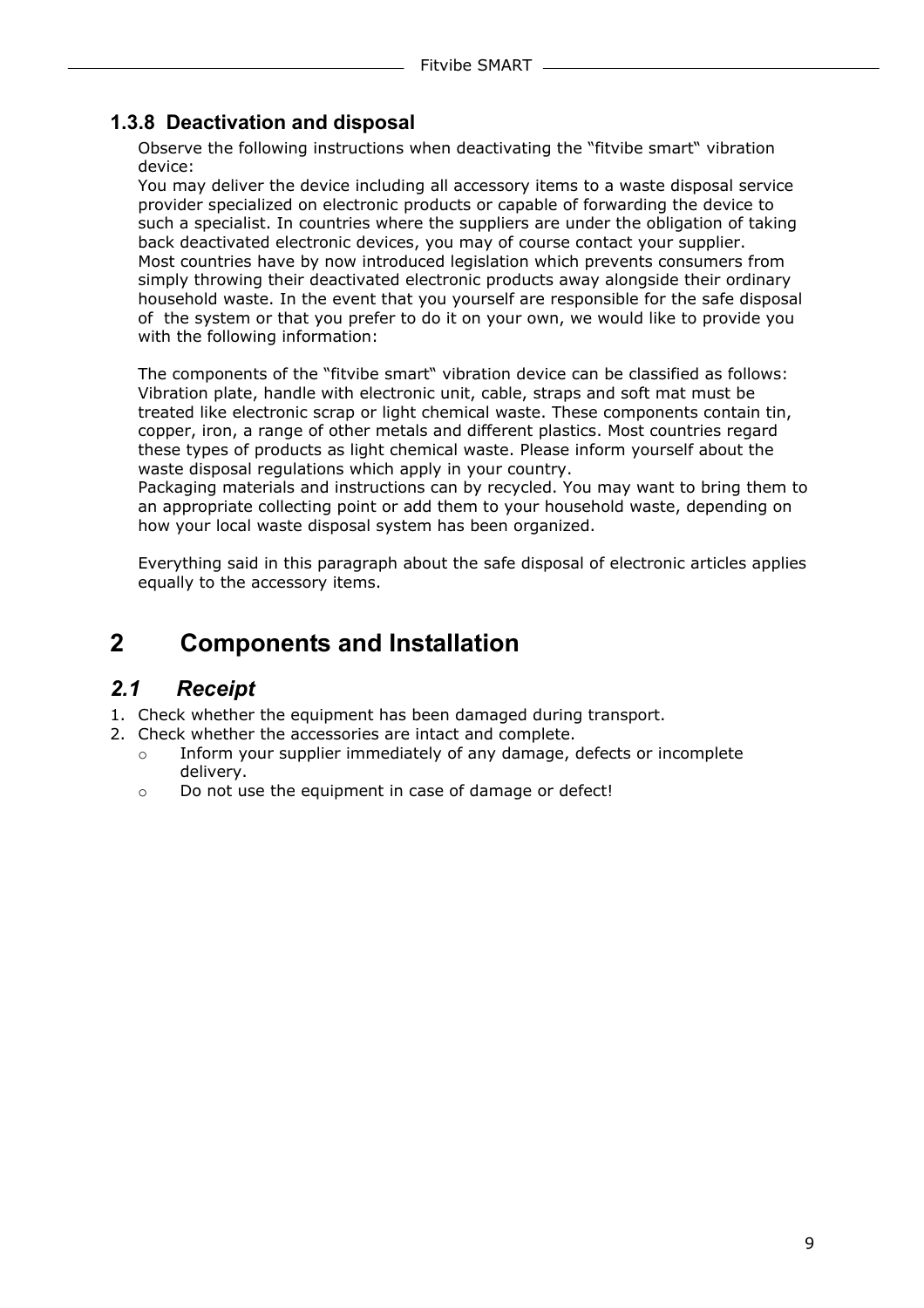# *2.2 Description of the control unit and accessory items*

In Figure 1 you see a diagram of the fitvibe smart with all accessory items. The numbers in the diagram and in the list below refer to the same items.

- 1. Vibration plate
- 2. Hand straps (2 pieces)
- 4. Handle
- 6. Control Unit/ display
- 7. "Start/Stop" button
- 8. Button "Arrow UP"
- 9. Button "OK"
- 10.Button "Arrow DOWN"
- 11. Display
- 16.Side cushion (optional accessory)
- 17.Soft Mat (1 piece)
- 18. Power cable
- 19. Power switch
- 20. Fitting for straps
- 21.Socket to connect remote control
- 22.Remote control "Start/Stop"

Besides that in every package there is a

- **Poster with exercises**
- **Fitvibe for dummies**
- **-** Manual



Figure 1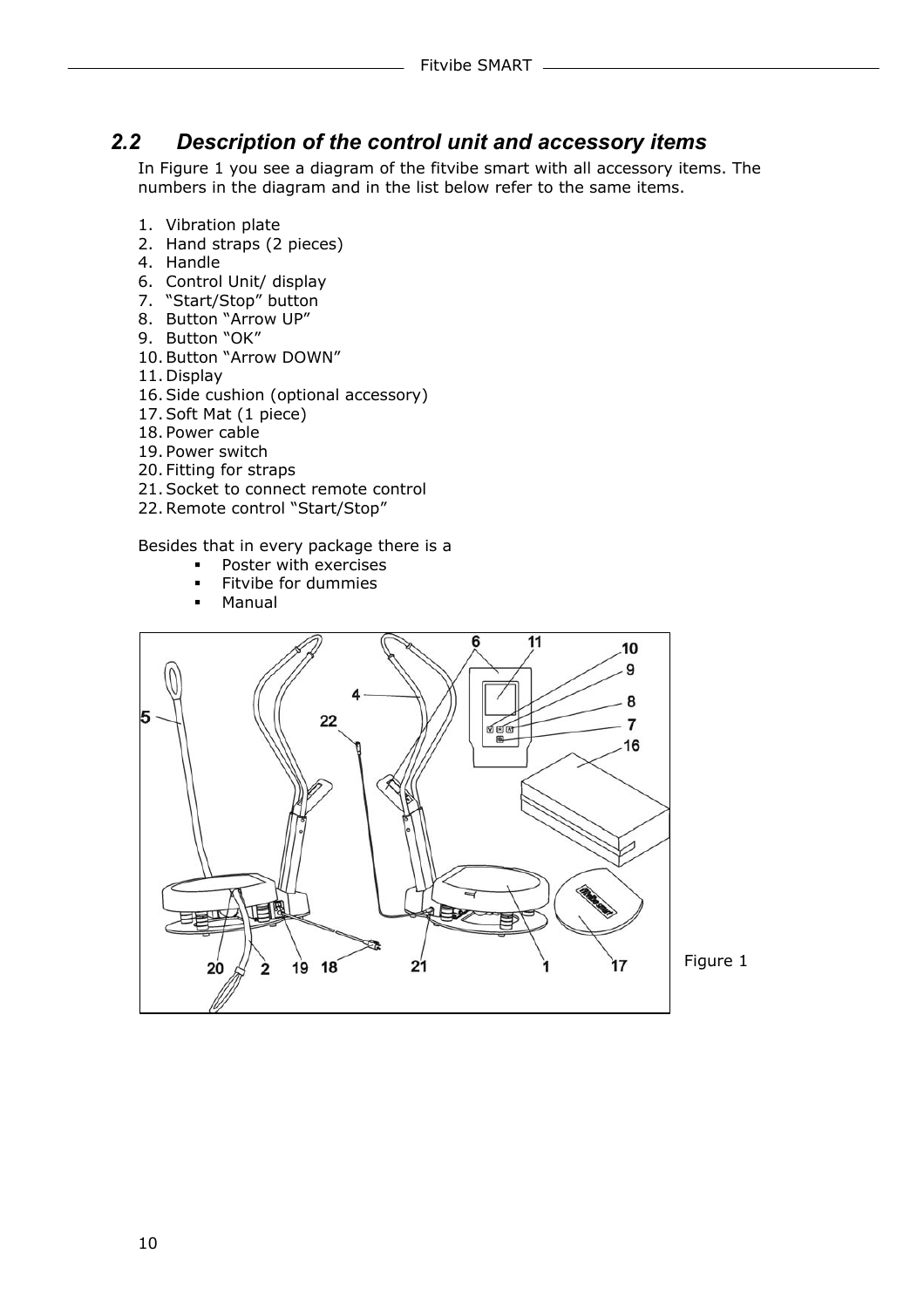# *2.3 Assemblage*

- 1. Place the fitvibe smart on a horizontal and stable base.
- 2. Insert the handle (4) in the holes of the control unit and fix with 2 screws at each side.



- 3. Use the designated connection (21) to connect the remote control (22).
- 4. Check whether the mains voltage is that is stated on the type shield corresponds with the voltage of your mains supply (see 1.3.4)
- 5. Connect the power connection (18) of the device to an outlet
- 6. Switch the power switch (19) on.

# *2.4 Transport & Storage*

Take account of the following matters if the equipment has to be transported or stored:

- **Transport or store the equipment in the original packaging**
- The maximum period for transport or storage is 15 weeks<br>Temperature: -20°C to +60°C
- 
- Temperature: -20°C to +60°C<br>Relative humidity: 10% to 100 Relative humidity: 10% to 100%
- Atmospheric pressure: 500hPa to 1060hPA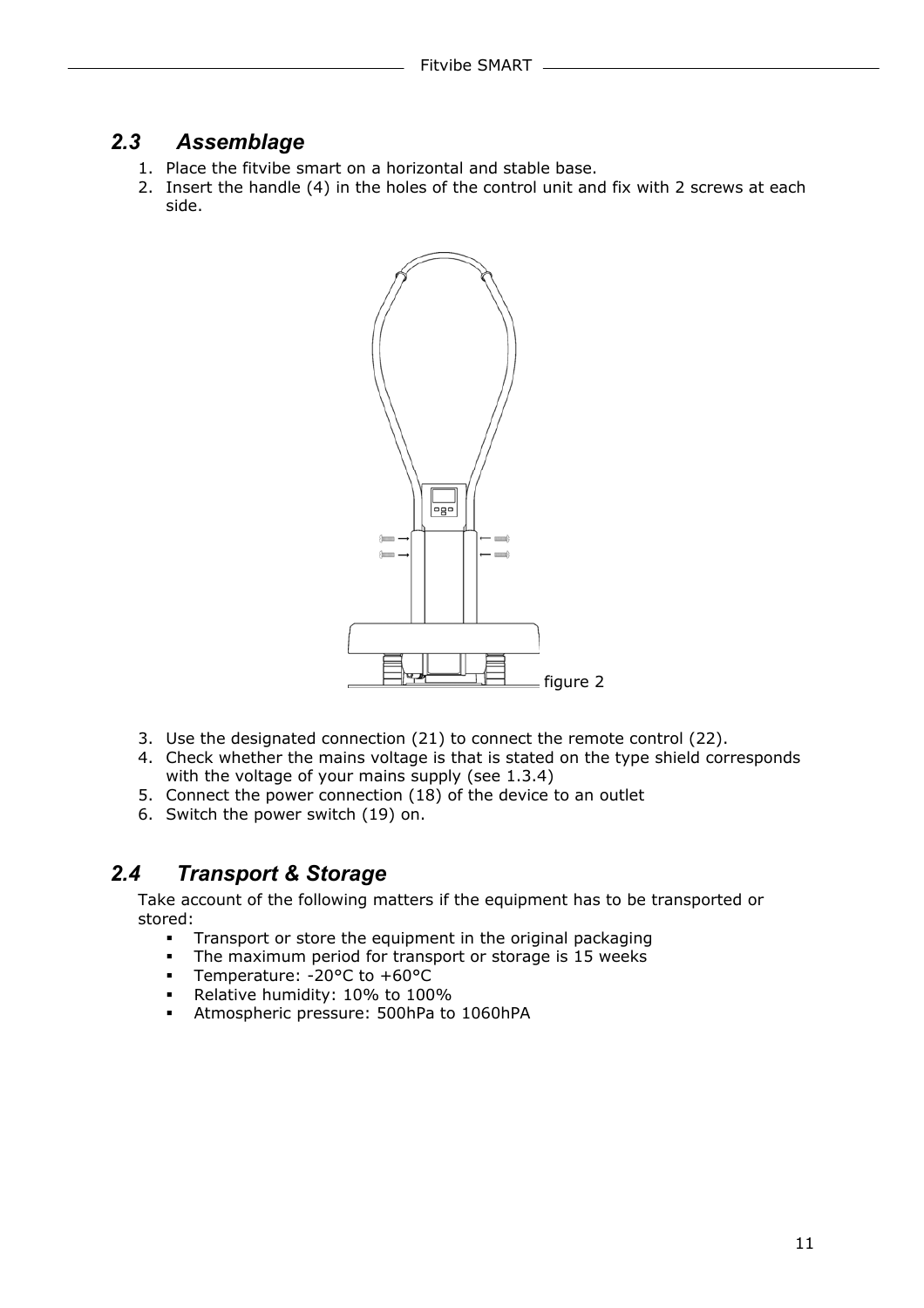# **3 Operations**

# *3.1 Introduction*

The "fitvibe smart" generates three-dimensional mechanical vibrations of the main vector in vertical direction.

The "fitvibe smart" is extremely easy to operate. The operating principle is clear and self-evident.

# *3.2 First use*

Make sure that a qualified coach supervises the first training session.

# *3.3 Important instructions*

- Check that no contra-indications are present. (see pt 1.3.2).
- Stop using the fitvibe smart immediately when any unexpected symptoms occur. (see pt 1.3.3).
- Wear shoes with a flexible sole during training.
- Use the soft mat when you support your weight other than with your feet.
- Follow the instructions for the exercise and the rest time to prevent injuries.
- Start by standing on the tiptoes with the knees unlocked to absorb the maximal amount of the vibration through your claves and thighs.
- Do not extend the limbs that are in contact with the vibration plate. Correct your position if you feel vibration in your head, voice and/or eyes being are the best indicator of a wrong position.
- Take a sports drink or water, approximately 30 to 60 minutes, before the start of the training session.

# *3.4 Operating the fitvibe smart*

### **3.4.1 Operating the apparatus in general**

- By means of the UP and DOWN arrow (8,10), one can scroll trough the menu.
- **Press the OK button (10) to activate the displayed menu item**
- Change settings via the UP and DOWN arrow (8,10)
- **Press the OK button (10) longer than 0,3 sec to return one step in the menu.**

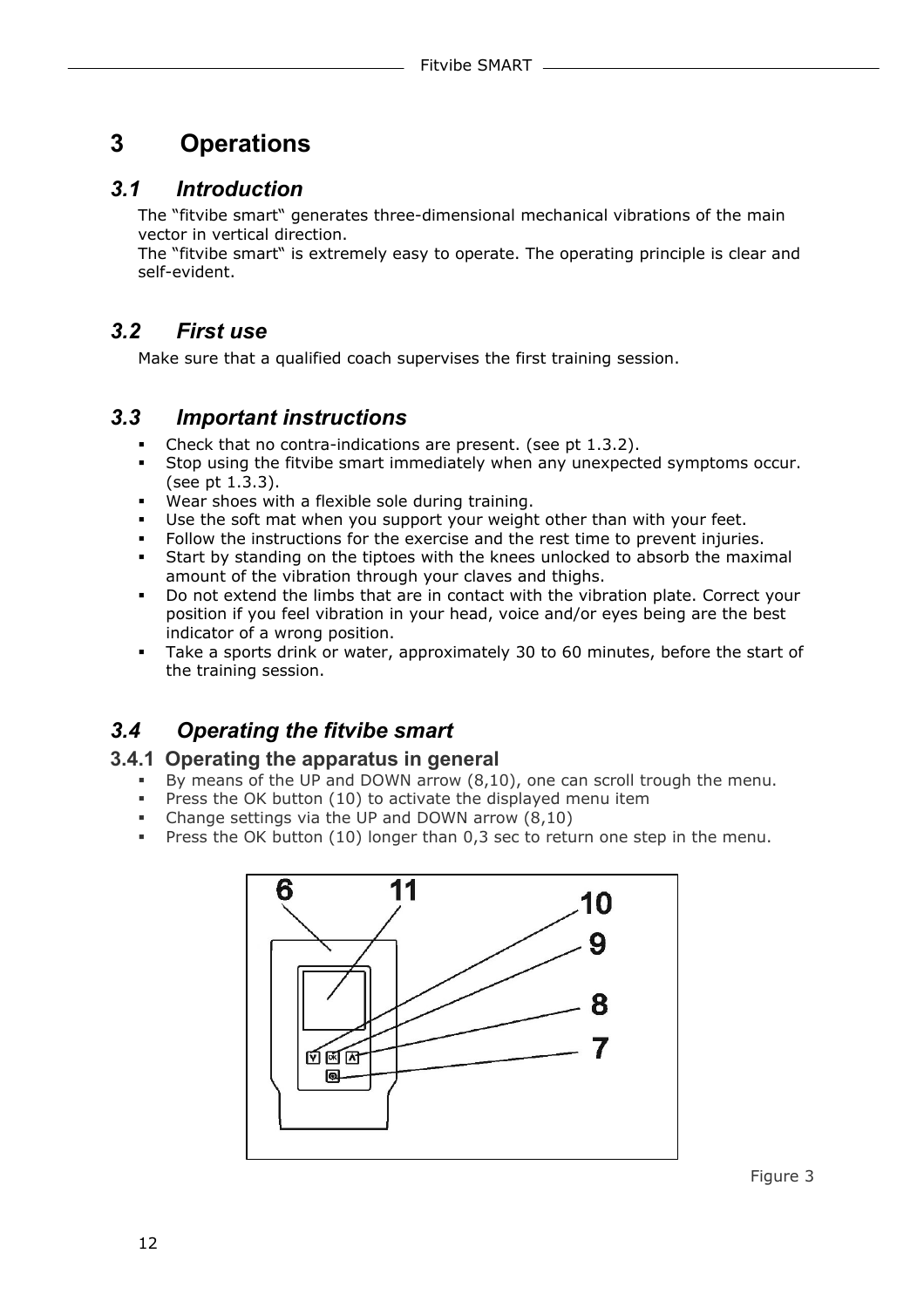- When the power is switched on, a welcome screen is displayed giving 3 possibilities:
	- o Press the arrow UP button (8) for more than 0,3 sec and the list of contra-indications will be displayed (see pt.1.3.2)
	- o Press the arrow DOWN button (10) for more than 0,3 sec and the system settings will be displayed (see pt 3.4.2)
	- $\circ$  OK button (9) continue and indications menu is displayed (see pt 3.4.3)

#### **3.4.2 System settings**

The menu items are:

• **Language** 

Text display language: English, Dutch, German, …

• **Volume of "beep"** 

Modifiable between 0% (no sound) and 100% (maximal sound).

- **Button beeps**
	- Yes: Sound as buttons are pressed is switched on.
	- No: Sound as buttons are pressed is switched off.
- **Time up beeps**
	- Yes: Audio alerts announce the end of an activity or rest period.
	- No: No audio alerts are generated to announce the end of an activity or rest period.
- **Active time in the Free quick start programme**

The standard given time in the quick start menu can be modified in different steps between 10-180 sec.

• **Intensity in the Free quick start programme** The standard given vibration intensity van be modified in 6 levels, influencing amplitude and frequency of vibration)

#### **3.4.3 Summary of operating modes**

The main menu enables the selection of several indications and a free mode.

#### • **Indications**

Indications are default programs in the fitvibe smart. For every indication there are 4 levels of training schedules with different exercises and parameters.

Pictures show clearly how to execute the correct position, clicking the OK button (9) shows the training parameters. (The display also switches back automatically after a couple of seconds).

You can browse forward and backward through the exercises by using the Up and Down arrows

The word 'Exercise' is displayed on the screen's header. The exercise's number within the sequence is shown to the right.

Example: Exercise 3 / 5: The exercise currently running is the third of a total of five. The exercise number is displayed top left below the header, e.g. 37.

While the active time is running down and during any pause, a different time screen is shown.

Whenever active time is running, both this and the associated pause time can be deleted with a very long press of the STOP button.

If no active time or pause is running, a very long press of the OK button will take you from the time screen back to the parameters menu and via another long press on the OK button you return to the main menu.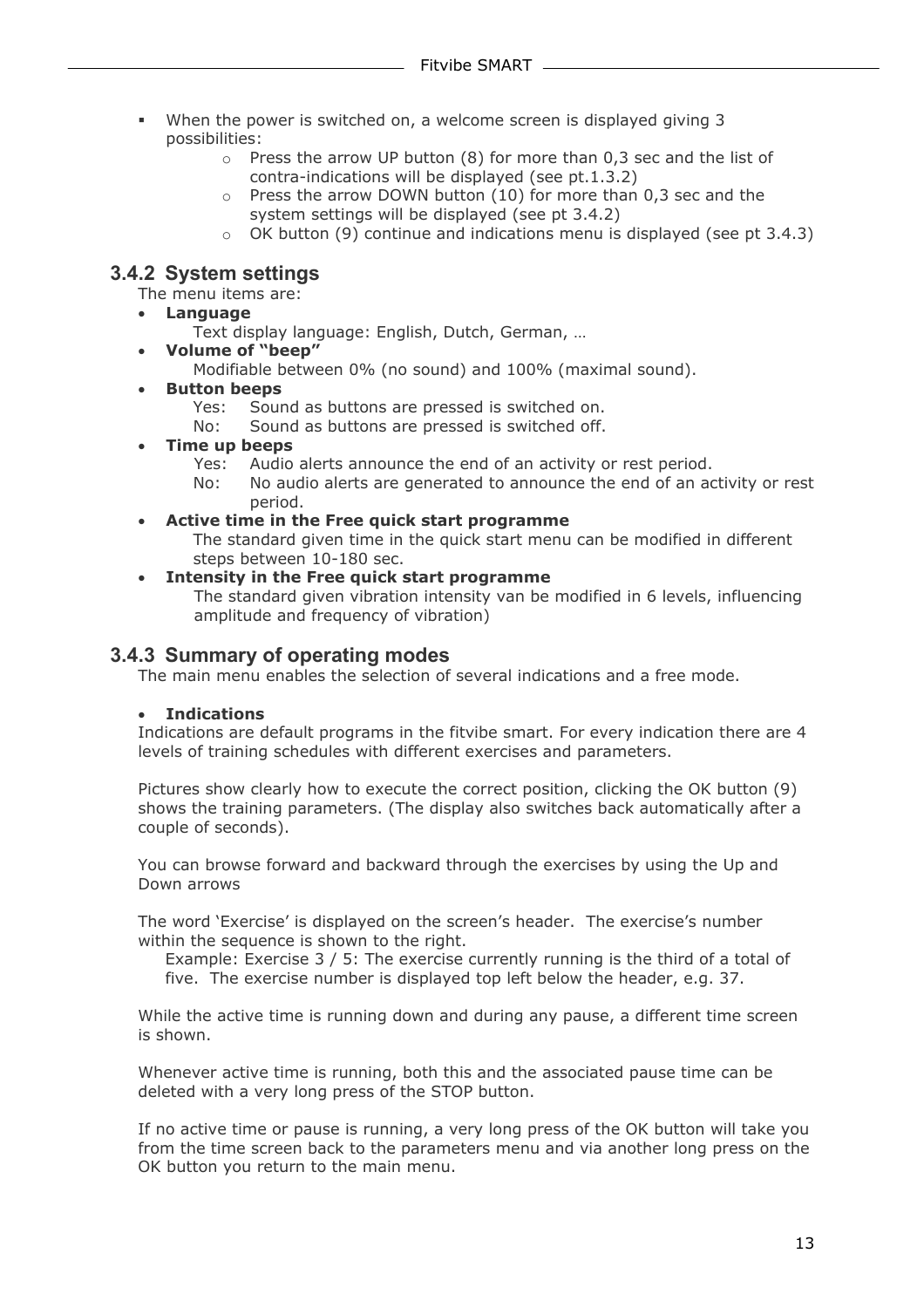#### **Free Modus**

In this menu one can start the vibrations immediately with the preset parameters by clicking the start/ stop button (7). With the button arrow UP (8) and DOWN (10) the user is also able to change time and training intensity.

While the active time is running down, a time screen with extra large figures is displayed (active time display).

Whilst training training intensity can be changed with the button arrow DOWN (10)

When the time is stopped (with the start/ stop button) one can always return to the parameter menu via a long press on the OK button.

#### **3.4.4 Start-stop switch**

The "fitvibe smart" vibration device has been equipped with two start-stop switches. Both are capable of starting and stopping the vibration independently from one another:

0ne orange-coloured start-stop button (7) are located on the control unit; the remote control (22) is connected by cable with the control unit.

### **3.4.5 Use of hand straps.**



Straps can be used to transfer the vibration to certain sections of the body as shown in the illustration. The non-elastic straps serve to convey the vibrations to the muscles in question. The straps can be fastened to the vibration plate at the fitting for straps (20). The straps have been provided with reference lines in different colours, allowing the user to adjust the length of one strap to the length of the other.

### **3.4.6 Vibration training parameters**

| Vibration frequency:   | $30 - 35 - 40$ Hz   |     |                        |           |
|------------------------|---------------------|-----|------------------------|-----------|
| Intensity (amplitude): | high $/$ low        |     |                        |           |
| Active time:           | $0 - 180$ sec       |     |                        |           |
| Operating modes:       | Relax & Massage     |     | (4 performance levels) |           |
|                        | Upper body training | ៸៶៶ | w                      | "         |
|                        | Lower body training | ៸៶៶ | w                      | w,        |
|                        | Streching           | ៸៶៶ | $\boldsymbol{v}$       | n 1       |
|                        | <b>Body Shaping</b> | ៸៶៶ | w                      | <b>MA</b> |
|                        | Free Mode           |     |                        |           |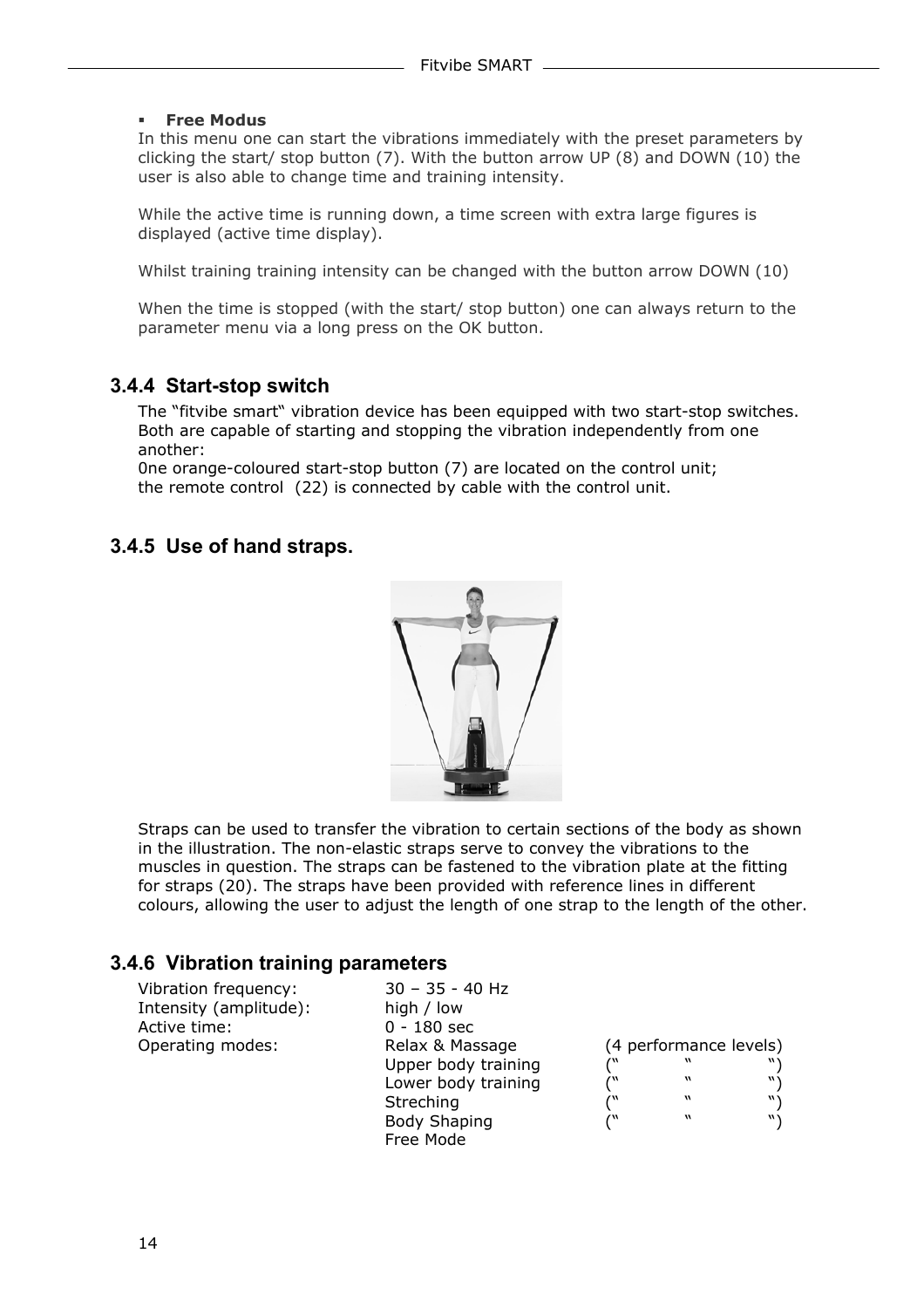### **3.4.7 Increase training effort**

You may increase the required effort in a number of different ways such as:

- **Increase the vibration frequency**
- **Extend the active periods**
- **Shorten the rest periods**
- **Increase the intensity from low to high**
- **Increase the number of repetitions**

You can also increase the required effort by making the exercises more difficult to perform. You can achieve this by:

- selecting more difficult / more complicated starting positions (see poster)
- change from static to dynamic exercises
- **•** enlarge the stretched muscle section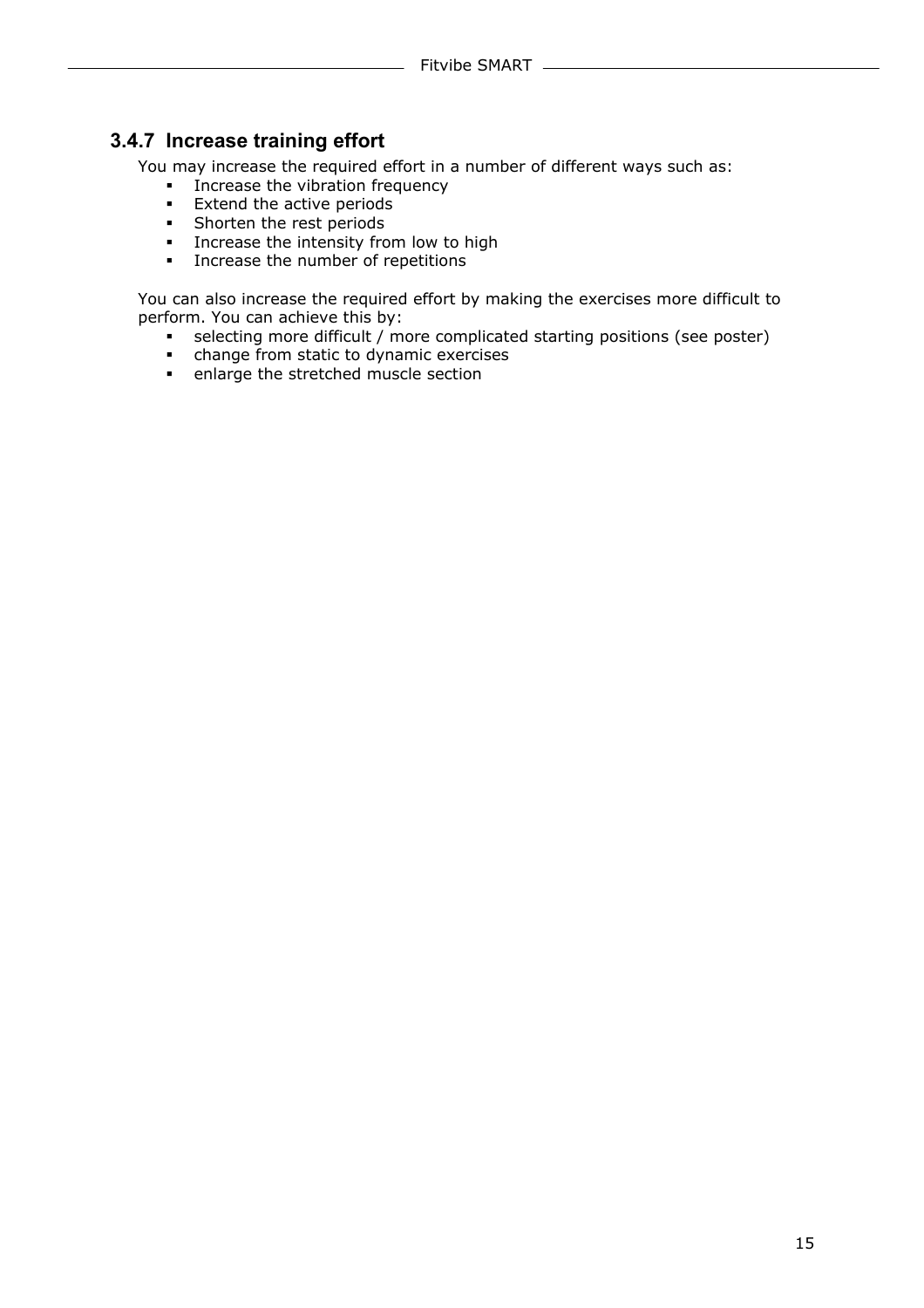# **4 Technical problems, warranty, maintenance & cleaning**

### *4.1 Technical problems*

### **4.1.1 The device does not want to start.**

Check whether there is any power, whether the power switch is on and whether power cable and fuses are okay. If the fuses have blown, you may want to replace them yourself, but make sure that you only use the type of fuse indicated on the type plate. You can ask your supplier to order the right fuses for you.

### **4.1.2 No function seems to be working**

Switch the device off and on again. Contact your supplier if the problem persists.

### *4.2 Warranty and service*

- Only duly authorized service engineers are entitled to carry out repairs or modifications and to add elements to the device.
- The electrical system of the user must comply with all laws and regulations.
- The device must only be operated by duly authorized persons in strict compliance with the user manual.
- The device must only be used for its designated purpose.
- The device must be regularly maintained in compliance with the maintenance instructions.
- All legal restrictions concerning the use of the device must be complied with.

Apart from the fuses, there are no components inside the "fitvibe smart" device which may be exchanged and replaced by the user. In the event of incorrect use and noncompliance with the maintenance instructions, the Uniphy Elektromedizin GmbH & Co. KG and their duly appointed representatives will cease to be liable for all resulting damages, personal injuries, defects or malfunctions. Customer service and warranty will be provided through your supplier. The terms and conditions of your supplier will apply. The warranty will be invalidated by any violation of the aforementioned instructions. The device is expected to have a technical life of 10 years.

Fitvibe SMART is mentioned for a "non professional environment"

Guaranteed period: 2 years with a maximum of 1000 operating hours. The average use of the fitvibe SMART should not exceed 1 hour (vibration time) per day. A more intensive use is considered by the manufacturer to be consistent with a professional environment for which the fitvibe Medical and Fitvibe Excel series have been developed.

# *4.3 Maintenance*

The manufacturer recommends subjecting the device to an annual inspection by an engineer. The following components should be checked with particular attention: all bolted and mechanically clamped connections all cables and their connecting elements (visual control) the functional safety of the manual switch and the foot switch

the rubber springs (visual check for mechanical damage)

### *4.4 How to clean the device*

You can use a slightly moist cloth to clean the vibration plate, the control unit and the accessory items. Use a mild and non-abrasive detergent! The handle, if necessary, can be treated with a commercial disinfectant.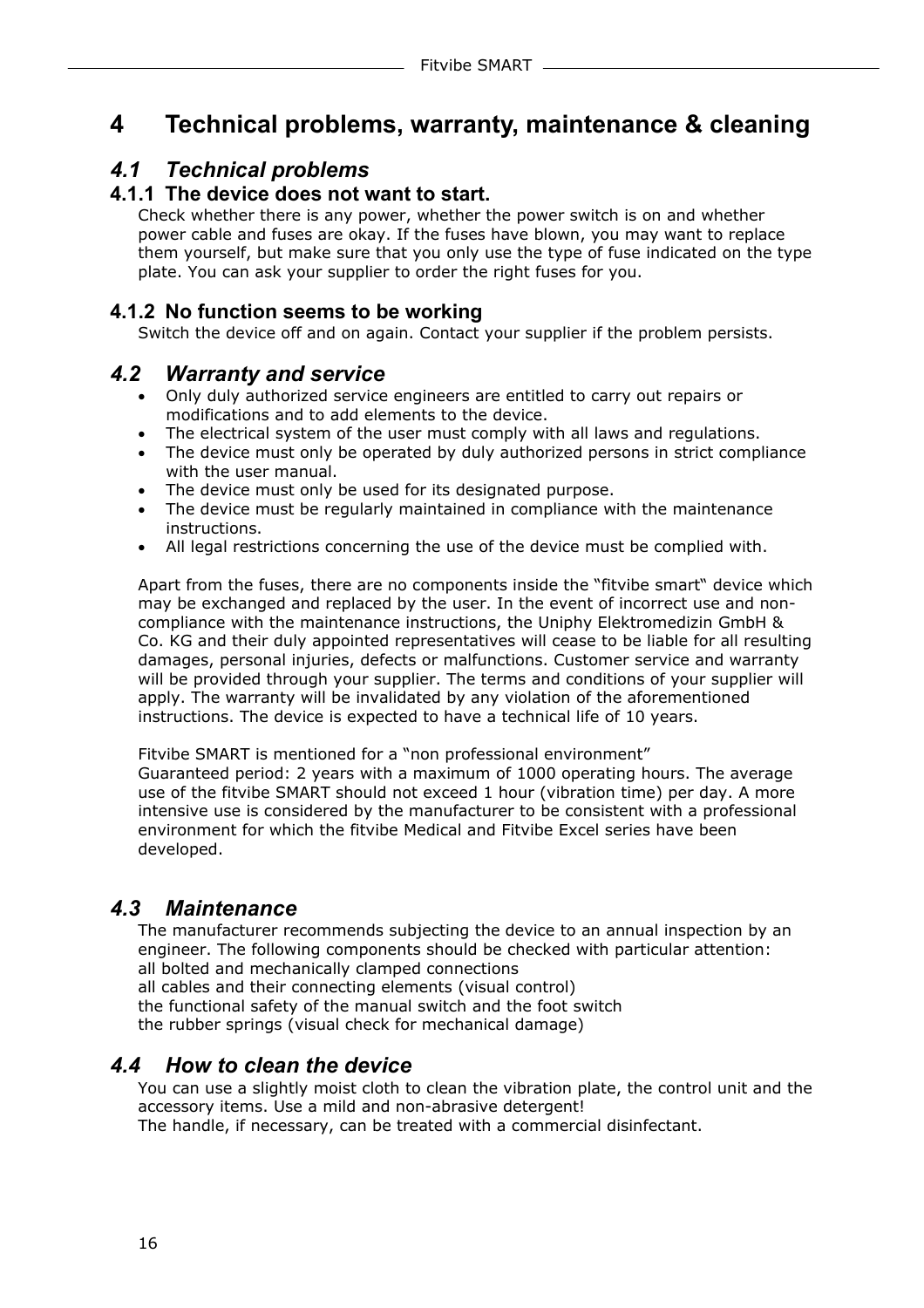# **5 Technical Data**

The "fitvibe smart" is a Whole Body Vibration (WBV) device.

| Vibration frequency:                  | $30 - 35 - 40$ Hz                                           |
|---------------------------------------|-------------------------------------------------------------|
| Intensity (Amplitude):                | high $/$ low                                                |
| Active time:                          | $0 - 180$ sec                                               |
| Power voltage:                        | 115 Volt $\pm$ 10 %, 50Hz/60Hz or 230 Volt $\pm$ 10         |
|                                       | %, 50Hz/60Hz                                                |
| Dimensions ( $W \times D \times H$ ): | $630 \times 940 \times 1455$ mm                             |
| Weight:                               | ca. 70 kg                                                   |
| Ceiling load:                         | 200 kg max. static load and a dynamic<br>proportion of 20 % |
| Noise level:                          | max. 69 dBA                                                 |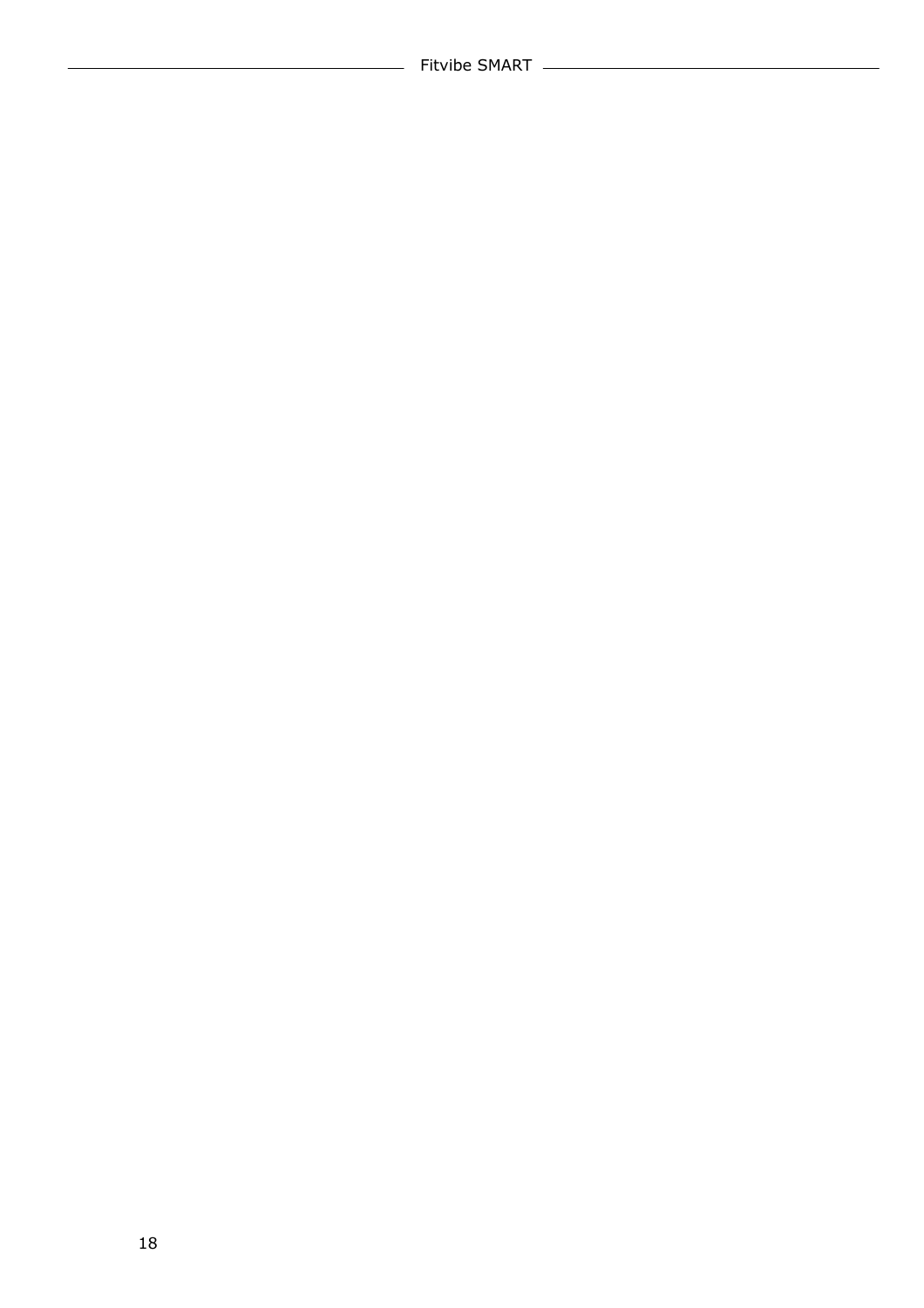fitvibe smart<sup>®</sup> Your personal coach

# Gebrauchsanweisung

<u>1990 - Johann Stein, Amerikaansk politiker (</u>

esma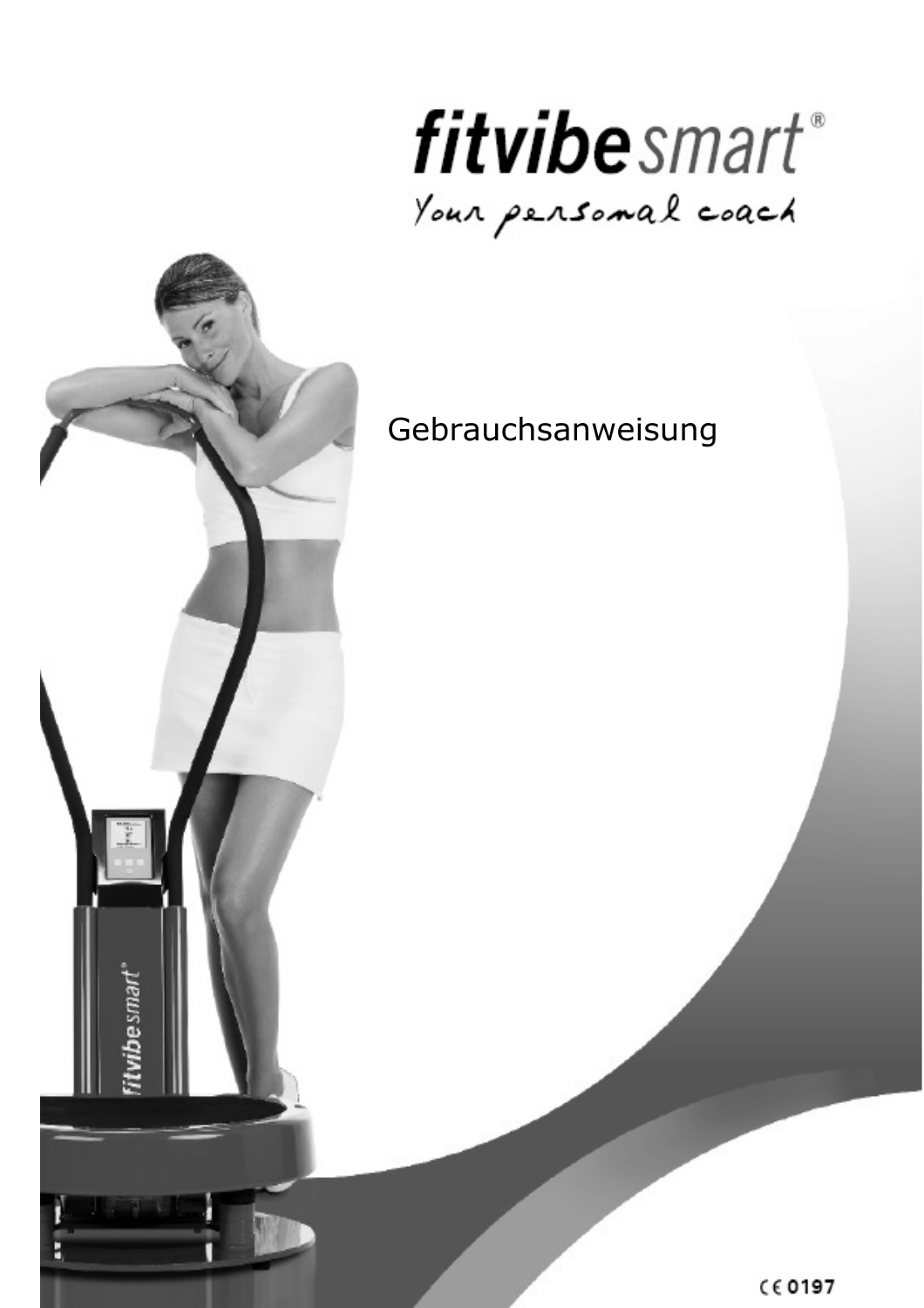### **Gebrauchsanweisung für den Fitvibe Smart**

#### **Gerät zur kontrollierten Ganzkörpervibration**

| Hersteller:<br>Anschrift:                   | Uniphy Elektromedizin GmbH & Co. KG<br>Neuendorfstraße 19b<br>D-16761 HENNIGSDORF                      |
|---------------------------------------------|--------------------------------------------------------------------------------------------------------|
| Telefon:<br>Telefax:<br>E-Mail:<br>Website: | +49 (0)33025044-0<br>+49 (0)33025044-99<br>info@fitvibe.com<br>www.fitvibesmart.com<br>www.fitvibe.com |

#### **2007, Uniphy Elektromedizin GmbH & Co. KG**

Alle Rechte vorbehalten. Jedwede Vervielfältigung, maschinelle Speicherung und Veröffentlichung von Teilen sowie der Gesamtheit dieser Publikation oder des "fitvibe smart"-Gerätes sind, unabhängig vom Zweck und der Form (elektronische Dateien, mechanische oder photomechanische Kopien, Aufzeichnungen anderer Form) der betreffenden Vervielfältigung, maschinellen Speicherung und Veröffentlichung, ohne die ausdrückliche schriftliche Genehmigung durch die Uniphy Elektromedizin GmbH & Co. KG nicht gestattet.

Warencode: 331.837

Version 1.2 Juni 2007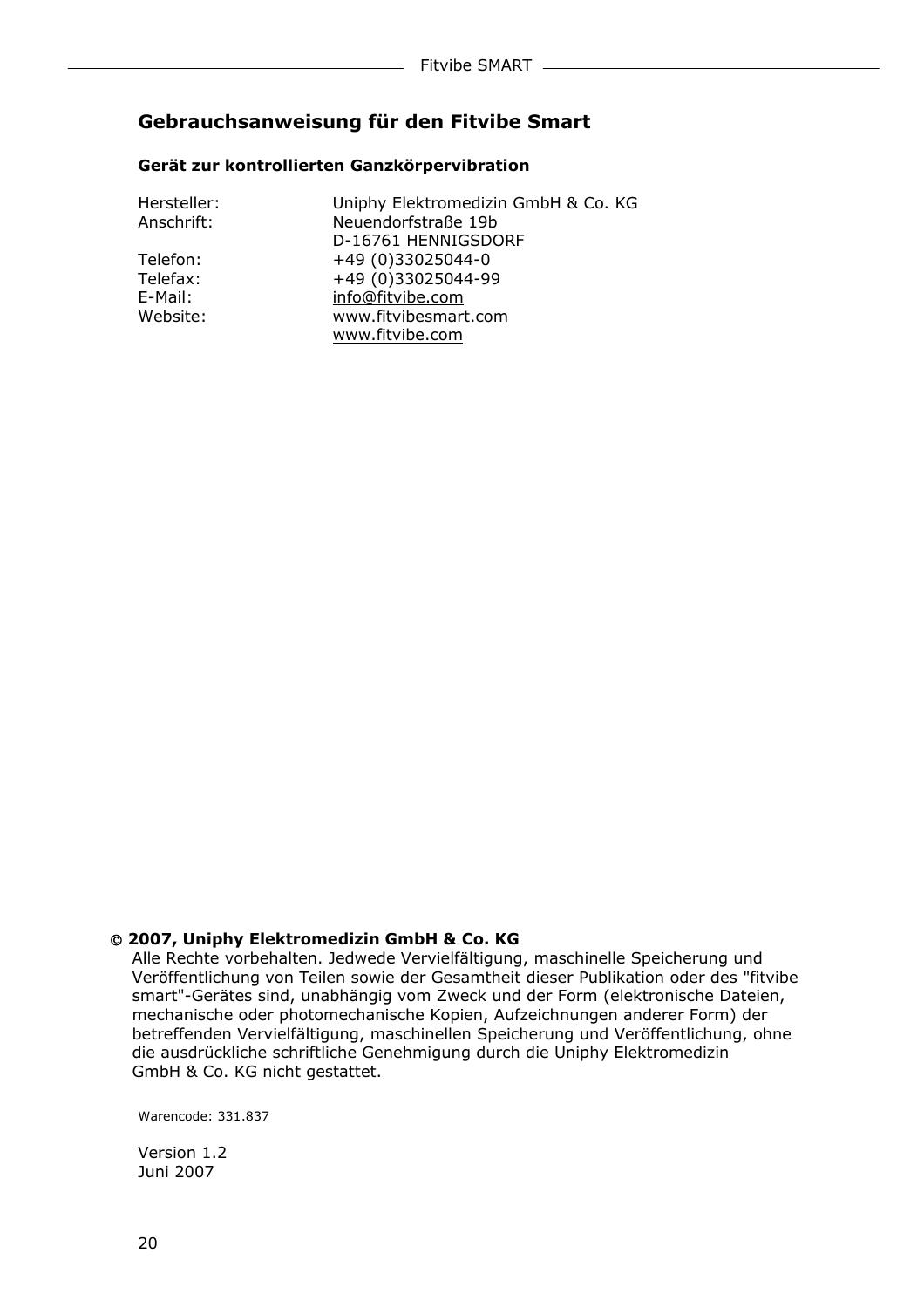# **Inhalt**

| 1     | <b>SICHERHEIT</b>                                     | 23 |
|-------|-------------------------------------------------------|----|
| 1.1   | Verwendungszweck                                      | 23 |
| 1.2   | Gesetzlicher Rahmen                                   | 23 |
| 1.3   | Sicherheitsaspekte                                    | 23 |
|       | 1.3.1 Allgemeines                                     | 23 |
| 1.3.2 | Kontraindikationen                                    | 24 |
|       | 1.3.3 Plötzlich und unerwartet auftretende Symptome   | 24 |
|       | 1.3.4 Elektrosicherheit                               | 24 |
|       | 1.3.5 Explosionsgefahr                                | 25 |
|       | 1.3.6 Haftung                                         | 25 |
| 1.3.7 | Konformität                                           | 25 |
|       | 1.3.8 Außerbetriebnahme und Entsorgung                | 25 |
| 2     | <b>BESTANDTEILE UND MONTAGE</b>                       | 26 |
| 2.1   | Warenannahme                                          | 26 |
| 2.2   | Beschreibung der Steuereinheit und der Zubehörartikel | 27 |
| 2.3   | Aufstellung                                           | 28 |
| 2.4   | Klimatische Bedingungen für Transport und Lagerung    | 28 |
| 3     | <b>BEDIENUNG</b>                                      | 29 |
| 3.1   | Einleitung                                            | 29 |
| 3.2   | Erstmaliger Gebrauch                                  | 29 |
| 3.3   | Wichtige Hinweise                                     | 29 |
| 3.4   | Die Bedienung des fitvibe smart                       | 30 |
| 3.4.1 | Allgemeine Bedienung des Gerätes                      | 30 |
| 3.4.2 | Einstellungen am Gerät (Settings)                     | 30 |
|       | 3.4.3 Zusammenfassung der Betriebsarten               | 31 |
|       | 3.4.4 Start-Stopp-Schalter                            | 31 |
|       | 3.4.5 Verwendung von Hand- und Fußbändern             | 32 |
| 3.4.6 | Parameter des Vibrationstrainings                     | 32 |
| 3.4.7 | Erhöhung der Trainingsbelastung                       | 32 |
| 4     | STÖRUNGEN, GARANTIE, WARTUNG UND REINIGUNG            | 33 |
| 4.1   | Störungen                                             | 33 |
| 4.1.1 | Das Gerät lässt sich nicht anschalten.                | 33 |
|       | 4.1.2 Alle Bedienelemente ohne Funktion               | 33 |
| 4.2   | Garantie und Service                                  | 33 |
| 4.3   | Wartung                                               | 33 |
| 4.4   | Reinigen des Gerätes                                  | 34 |
| 5     | <b>TECHNISCHE DATEN</b>                               | 35 |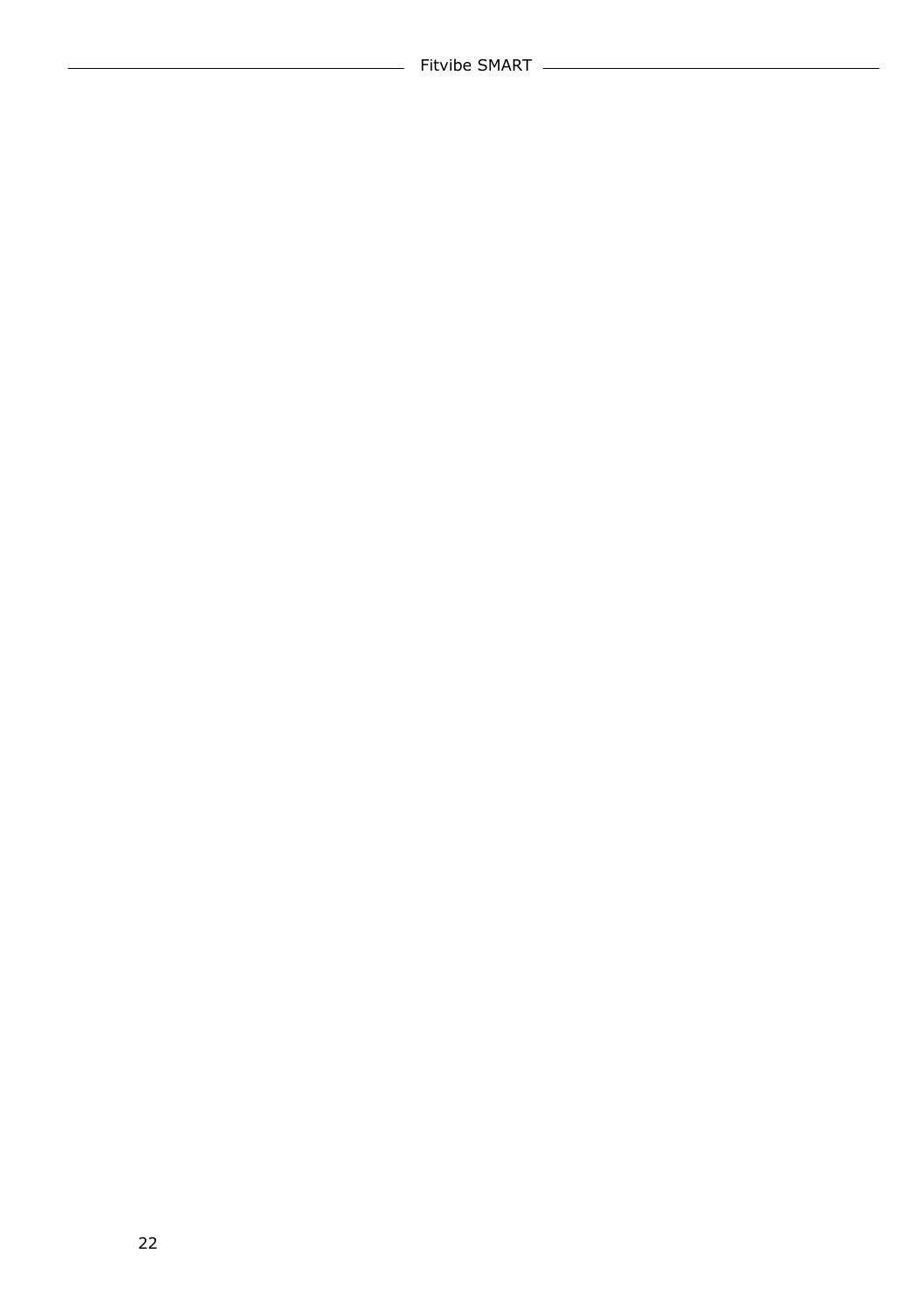# **1 SICHERHEIT**

# *1.1 Verwendungszweck*

Der fitvibe smart ist ausschließlich zur Verwendung als Vibrationstrainingsgerät vorgesehen. Bevor Sie den fitvibe smart zum ersten Mal verwenden, sollten Sie sich anhand vorliegender Broschüre sorgfältig mit den Hinweisen zum sicheren und korrekten Gebrauch ("Sicherheitsaspekte" und "Bedienung") vertraut machen.

# *1.2 Gesetzlicher Rahmen*

Das Training mit dem fitvibe smart ist ausschließlich für Personen geeignet, deren allgemeine Fitness zur Ausführung der entsprechenden Übungen ausreicht. Im übrigen gelten die einschlägigen gesetzlichen Bestimmungen des betreffenden Landes.

# *1.3 Sicherheitsaspekte*

### **1.3.1 Allgemeines**

- Ausschließlich die einschlägig von der Uniphy Elektromedizin GmbH & Co. KG autorisierten Techniker sind zur Ausführung von Reparaturen, Veränderungen und Erweiterungen des Geräts berechtigt.
- Das Stromnetz und die Stromversorgung des Benutzers müssen allen einschlägigen Vorschriften und Bestimmungen entsprechen.
- Beachten Sie alle Hinweise und Vorschriften dieser Gebrauchsanweisung.
- Bewahren Sie diese Gebrauchsanweisung an einem sicheren Platz in Nähe des Gerätes auf.
- Stellen Sie das Gerät auf eine ebene und stabile Grundfläche.
- Stellen Sie keine Objekte auf das Gerät.
- Setzen Sie das Gerät keiner direkten Sonnenbestrahlung aus. Vermeiden Sie die unmittelbare Nähe von Hitzequellen aller Art.
- Verwenden Sie das Gerät ausschließlich bei Umgebungstemperaturen von +10°C bis  $+40^{\circ}$ C.
- Stellen Sie das Gerät nicht in Räumen mit besonders hoher Luftfeuchtigkeit auf.
- Vermeiden Sie das Eindringen von Flüssigkeit.
- Nehmen Sie keine Desinfektion oder Sterilisierung des Gerätes vor. Reinigen Sie das Gerät mit einem trockenen oder leicht befeuchteten Tuch.
- Alle gesetzlichen Bestimmungen, die den Einsatz des Gerätes einschränken, sind unbedingt zu beachten.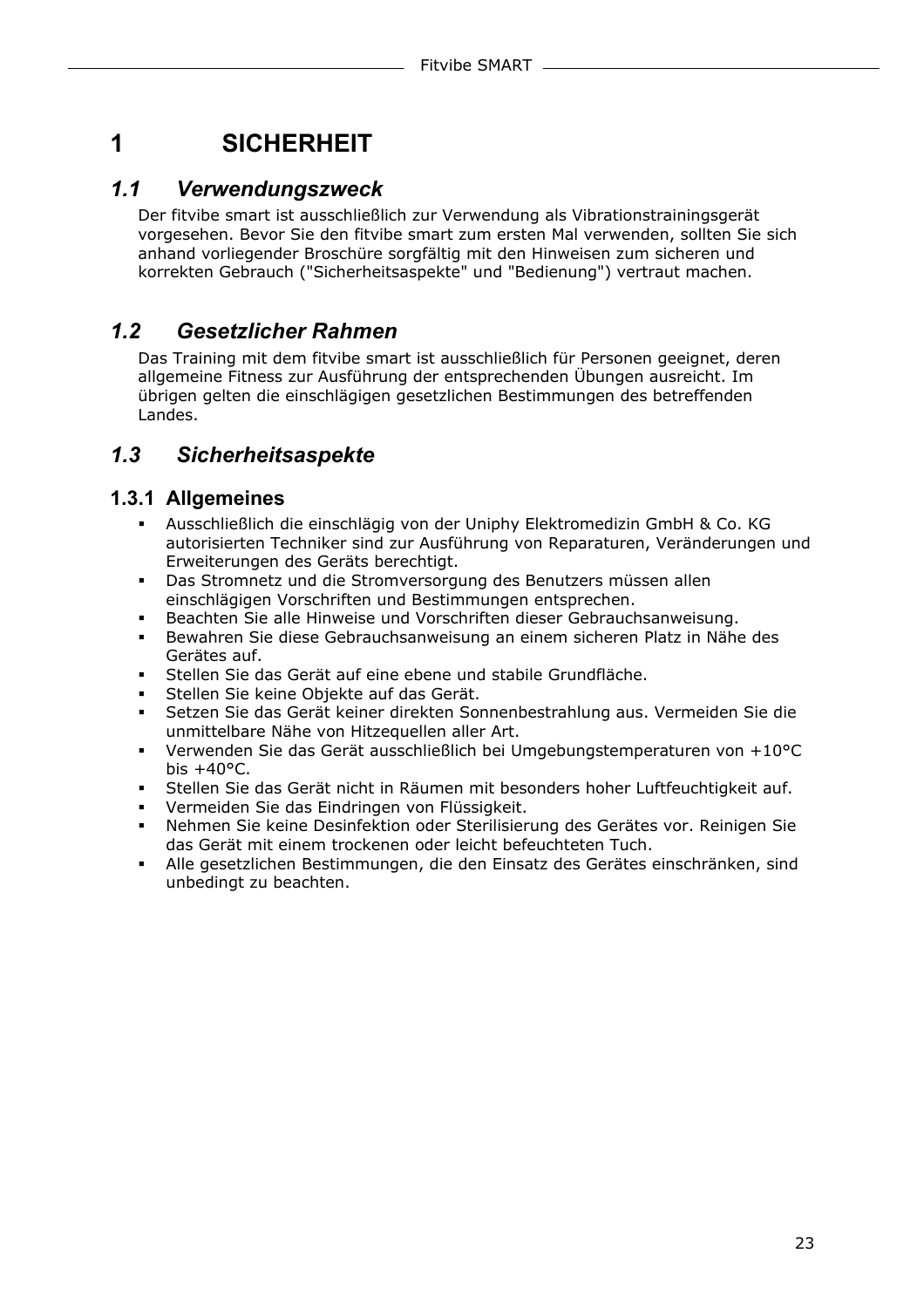# **1.3.2 Kontraindikationen**

Bevor Sie mit dem Vibrationsplattentraining starten, müssen Sie immer kontrollieren, ob der Benutzer an einer oder mehreren der unten stehenden Kontraindikationen leidet oder leiden könnte. Ist das der Fall, darf nicht mit dem

Vibrationsplattentraining begonnen werden. Im Zweifelsfall muss man immer einen Experten, wie zum Beispiel den Hausarzt, einen Facharzt oder den "fitvibesmart"- Trainer konsultieren.

| Absolute:                                                                                                                                                                                                                                                                                                                                                                                                                                                                                                                                                                                                                                                                                                                             | Relative : (nur nach Rücksprache mit<br>dem behandelnden Arzt)                                                                                                                                                                                                                                                                                                                                                                                                                                                                                                                                                                                                                                                                                                                                                                                                                          |
|---------------------------------------------------------------------------------------------------------------------------------------------------------------------------------------------------------------------------------------------------------------------------------------------------------------------------------------------------------------------------------------------------------------------------------------------------------------------------------------------------------------------------------------------------------------------------------------------------------------------------------------------------------------------------------------------------------------------------------------|-----------------------------------------------------------------------------------------------------------------------------------------------------------------------------------------------------------------------------------------------------------------------------------------------------------------------------------------------------------------------------------------------------------------------------------------------------------------------------------------------------------------------------------------------------------------------------------------------------------------------------------------------------------------------------------------------------------------------------------------------------------------------------------------------------------------------------------------------------------------------------------------|
| Akute Entzündungen, Infektionen und/oder Fieber<br>Akute Gelenkerkrankungen und Arthrosen<br>Akute rheumatoide Arthritis<br>Akute Migräne<br>Postoperative Zustände<br>Implantate / Endoprothesen<br>Metall- oder Kunststoffimplantate wie<br>Herzschrittmacher, Herzklappenersatz, frische<br>Stents)<br>Akute Thrombosen oder mögliche thrombotische<br>Erkrankungen (6 Monate)<br>Akute Rückenbeschwerden<br>Spondylosis, Spondylolisthesis ohne Abstützreaktion<br>Schwangerschaft<br>Schwere Osteoporose mit Knochendichten unter 70<br>mq/ml<br>Spastische Muskelerkrankungen<br>Morbus Sudeck Stadium I (CRPS I)<br>Tumoren mit Metastasierung in Stütz- und<br>Bewegungssystem<br>Benign Paroxysmal Positional Vertigo (BPPV) | Epilepsie<br>Gallensteine, Nierensteine, Blasensteine<br>Gelenkerkrankungen und Arthrosis<br>Herzklappenfehler, -insuffizienzen NYHA III-IV<br>Herzrhythmusstörungen<br>Kardiovasculäre Krankheiten<br>Metall- oder Kunststoffimplantate (Gyn.Implantate,<br>Piercing )<br>Chronische Rückenbeschwerden (6 Monate nach<br>akutem Ereignis)<br>Schwerer Diabetes mell, mit arteriellen<br>Durchblutungsstörungen<br>Tumore (innerhalb 5 Jahre nach Erstmanifestation)<br>Metastasierung (Stütz- und Bewegungssystem<br>ausgeschlossen)<br>Spondylolisthesis mit Abstützreaktion<br>M. Parkinson<br>Chondromalazie der Gelenke der unteren<br>Extremitäten und Osteonekrosen und -chondrosen<br>Arterielle Durchblutungsstörungen ab Stadium<br>Fontaine III <sup>o</sup><br>Venöse Insuffizienzen mit Ulcus cruris<br>Morbus Sudeck Stadium II (CRPS)<br>Lymphödem (Genese entscheidend) |

# **1.3.3 Plötzlich und unerwartet auftretende Symptome**

Im Falle plötzlich und unerwartet auftretender Symptome haben die Benutzer des fitvibe smarts ihre Übungen unverzüglich einzustellen. Dies gilt u.a. für:

- Unkontrollierte Muskelbewegungen (Kontraktionen oder Krämpfe) während statischer Übungen
- Ungleichmäßige Bewegungen des Geräts bei dynamischen Übungen
- Schwindelgefühle
- Schmerzen
- Muskelspannungen
- Übelkeit

### **1.3.4 Elektrosicherheit**

- Verwenden Sie das Gerät ausschließlich in einem Bereich, dessen elektrische Anlagen und Einrichtungen allen gesetzlichen Anforderungen genügen.
- Schließen Sie das Gerät an eine ordnungsgemäß geerdete Steckdose an. Die Steckdose muss den einschlägig gültigen Anforderungen entsprechen.
- Der Fitvibe smart kann mit unterschiedlichen Stromspannungen betrieben werden (230V, 50-60Hz oder 115V, 50-60Hz). Im Einzelfall ist die Verträglichkeit anhand des Typenschilds zu überprüfen. Eine Verwendung des Geräts bei ungeeigneter Stromspannung kann zu irreparablen Schäden führen.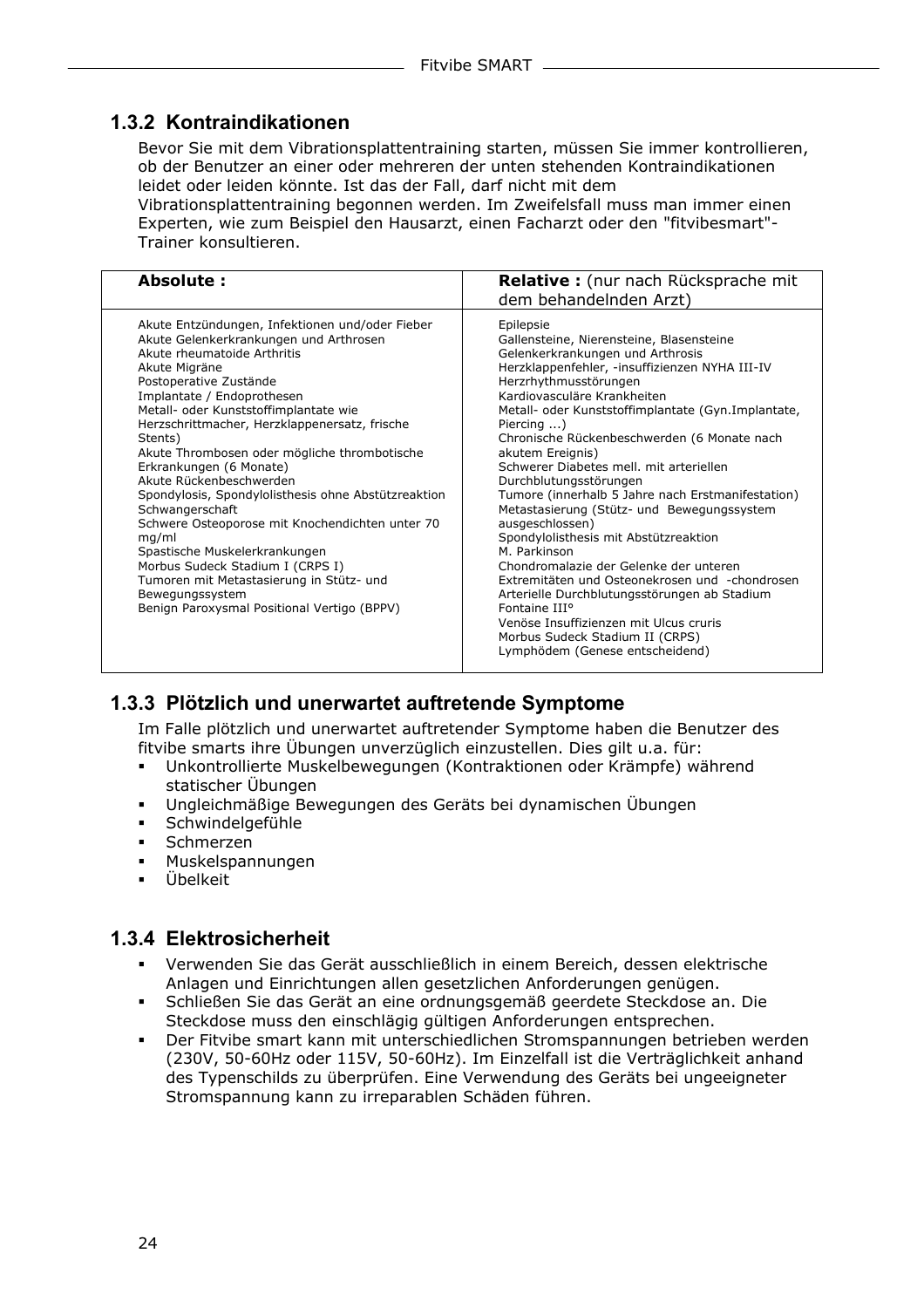### **1.3.5 Explosionsgefahr**

- Das Gerät ist nicht in Räumen aufzustellen, deren Atmosphäre brennbare Gase oder Dämpfe enthält.
- Stellen Sie das Gerät ab, wenn Sie es nicht mehr benutzen wollen.

# **1.3.6 Haftung**

Weder der Hersteller noch der Vertragshändler sind für Sach- oder Personenschäden haftbar zu machen, die am Gerät oder durch die Verwendung des Geräts entstehen, insofern (z.B.):

- das Gerät oder die betreffenden Zubehörartikel unsachgemäß verwendet worden sind;
- die Gebrauchsanweisungen falsch interpretiert oder außer acht gelassen wurden;
- das Gerät nicht oder nicht ordnungsgemäß gewartet wurde;
- Wartungs- oder Reparaturarbeiten von Personen oder Betrieben durchgeführt wurden, die nicht über eine entsprechende Autorisierung von Uniphy Elektromedizin verfügen.

### **1.3.7 Konformität**

EU-Medizinprodukterichtlinie/CE

Der fitvibe smart wird entsprechend der internationalen Qualitätsnorm ISO 9001:2000 und dem Qualitätssicherungssystem DIN EN ISO 13485:2003 entwickelt, getestet, hergestellt und vertrieben. Der fitvibe smart entspricht den Anforderungen der EU-Medizinprodukterichtlinie 93/42/ECC und ist entsprechend mit dem CE-Zeichen (CE 0197) gekennzeichnet. Die Zertifizierungsbehörde (die "benannte Stelle" gemäß EU-Recht), der TÜV Rheinland/Berlin-Brandenburg, nimmt darüber hinaus regelmäßige Produktprüfungen vor. Dies gibt dem behandelnden Arzt die Gewissheit, mit einem Gerät zu arbeiten, das allen einschlägigen Anforderungen entspricht und das ihm und seinen Patienten das höchstmögliche Maß an Sicherheit bietet.

Zur Produkthaftung des Herstellers s. Kapitel 4.

### **1.3.8 Außerbetriebnahme und Entsorgung**

Wenn das Vibrationsgerät "fitvibesmart" vom Eigentümer außer Betrieb genommen wird, können folgende Wege beschritten werden:

Sie liefern das Gerät mit allem Zubehör bei einem Entsorgungsunternehmen ein, das auf elektronische Produkte spezialisiert ist oder das Weiterliefermöglichkeiten an ein derartiges Unternehmen hat. In Ländern, in denen eine Rücknahmeregelung in Kraft ist, können Sie hierfür natürlich zu Ihrem Lieferanten gehen.

Es ist in den meisten Ländern derzeit nicht mehr erlaubt, diese Art von Produkten in den Hausmüll zu werfen, und zwar auf Grund der verwendeten Kunststoffe und elektronischen Teile. Für den Fall, dass Sie selbst das System entsorgen wollen, oder auch die Verantwortung dafür tragen, geben wir Ihnen die folgenden Informationen über die Umweltaspekte:

Das Vibrationsgerät "fitvibesmart" lässt sich in folgende Kategorien aufteilen: Vibrationsplatte, Handgriff mit Elektronikeinheit, Kabel, Bänder und Weichmatte (Soft-Matte) sind als Elektronikschrott oder kleiner chemischer Abfall anzusehen. Sie enthalten u. a. Zinn, Kupfer, Eisen, verschiedene andere Metalle und verschiedene Arten von Kunststoffen. In den meisten Ländern wird diese Müllart als kleiner chemischer Abfall betrachtet. Informieren Sie sich über die in Ihrem Land geltenden nationalen Vorschriften zur Entsorgung.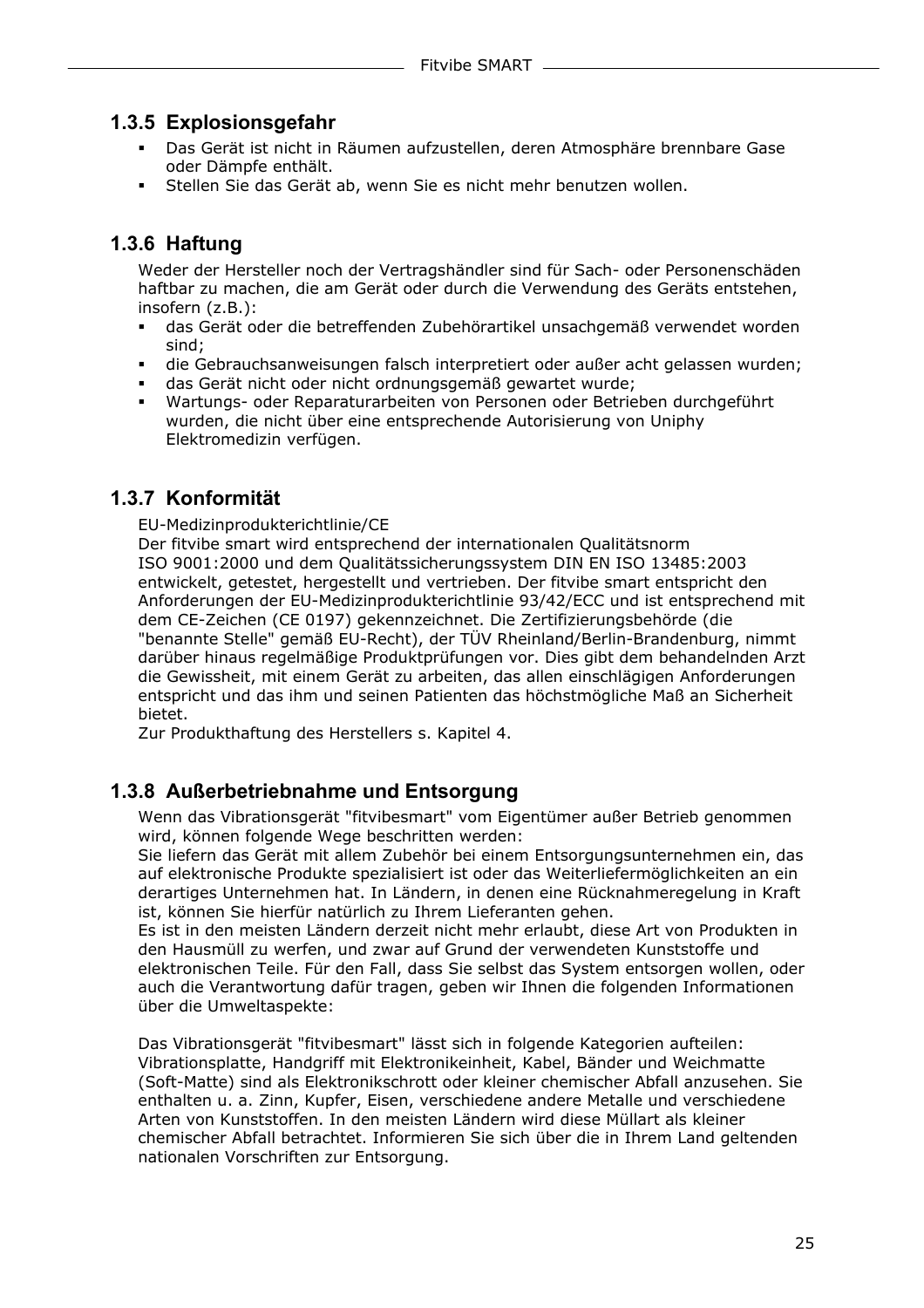Verpackungsmaterialien und die Anleitung sind recyclingfähig. Diese können Sie bei den geeigneten Sammelstellen abgeben oder auch mit dem Hausmüll entsorgen, je nach der lokalen Organisation der Müllabfuhr.

Das in diesem Absatz in Bezug auf die Entsorgung Beschriebene gilt auch für die Entsorgung des Zubehörs

# **2 BESTANDTEILE UND MONTAGE**

# *2.1 Warenannahme*

- 3. Prüfen Sie, ob die Ware während des Transports beschädigt wurde.
- 4. Prüfen Sie, ob die Zubehörteile komplett vorhanden und unbeschädigt sind.
	- o Setzen Sie Ihren Vertragshändler unverzüglich über jeden Mangel in Kenntnis (fehlende oder beschädigte Teile, Schäden am Gerät).
	- o Schadhaft oder beschädigt angelieferte Geräte sind nicht zu benutzen.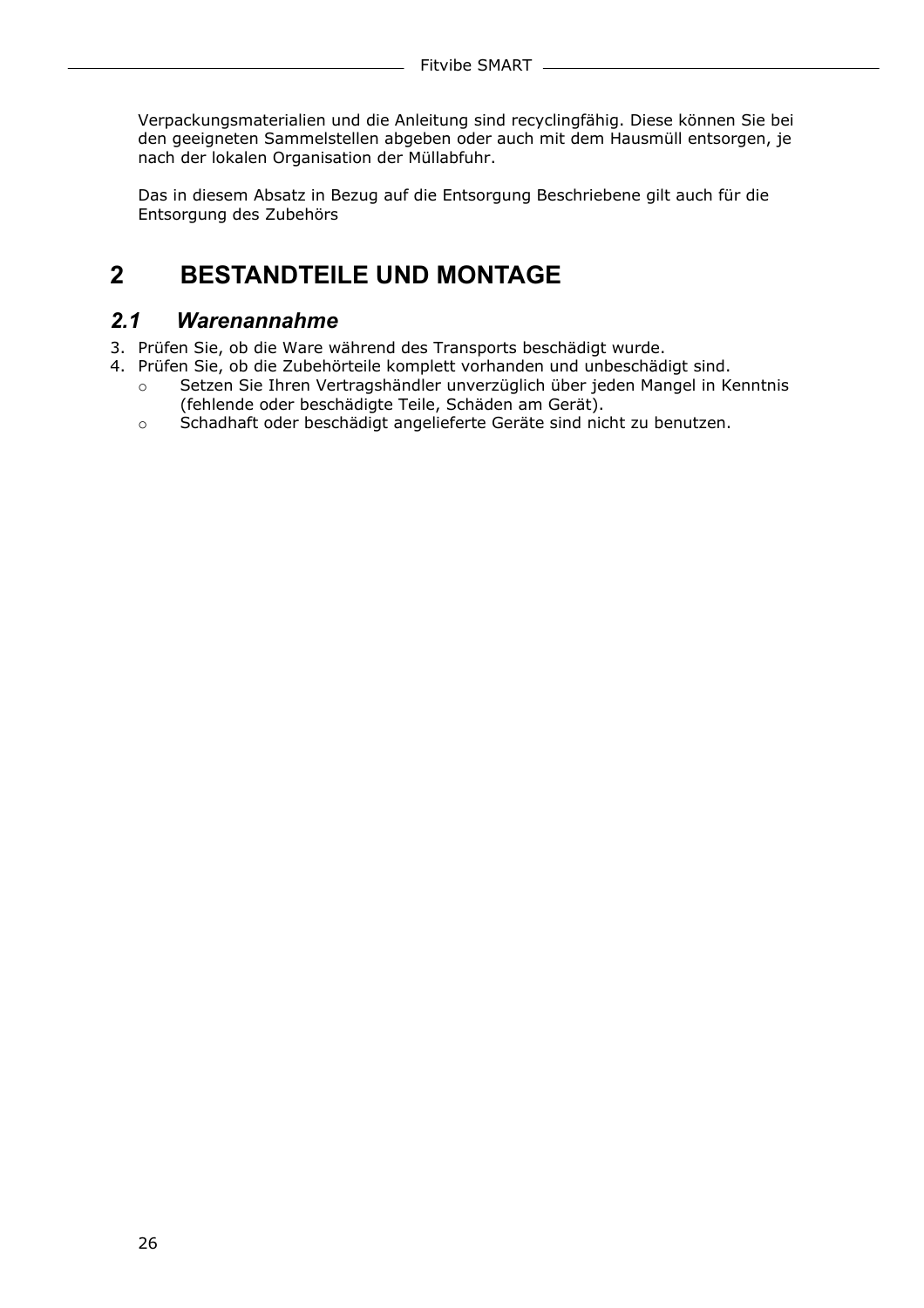# *2.2 Beschreibung der Steuereinheit und der Zubehörartikel*

Abb. 1 zeigt den fitvibe smart mitsamt all seiner Zubehörartikel. Die Nummern in der untenstehenden Aufstellung entsprechen den Nummern der abgebildeten Objekte im Diagramm.

- 1. Vibrationsplatte
- 2. Handbänder (2)
- 4. Handgriff
- 6. Steuereinheit / Display
- 7. Ein- und Ausschalttaste ("Start/Stopp")
- 8. Pfeiltaste 1 (aufwärts)
- 9. "OK"-Taste
- 10. Pfeiltaste 2 (abwärts)
- 11. Display
- 16. Seitliches Polster (wahlweise erhältlich)
- 17. Weichmatte (1)
- 18. Stromkabel
- 19. Stromschalter
- 20. Anschlussteil für die Bänder
- 21. Steckdose zum Anschluss der Fernbedienung
- 22. "Start/Stopp" der Fernbedienung

Darüber hinaus enthält jede Sendung:

- ein Poster mit Übungsvorschlägen
- eine Broschüre "Fitvibe for dummies" / "Fitvibe für Anfänger"
- **EXEC** eine Gebrauchsanweisung



Abb. 1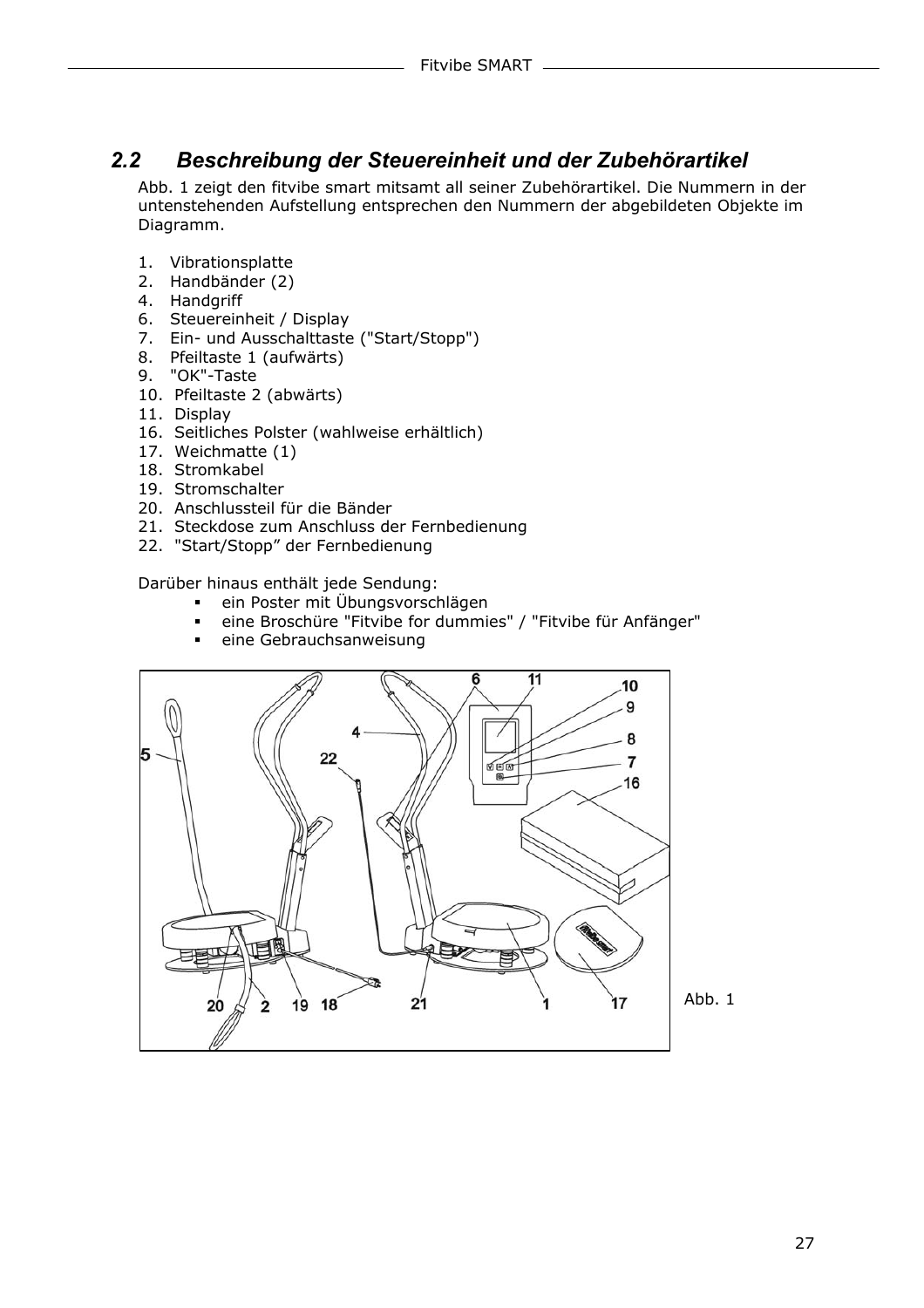# *2.3 Aufstellung*

- 1. Stellen Sie den fitvibe smart auf eine waagerechte und stabile Grundfläche.
- 2. Stecken Sie den Griff (4) in die Löcher der Steuereinheit und befestigen Sie diesen mit jeweils 2 Schrauben an beiden Seiten.



- 3. Schließen Sie die Fernbedienung (22) an den hierfür vorgesehenen Anschluss (21) an.
- 4. Prüfen Sie, ob die auf dem Typenschild angegebene Spannung mit der Spannung Ihres Versorgungsnetzes übereinstimmt (siehe 1.3.4).
- 5. Schließen Sie das Gerät mit Hilfe des Steckers (18) an das Stromnetz an.
- 6. Schalten Sie das Gerät mit Hilfe des Schalters (19) ein.

# *2.4 Klimatische Bedingungen für Transport und Lagerung*

Das verpackte Gerät ist für die Lagerung und den Transport (maximal 15 Wochen) mit folgenden Grenzwerten geeignet:

Temperaturbereich von -20 °C bis +60 °C;

Relative Luftfeuchtigkeit von 10 % - 100 %, einschließlich Kondensation; Atmosphärischer Druck von 500 hPa - 1060 hPa.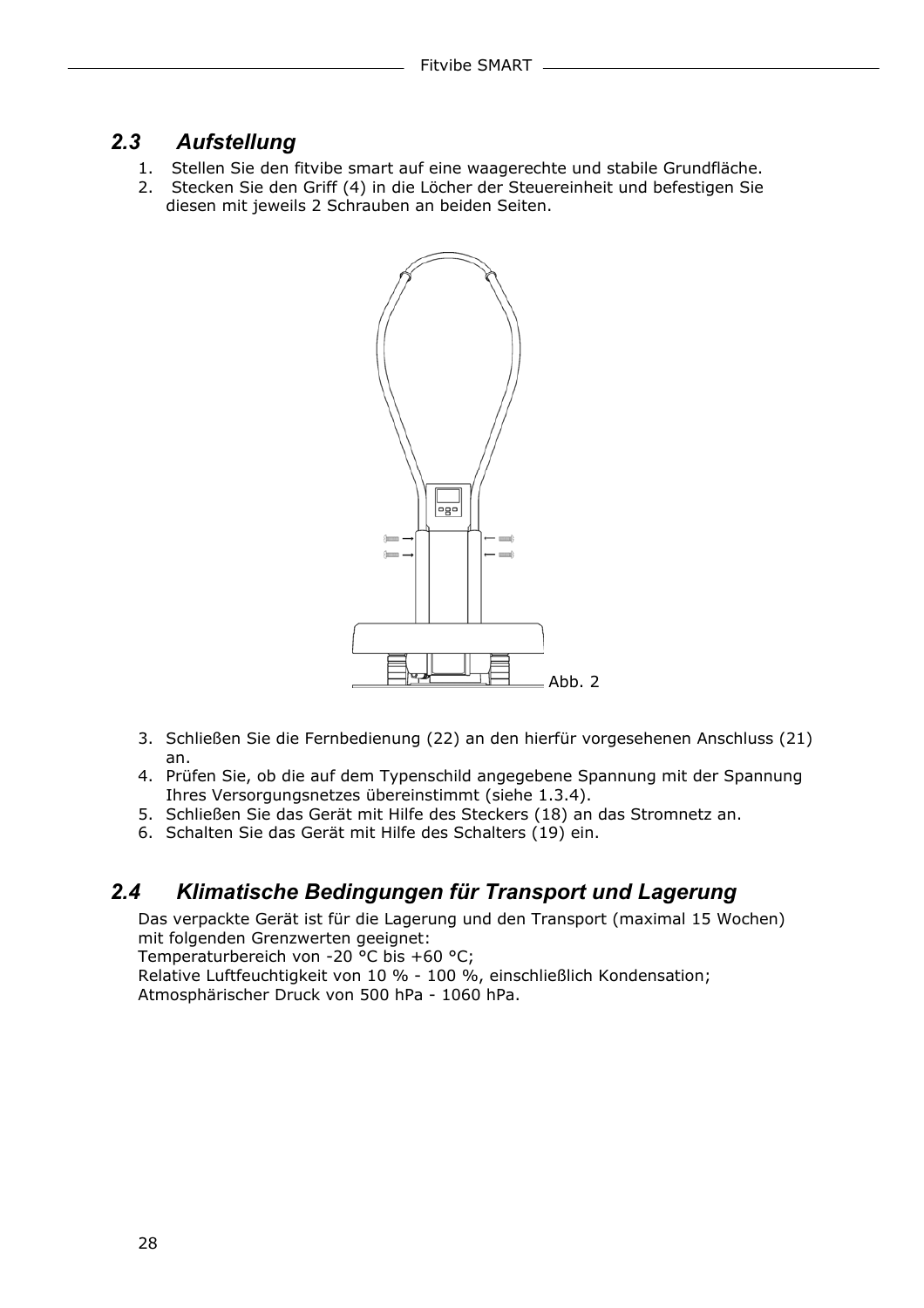# **3 BEDIENUNG**

# *3.1 Einleitung*

Das Vibrationsgerät "fitvibesmart" erzeugt dreidimensionale mechanische Schwingungen mit dem Hauptvektor in vertikaler Richtung. Das Vibrationsgerät "fitvibesmart" ist sehr einfach zu bedienen. Das Bedienungsprinzip ist eindeutig und logisch.

# *3.2 Erstmaliger Gebrauch*

Sorgen Sie dafür, dass ein einschlägig qualifizierter Übungsleiter die erste Trainingseinheit beaufsichtigt.

# *3.3 Wichtige Hinweise*

- Vergewissern Sie sich, dass keine der unter 1.3.2 aufgelisteten Kontraindikationen vorliegt.
- Stellen Sie die Verwendung des fitvibe smarts unverzüglich ein, sobald eines der unter 1.3.3 aufgelisteten plötzlichen und unerwarteten Symptome auftritt.
- Tragen Sie während der Übungen Schuhe mit dehnbarer Sohle.
- Benutzen Sie die Weichmatte, wenn Sie die Übungen im Sitzen oder Liegen ausführen.
- Befolgen Sie zur Vermeidung von Verletzungsrisiken die Übungsanweisungen und vorgeschriebenen Ruhezeiten.
- Stellen Sie sich zur Beginn der Übung bei leicht gebeugten Kniegelenken auf die Zehenspitzen, um durch Waden- und Oberschenkelmuskulatur ein Maximum an Vibration aufzunehmen.
- Gliedmaße, die sich im Kontakt mit der Vibrationsplatte befinden, nicht ausstrecken. Ein "vibrierendes" Gefühl im Kopf, in den Augen oder in der Stimme ist in der Regel ein sicheres Anzeichen für eine inkorrekte Körperhaltung. Sie sollten in solch einem Falle die Übung in einer anderen Position fortsetzen.
- Nehmen Sie etwa 30 bis 60 Minuten vor Beginn der Übungen ausreichend Flüssigkeit zu sich (Wasser oder ein energiehaltiges Getränk).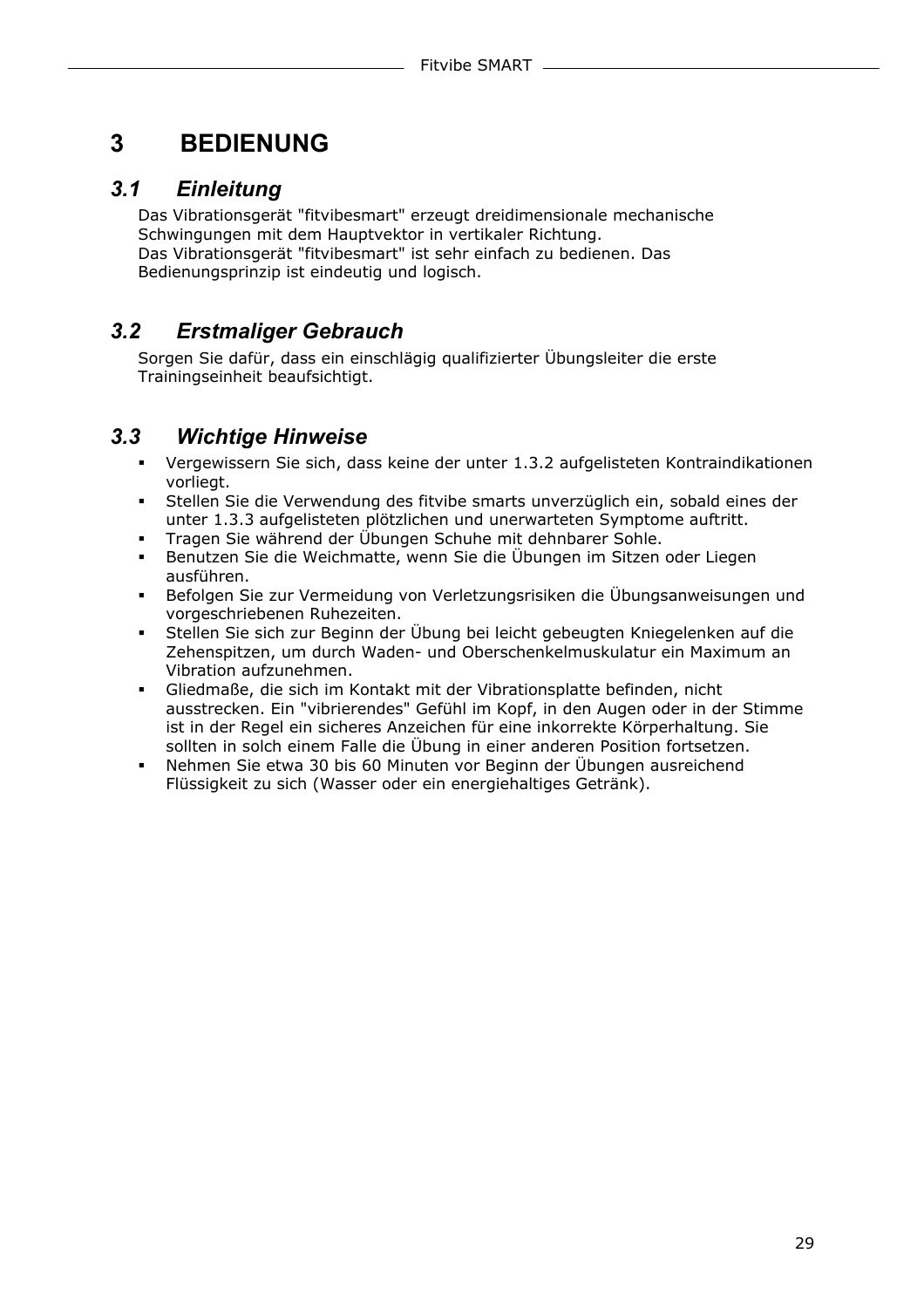# *3.4 Die Bedienung des fitvibe smart*

### **3.4.1 Allgemeine Bedienung des Gerätes**

- Benutzen Sie die Pfeiltasten (8 und 10) zur Durchsuchung des Menüs.
- Drücken Sie auf OK (10) zur Ausführung der im Menü angezeigten Option.
- Benutzen Sie die Pfeiltasten (8 und 10) zur Veränderung der Einstellungen.
- Drücken Sie eine halbe Sekunde lang auf OK (10), um innerhalb des Menüs einen Schritt zurück zu vollziehen.



- Nach Einschalten des Geräts stellt Sie die Willkommensanzeige vor drei Alternativen:
	- o Drücken Sie eine halbe Sekunde lang auf die Aufwärts-Pfeiltaste (8) zur Anzeige der Liste von Kontraindikationen (siehe 1.3.2).
	- o Drücken Sie eine halbe Sekunde lang auf die Abwärts-Pfeiltaste (10) zur Anzeige der Systemeinstellungen (siehe 3.4.2).
	- o Drücken Sie auf OK (9) zur Fortsetzung bzw. zur Anzeige der verschiedenen Programme (siehe 3.4.3).

# **3.4.2 Einstellungen am Gerät (Settings)**

### **Menüpunkte sind:**

- **Sprache** 
	- Sprache der Texte im Display: englisch, deutsch, ,...
- **Lautstärke**
	- Kann auf 0% (alle Signale abgeschaltet) bis 100% (maximale Lautstärke) eingestellt werden.
- **Tastenpieps**

Kann auf ja oder nein eingestellt werden. ja: Aktiviert den bei Tastendruck erzeugten Signalton**.**  nein: kein Signalton bei Tastendruck.

### • **Zeit-Ende-Pieps**

Kann auf ja oder nein eingestellt werden.

ja: In den letzten Sekunden vor Ende der Aktivzeit und der Ruhezeit werden akustische Signale erzeugt.

nein: keine akustische Signale bei Zeit-Ende.

- **Aktivzeit im Free-Quickstart-Programm**  (Sekunden)
- **Intensität im Free-Quickstart-Programm**

(6 Stufen, beeinflusst Amplitude und Frequenz der Vibration)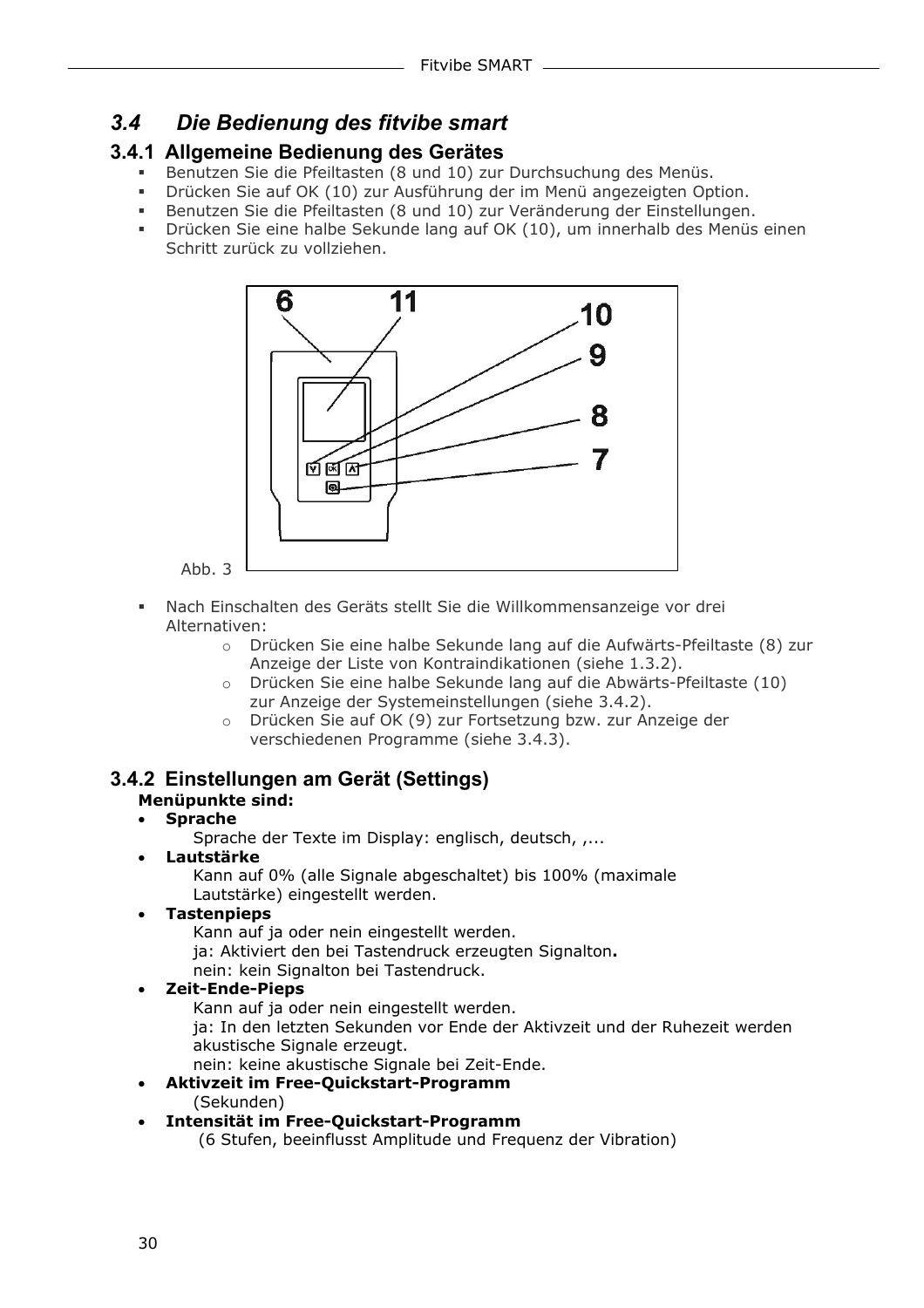### **3.4.3 Zusammenfassung der Betriebsarten**

Im Hauptmenü können Sie zwischen verschiedenen Indikationen und einer freien Betriebsart wählen.

#### • **Indikationen**

Indikationen sind die fest im fitvibe smart eingestellten Standardprogramme. Für jede Indikation stehen vier 4 Übungsstufen mit unterschiedlichen Übungen und Parametern zur Verfügung.

Bilder zeigen die für die betreffende Übung jeweils einzunehmende Körperhaltung. Durch Drücken der OK-Taste (9) können Sie die Übungsparameter anzeigen. (Das Display geht automatisch nach einigen Sekunden zur ursprünglichen Anzeige zurück.)

Benutzen Sie die beiden Pfeiltasten, um die verschiedenen Übungen zu durchsuchen.

Oben im Bildschirm ist das Wort , Exercise' / , Übung' eingeblendet. Die jeweilige Nummer der Übung innerhalb der betreffenden Sequenz erscheint rechts.

Beispiel: Übung 3 / 5: Die derzeit ausgeführte Übung ist die dritte in einer Sequenz von insgesamt fünf Übungen. Die laufende Übungsnummer erscheint oben links unterhalb der Überschrift, z.B. ,37'.

Während des Ablaufs der aktiven Zeit und während aller Pausen erscheint eine unterschiedliche Zeitanzeige.

Während des Ablaufs der aktiven Zeit kann sowohl diese Anzeige als auch die entsprechende Pausenzeitanzeige durch ein langes Drücken der STOPP-Taste gelöscht werden.

Wird weder eine aktive Zeit noch eine Pausenzeit eingeblendet, können Sie durch langes Drücken der OK-Taste von der Zeitanzeige aus das Parametermenü und – von dort – durch ein weiteres langes Drücken der OK-Taste das Hauptmenü anfordern.

#### **Freie Betriebsart**

In diesem Menü können Sie durch Klicken der Start-Stopp-Taste (7) die unverzügliche Aufnahme des Vibrationsbetriebs (mit den entsprechend eingestellten Parametern) anordnen. Benutzen Sie die beiden Pfeiltasten (8 und 10) zur Veränderung der Trainingszeit und Leistungsstufe.

Während des Ablaufs der aktiven Zeit erscheint eine Zeitanzeige mit besonders großen Ziffern (Anzeige: aktive Zeit).

Während der Übung kann die Leistungsstufe mit der entsprechenden Pfeiltaste (10) reduziert werden.

Nach Beendigung der Übung (durch die Start-Stopp-Taste) können Sie jederzeit durch langes Drücken der OK-Taste zum Parametermenü zurückkehren.

### **3.4.4 Start-Stopp-Schalter**

Das Vibrationsgerät "fitvibesmart" ist mit 2 Start-Stopp-Schaltern ausgerüstet, mit denen die Vibration unabhängig voneinander gestartet und gestoppt werden kann: eine orangefarbene Start-Stopp-Taste (7) befindet sich auf der Bedieneinheit; der Handschalter (22) ist über ein Kabel mit der Bedieneinheit verbunden.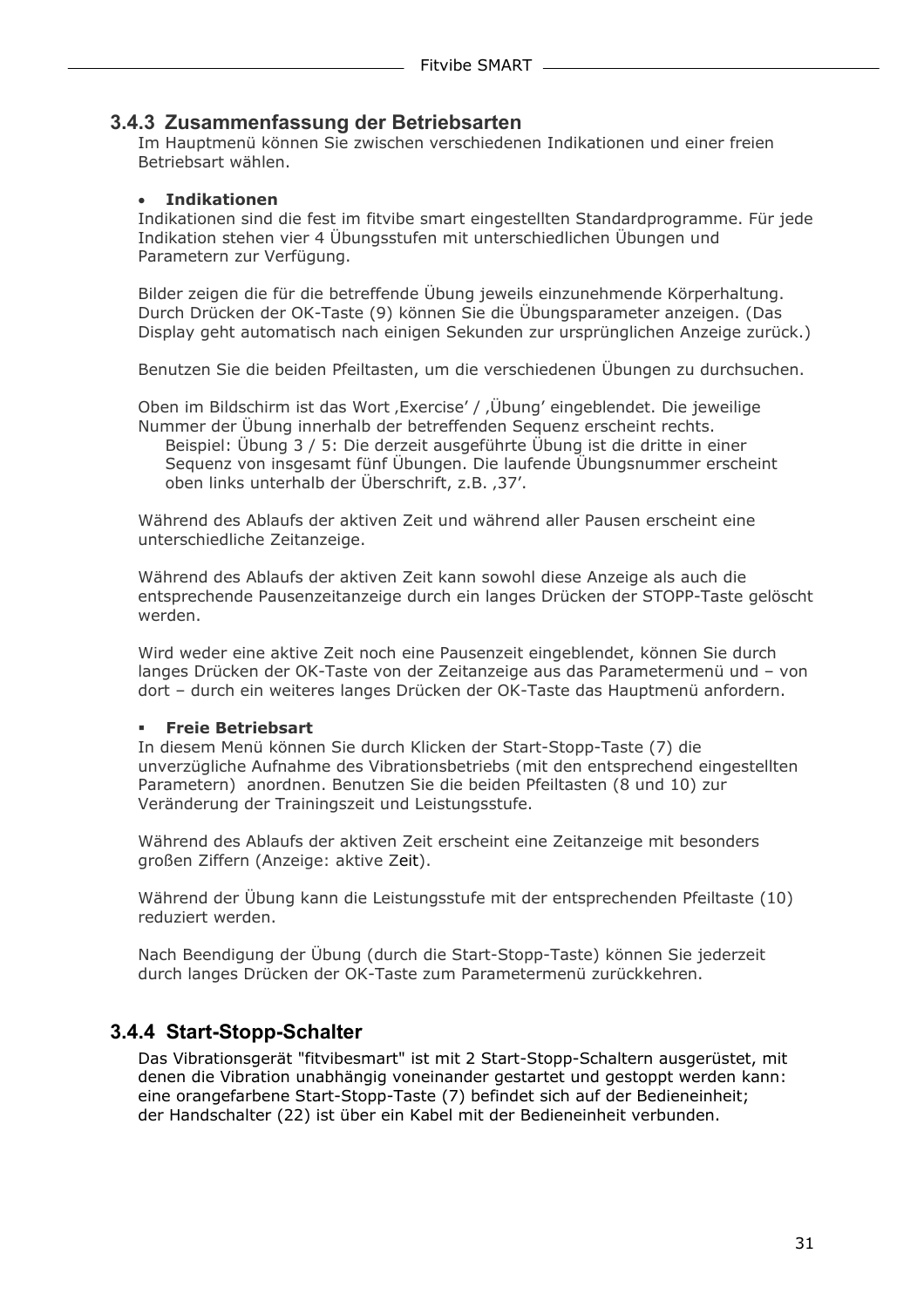### **3.4.5 Verwendung von Hand- und Fußbändern**



Hand- und Fußbänder können verwendet werden, um die Vibration auf bestimmte Körperteile zu übertragen, z. B. wie in der Darstellung auf die ischiokruralen Muskeln ("hamstrings"). Die Vibrationen werden über die nicht-elastischen Bänder zum betreffenden Körperteil geleitet. Die Bänder werden je nach Übung an den Befestigungspunkten (20) der Vibrationsplatte fixiert. Auf den Bändern sind in verschiedenen Farben Bezugslinien angebracht, so dass die Länge des einen Bandes leicht auch für das andere Band eingestellt werden kann.

### **3.4.6 Parameter des Vibrationstrainings**

Vibrationsfrequenzen: 30 – 35 - 40 Hz Aktive Zeit: 0 - 180 sec

Intensität (Amplitude): high / low (hoch / niedrig)

Betriebsarten: 5 Indikationen, Free

• Relax & Massage

- Tonus Oberkörper
- Tonus Unterkörper
- Dehnung
- Body Shaping

• Freies Programm

Leistungsstufen: 4

### **3.4.7 Erhöhung der Trainingsbelastung**

Die Erhöhung der Trainingsbelastung kann auf verschiedene Art und Weise erfolgen. Die Trainingsbedingungen werden stufenweise durch folgende Schritte verstärkt: Erhöhung der Vibrationsfrequenz Verlängerung der aktiven Zeit Verkürzung der Ruhezeit Erhöhung der Intensität von niedrig (low) nach hoch (high) Zunahme der Anzahl der Wiederholungen

Die Erhöhung des Schwierigkeitsgrades der Übung führt auch zu einer Erhöhung der Trainingsbelastung. Dies ist auf verschiedene Art und Weise möglich:

- schwierigere / kompliziertere Ausgangspositionen

- Wechsel von statischen zu dynamischen Übungen

- schnelleres Ausführen der dynamischen Übungen

- Vergrößerung der Dehnung auf den Muskel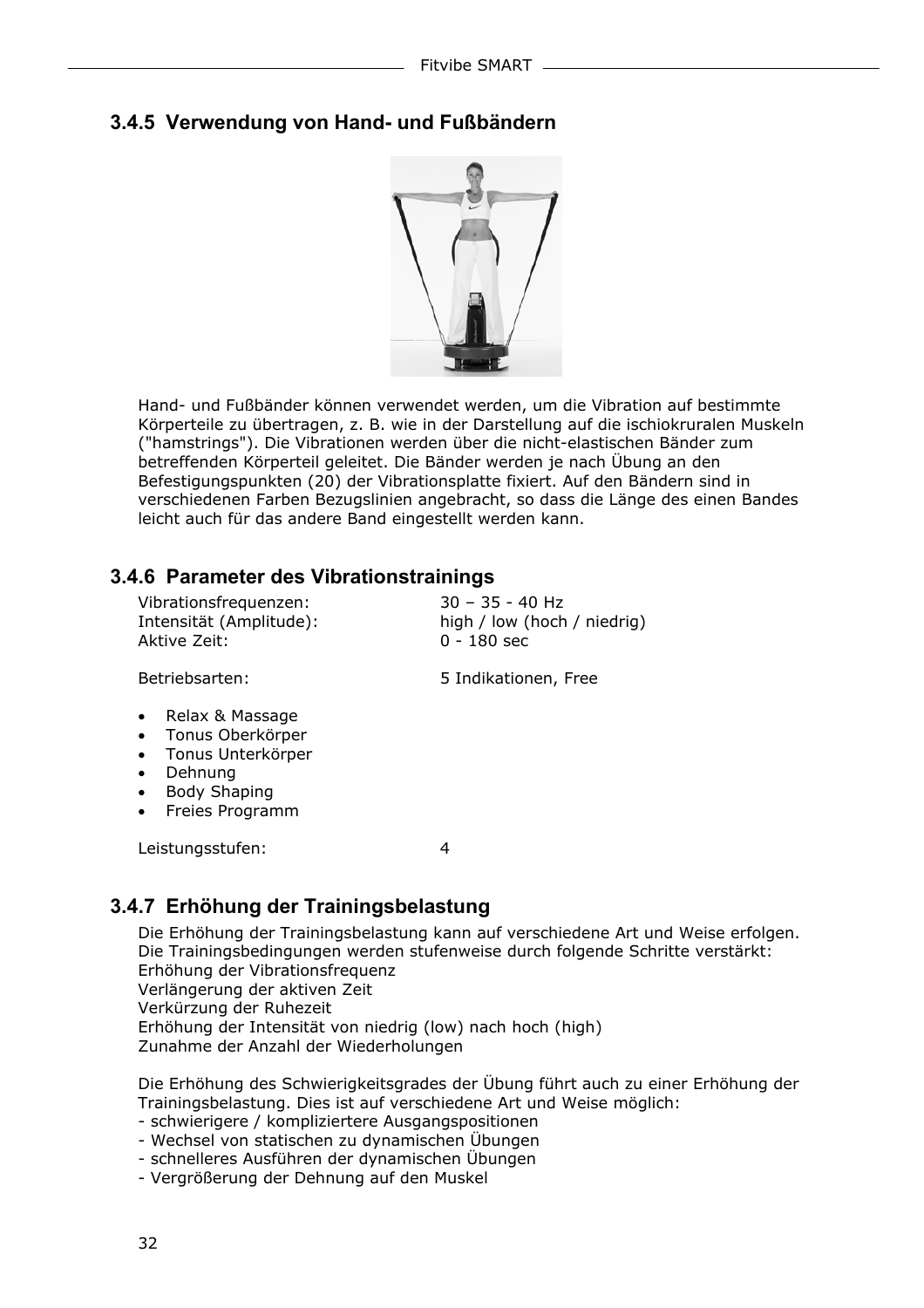# **4 STÖRUNGEN, GARANTIE, WARTUNG UND REINIGUNG**

# *4.1 Störungen*

### **4.1.1 Das Gerät lässt sich nicht anschalten.**

Kontrollieren Sie, ob die Netzspannung vorhanden ist, der Netzschalter eingeschaltet ist, die Netzanschlussleitung und die Sicherungen in Ordnung sind. Sollten die Sicherungen nicht in Ordnung sein, können Sie diese selbst ersetzen. Sie dürfen dazu jedoch nur denselben Sicherungstyp verwenden, wie auf dem Typenschild angegeben ist. Sie können Sicherungen bei Ihrem Lieferanten bestellen.

### **4.1.2 Alle Bedienelemente ohne Funktion**

Schalten Sie das Gerät aus und wieder an. Wiederholt sich der Fehler, nehmen Sie bitte Kontakt mit Ihrem Lieferanten auf.

# *4.2 Garantie und Service*

- Alle Reparaturen, Veränderungen oder Erweiterungen müssen von dazu autorisierten Personen durchgeführt werden;
- die elektrische Anlage des betreffenden Raumes muss den geltenden gesetzlichen Vorschriften entsprechen;
- das Gerät darf nur von befugten Personen entsprechend der Gebrauchsanweisung betrieben werden;
- das Gerät muss für den Zweck eingesetzt werden, für den es konzipiert wurde;
- die Wartung des Gerätes muss regelmäßig erfolgen und entsprechend den vorgeschriebenen Hinweisen durchgeführt werden;
- die gesetzlichen Vorschriften bezüglich der Nutzung des Gerätes müssen beachtet werden.

Mit Ausnahme der Sicherungen befinden sich keine weiteren Teile im Vibrationsgerät "fitvibesmart", welche vom Benutzer eigenständig ersetzt werden dürfen. Falsche Verwendung oder eine nach den Vorschriften mangelhafte Wartung entbindet die Uniphy Elektromedizin GmbH & Co. KG und ihren Vertreter von aller Haftung für sich daraus ergebende Schäden, Verletzungen, Mängel oder Fehlfunktionen. Service und Garantie werden über Ihren Lieferanten gewährt. Es gelten die Lieferbedingungen Ihres Lieferanten. Die Garantie verfällt, wenn das Gerät nicht nach den oben genannten Punkten verwendet wird. Die erwartete Lebensdauer des Gerätes beträgt 10 Jahre.

Der fitvibe smart ist nicht zum gewerbsmäßigen Intensivbetrieb vorgesehen. Garantiezeit: 2 Jahre mit einer Höchstzahl von 1000 Betriebsstunden. Die durchschnittliche tägliche Einsatzzeit (Vibrationszeit) des fitvibe smarts sollte die Dauer von einer Stunde nicht überschreiten. Längere tägliche Einsatzzeiten erfüllen nach der Definition des Herstellers die Bedingungen eines "gewerbsmäßigen Intensivbetriebs". Zur Erfüllung gewerbsmäßiger Anforderungen an Technik und Verarbeitung hat der Hersteller die Geräte der Serie Fitvibe Excel entwickelt.

# *4.3 Wartung*

Der Hersteller empfiehlt, eine jährliche Wartung durch den Fachmann durchführen zu lassen. Dabei sind mindestens folgende Geräteteile kontrollieren zu lassen: Kontrolle aller Schraub- und mechanischen Klemmverbindungen Sichtkontrolle aller Kabel und deren Verbindungselemente Funktionssicherheit der Hand- und Fußschalter Besichtigung der Gummifedern auf mechanische Beschädigungen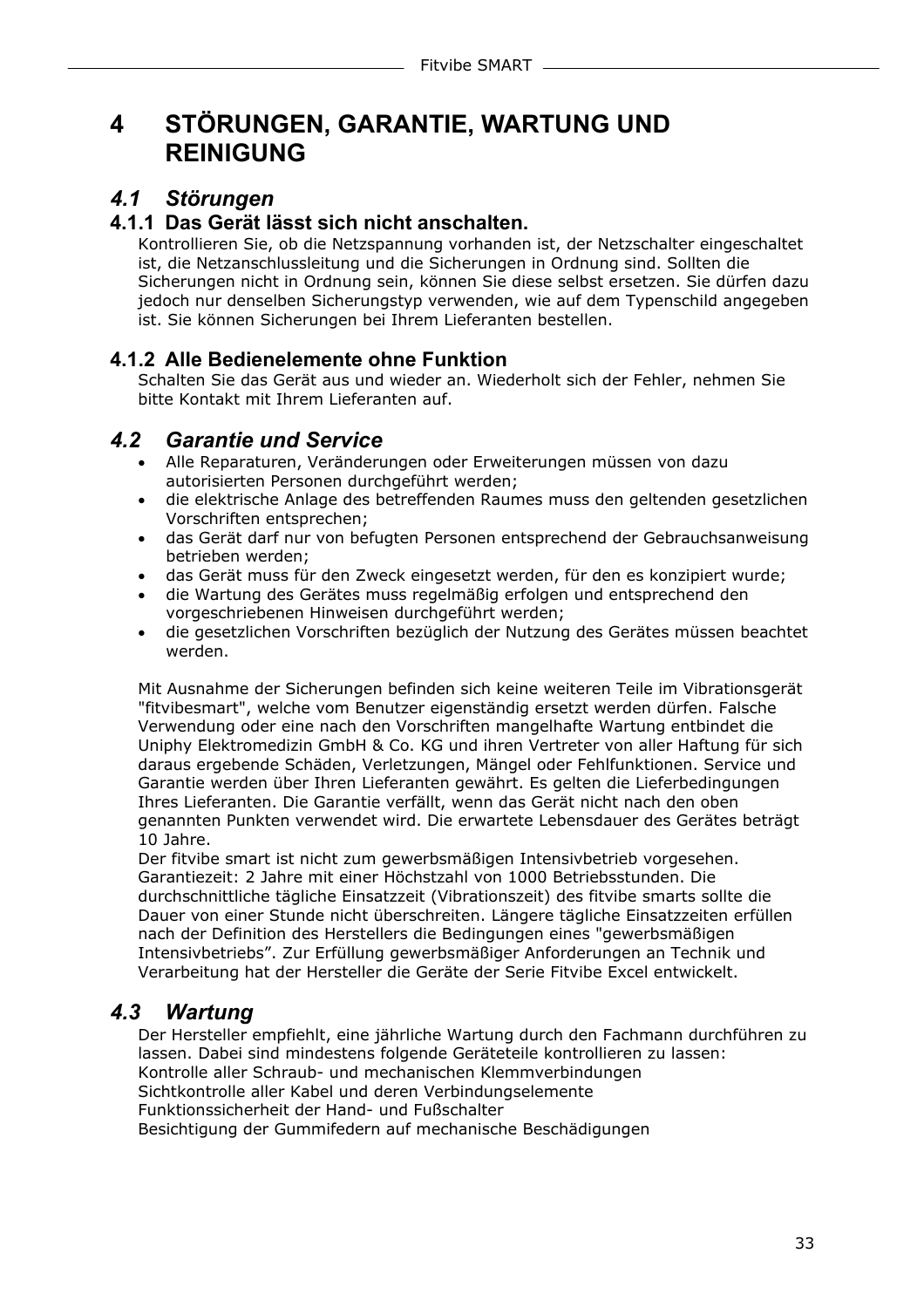# *4.4 Reinigen des Gerätes*

Sie können die Vibrationsplatte, die Bedieneinheit und das Zubehör mit einem leicht angefeuchteten Tuch säubern. Bitte verwenden Sie ein mildes, nicht scheuerndes Reinigungsmittel !

Der Handgriff kann bei Bedarf mit einem landesüblichen Flächendesinfektionsmittel behandelt werden.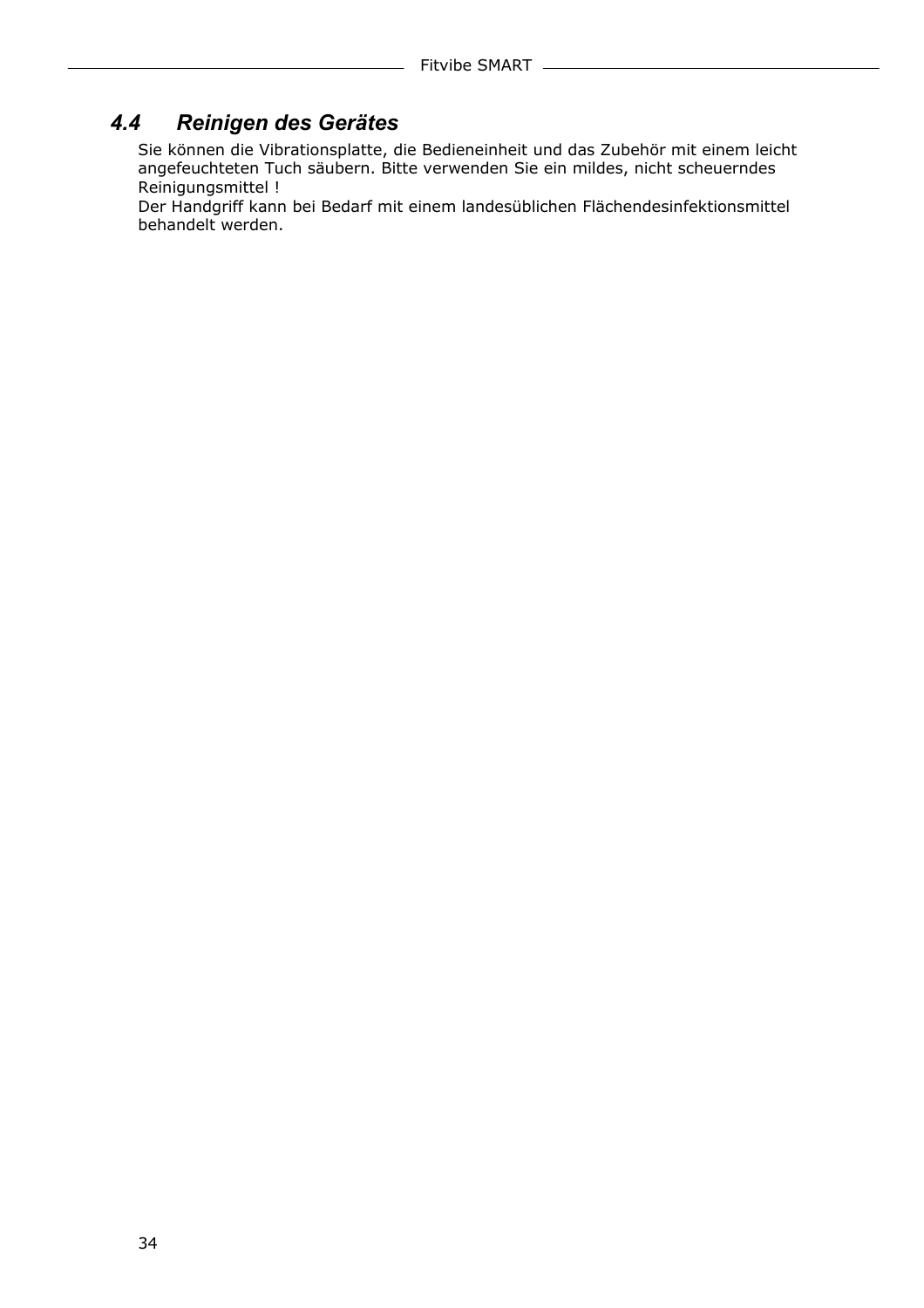# **5 TECHNISCHE DATEN**

Das Vibrationsgerät "fitvibesmart" ist ein Gerät zur Ganzkörpervibration (Whole Body Vibration - WBV).

| Vibrationsfrequenzen:                 | $30 - 35 - 40$ Hz                                         |
|---------------------------------------|-----------------------------------------------------------|
| Intensität (Amplitude):               | high / low (hoch / niedrig)                               |
| Aktive Zeit:                          | $0 - 180$ sec                                             |
| Netzspannung:                         | 115 Volt $\pm$ 10 %, 50Hz/60Hz oder 230 Volt $\pm$        |
| 10 %, 50Hz/60Hz                       |                                                           |
| Abmessungen $(B \times T \times H)$ : | $630 \times 940 \times 1455$                              |
| Gewicht:                              | ca. 70 kg                                                 |
| Deckenlast:                           | max. 200 kg statische Last und 20 %<br>dynamischen Anteil |
| Lärmpegel:                            | max. 69 dBA                                               |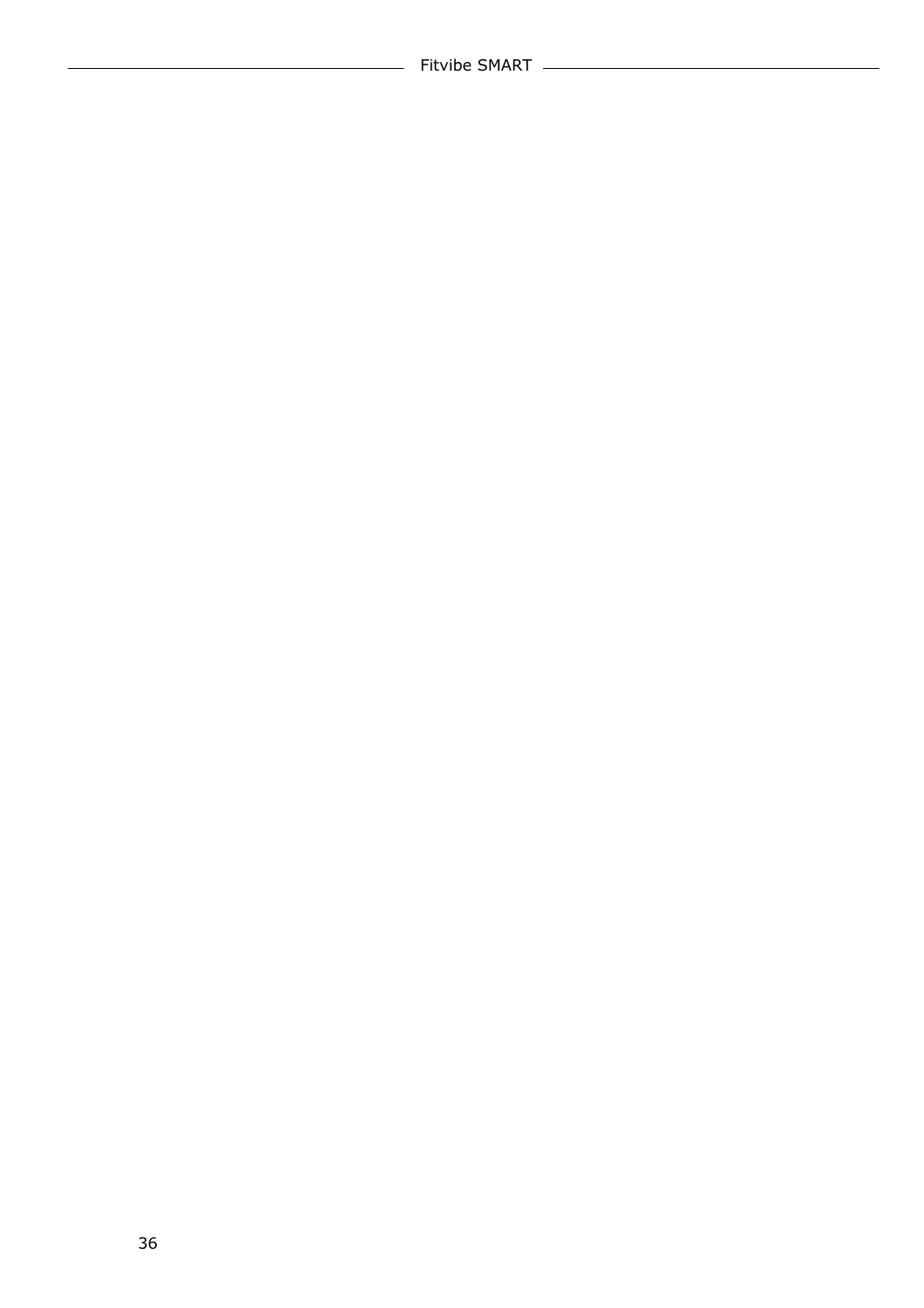

# **Mode d'emploi**

<u>377 - John Stein, Amerikaansk politiker (\* 1852)</u>

esmar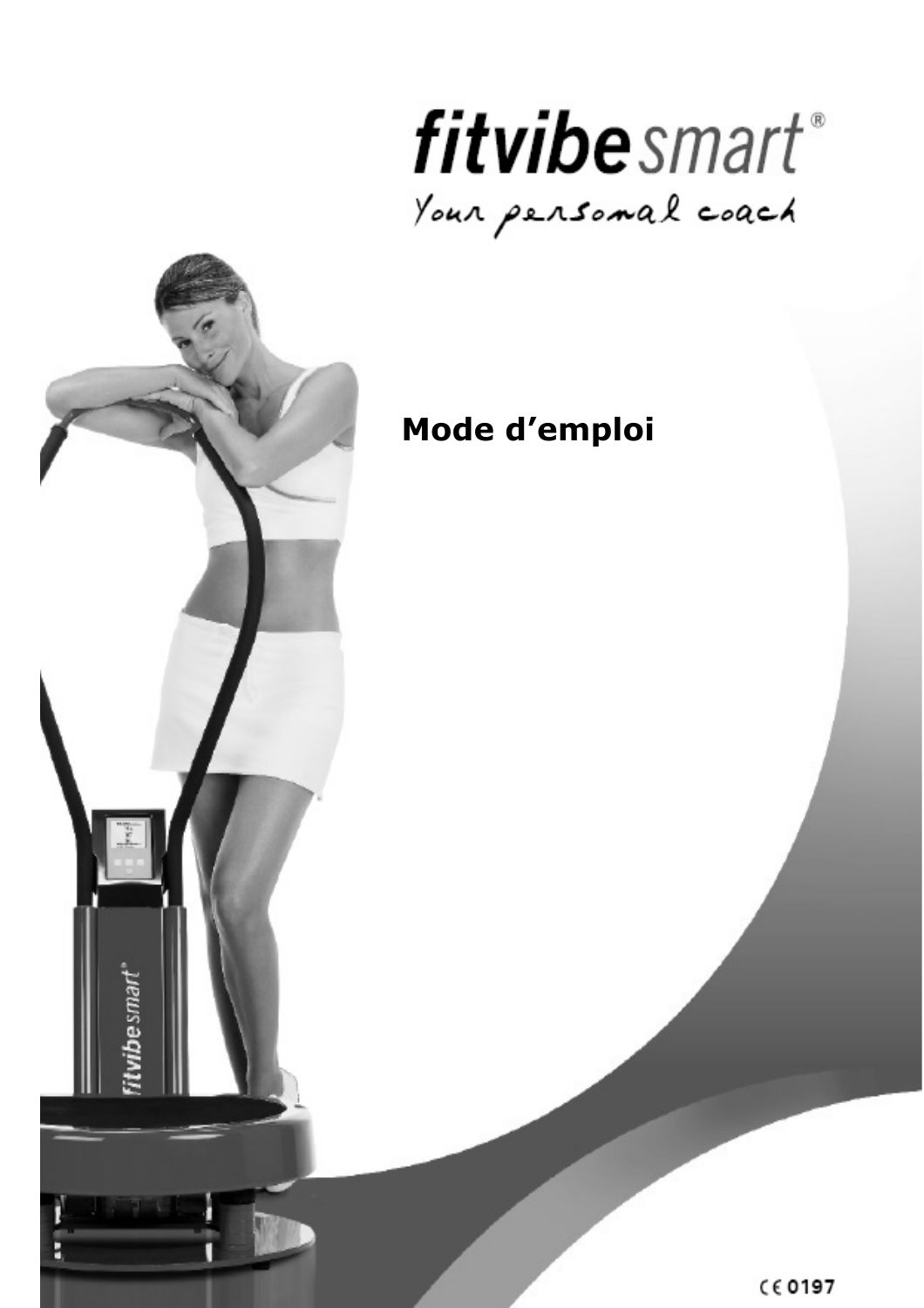#### **Mode d'emploi Fitvibe Smart**

#### **Appareil pour la vibrotonie corporelle contrôlée (VCc)**

Fabricant: Uniphy Elektromedizin GmbH & Co.KG Bureau central: Neuendorfstrasse 19b D-16761 HENNIGSDORF Téléphone: +49 (0)33025044-0 Fax: +49 (0)33025044-99 E-mail: info@fitvibe.com<br>
Internet: www.fitvibe.Smar www.fitvibeSmart.com www.fitvibe.com

#### **2007, Uniphy Elektromedizin GmbH & Co.KG**

Tous droits réservés. Rien de cette publication ou de l'appareil « Fitvibe Smart » ne peut être reproduit, stocké dans une banque de données informatisée ou être rendu public, sous quelque forme que ce soit, électroniquement, mécaniquement, par des photocopies, par des enregistrements ou d'une autre manière que ce soit, sans autorisation écrite d' Uniphy Elektromedizin GmbH & Co.KG

Art. Code 331.837

Version 1.2 Juin 2007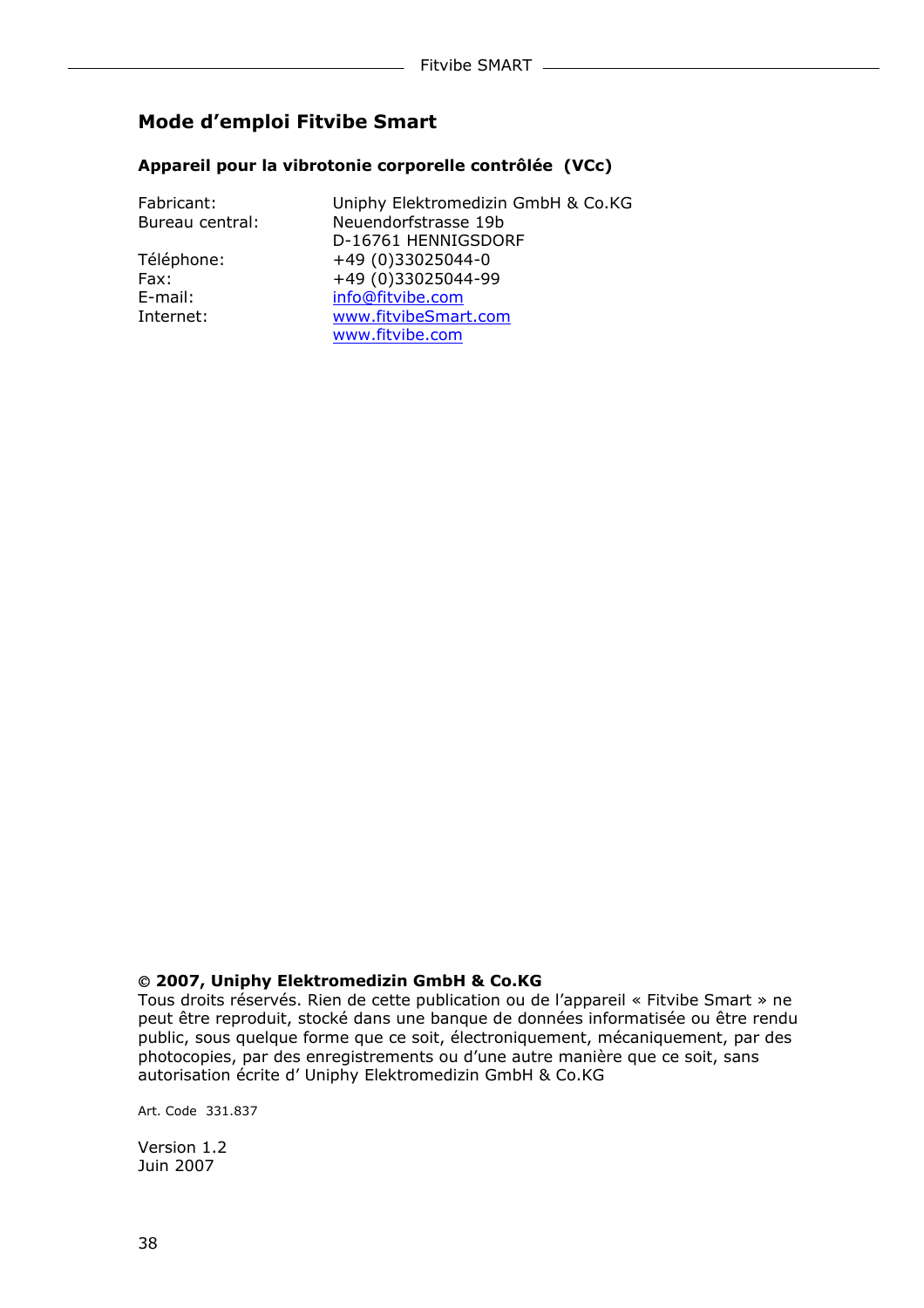## **Table des matières**

| 1                       | Aspects concernant la sécurité                           | 40 |
|-------------------------|----------------------------------------------------------|----|
| 1.1                     | <b>But</b>                                               | 40 |
| 1.2                     | Aspects légaux de l'entraînement                         | 40 |
| 1.3                     | Instructions de sécurité                                 | 40 |
|                         | 1.3.1 Généralités                                        | 40 |
|                         | 1.3.2 Contre-indications                                 | 40 |
|                         | 1.3.3 Symptômes imprévus                                 | 41 |
|                         | 1.3.4 Sécurité électrique                                | 41 |
|                         | 1.3.5 Prévention d'explosion                             | 41 |
|                         | 1.3.6 Responsabilité                                     | 41 |
|                         | 1.3.7 Conformité                                         | 42 |
|                         | 1.3.8 Désactivation et élimination                       | 42 |
| $\overline{\mathbf{2}}$ | <b>Composants et installation</b>                        | 42 |
| 2.1                     | Reçu                                                     | 42 |
| 2.2                     | Description des éléments de commande et des accessoires  | 43 |
| 2.3                     | Assemblage                                               | 44 |
| 2.4                     | Transport & l'entreposage                                | 44 |
| 3                       | <b>Opérations</b>                                        | 45 |
| 3.1                     | Introduction                                             | 45 |
| 3.2                     | Premier entraînement                                     | 45 |
| 3.3                     | Instructions importantes                                 | 45 |
| 3.4                     | Fonctionnement de l'appareil « Fitvibe Smart »           | 45 |
| 3.4.1                   | Généralités                                              | 45 |
|                         | 3.4.2 Réglages du système                                | 46 |
|                         | 3.4.3 Résumé des modes opérants                          | 47 |
| 3.4.4                   | Interrupteurs « marche / arrêt » (START / STOP)          | 47 |
|                         | 3.4.5 Utilisation des courroies pour les mains           | 48 |
| 3.4.6                   | Paramètres de l'entraînement par vibration               | 48 |
| 3.4.7                   | Augmentation de l'effort d'entraînement                  | 48 |
| 4                       | Problèmes techniques, garantie, maintenance et nettoyage | 49 |
| 4.1                     | Problèmes techniques                                     | 49 |
|                         | 4.1.1 L'appareil ne s'allume pas                         | 49 |
|                         | 4.1.2 Aucun élément de commande ne fonctionne            | 49 |
| 4.2                     | Garantie et service après-vente                          | 49 |
| 4.3                     | Maintenance                                              | 49 |
| 4.4                     | Comment nettoyer l'appareil                              | 50 |
| 5                       | <b>Données techniques</b>                                | 51 |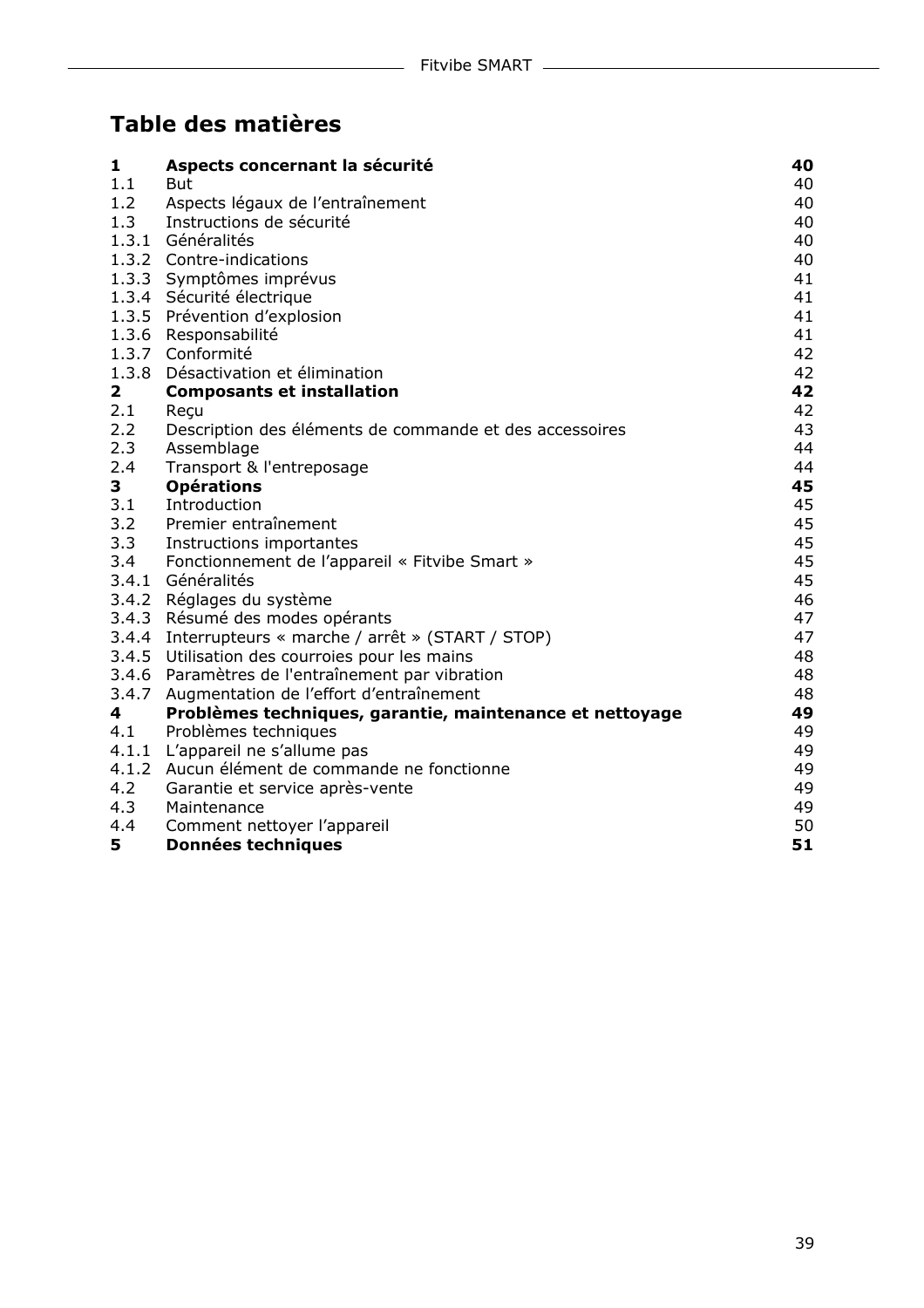## **1 Aspects concernant la sécurité**

## *1.1 But*

L'appareil « Fitvibe Smart » est exclusivement destiné à l'entraînement physique par vibrations. Avant de commencer l'entraînement sur la plaque vibrante, lisez et comprenez les aspects concernant la sécurité et les instructions pour les utilisateurs dans ce mode d'emploi.

## *1.2 Aspects légaux de l'entraînement*

Seulement les personnes qui sont physiquement capable d'effectuer une série d'exercices peuvent utilisées l'appareil « Fitevibe Smart ». Les prescriptions légales du pays s'appliquent.

## *1.3 Instructions de sécurité*

### **1.3.1 Généralités**

- Toutes les réparations, modifications ou extensions doivent être effectuées par un technicien autorisé par Uniphy Elektromedizin GmbH & Co. KG.
- Le système électronique des utilisateurs doit correspondre aux lois et prescriptions légales en vigueur.
- Suivez les instructions et les directions dans ce guide.
- Vous devez veiller à ce que le présent mode d'emploi soit conserve à proximité immédiate de l'appareil.
- Vous devez placer l'appareil sur une base stable et horizontal.
- Vous ne devez pas placer des objets sur l'appareil.
- Vous ne devez pas placer l'appareil au soleil ou au-dessus d'une source de chaleur.
- La plage de température admissible pour le fonctionnement de l'appareil « Fitvibe Smart» se situe entre + 10 °C et + 40 °C.
- L'appareil ne doit pas être utilise dans des endroits humides.
- Vous ne devez pas laisser couler des liquides dans l'appareil.
- Vous ne devez pas désinfecter ou stériliser l'appareil ; Vous pouvez nettoyer l'appareil à l'aide d'un chiffon sec ou légèrement humide.
- Toutes les restrictions légales à propos de l'utilisation de l'appareil doivent être conformées.

## **1.3.2 Contre-indications**

Avant de commencer l'entraînement sur la plaque vibrante, il convient de toujours s'assurer que l'utilisateur ne souffre pas ou n'est pas susceptible de souffrir d'une ou de plusieurs des contre-indications mentionnées ci-dessous. Si cela est le cas, la personne n'a pas le droit de s'entraîner avec l'appareil. En cas de doute, il convient de consulter un expert, comme par exemple un médecin spécialiste.

| <b>Contre-indications absolue:</b> | <b>Contre-indications relatives: (utilisez</b> |
|------------------------------------|------------------------------------------------|
|                                    | uniquement après avis médical)                 |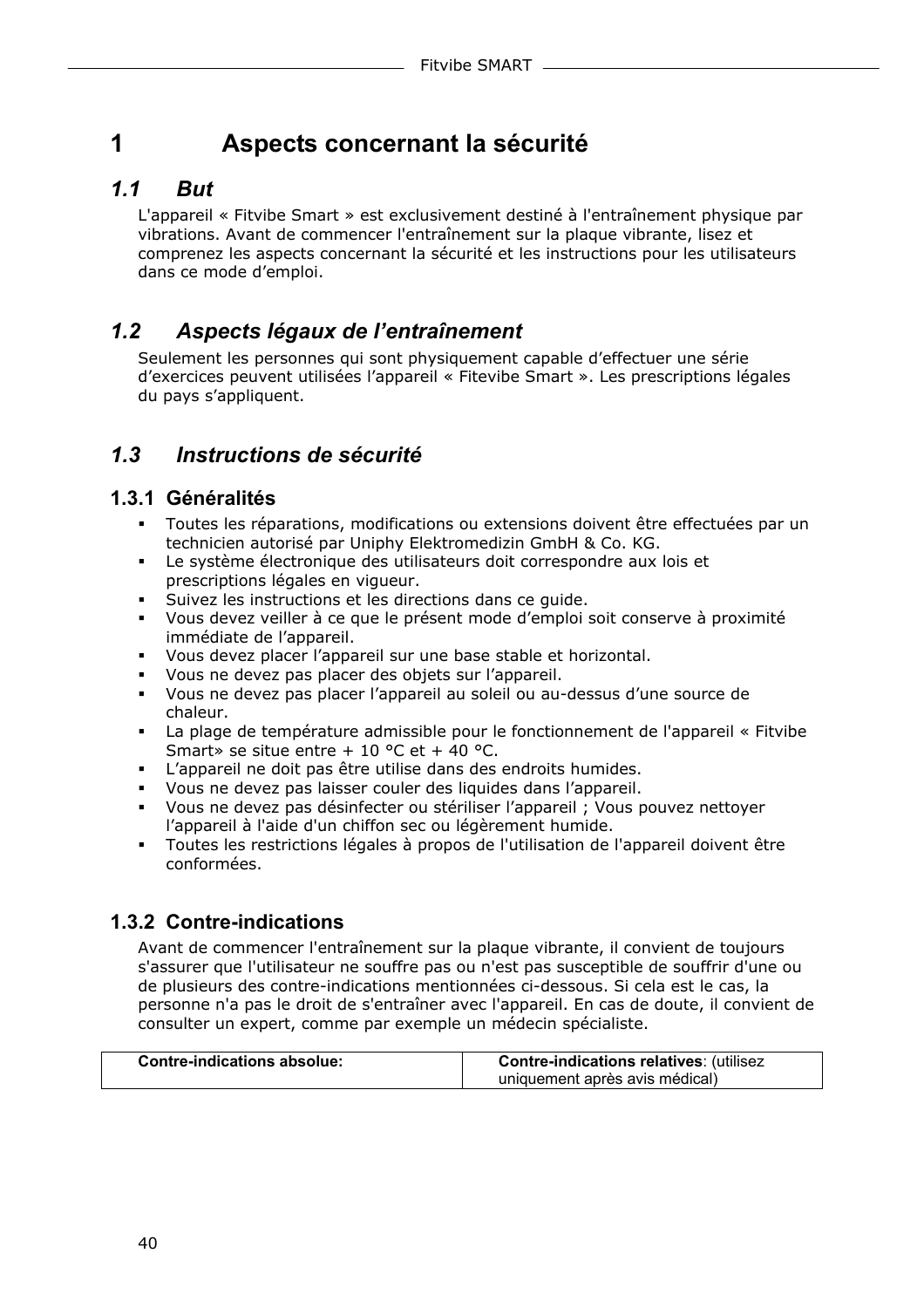| • Arythmie Cardiaque<br>• Maladies cardiovasculaires<br>· Implants en métal ou en matière synthétique (piercings,<br>implants gynécologiques)<br>• Douleur du dos chronique (6 mois après parution aiguë)<br>• Mellitus diabétique grave avec maladies de circulation<br>artérielle<br>• Tumeurs (5 ans plus après parution, y exclus des<br>métastases dans le système musculosqueletal)<br>· Spondylolisthésis stable<br>• Maladie Parkinson<br>• Chondromalasie des articulations des extrémités<br>inférieures, ostéonécrose et ostéochondrose<br>• Maladies circulation artérielle (stade Fontaine III°)<br>• Déficience véneuse avec ulcus cruris<br>• Morbus Sudeck Stade II (CRPS)<br>• Oedème lymphatique |
|--------------------------------------------------------------------------------------------------------------------------------------------------------------------------------------------------------------------------------------------------------------------------------------------------------------------------------------------------------------------------------------------------------------------------------------------------------------------------------------------------------------------------------------------------------------------------------------------------------------------------------------------------------------------------------------------------------------------|
|                                                                                                                                                                                                                                                                                                                                                                                                                                                                                                                                                                                                                                                                                                                    |

## **1.3.3 Symptômes imprévus**

Dès que des symptômes imprévus apparaissent, il convient d'arrêter l'entraînement afin de prévenir tout risque de blessure :

- lorsque les muscles se contractent de manière incontrôlée au cours des exercices statiques ;
- lorsque la coordination des mouvements ne s'effectue plus de manière rythmée et flexible lors des exercices dynamiques ;
- lorsque l'utilisateur ressent des vertiges;
- lorsque l'utilisateur éprouve des douleurs;
- lorsque l'utilisateur ne se sent pas bien;
- **In lorsque des contractions des muscles surgissent;**
- lorsque des nausées surgissent.

#### **1.3.4 Sécurité électrique**

- L'appareil ne doit être utilisé que dans des locaux et des endroits qui satisfont aux prescriptions légales en vigueur.
- Branchez l'appareil sur une prise de courant de sécurité. La prise de courant doit répondre aux conditions locales.
- Votre appareil convient à une tension de 230 V, 50-60 Hz ou bien à une tension de 115 V, 50-60 Hz. Contrôlez si la tension inscrite sur l'appareil correspond à celle indiquée sur l'autocollant situé au dos du tableau de commande de l'appareil. Une tension plus grande peut provoquer des dégâts irréparables.

#### **1.3.5 Prévention d'explosion**

- L'appareil ne peut pas être utilisé dans des pièces contenant des gaz ou des vapeurs inflammables
- Débranchez l'appareil s'il n'est pas utilisé.

#### **1.3.6 Responsabilité**

Ni le fabricant, ni le commerçant local ne sont responsable des dommages, blessures, défauts ou dysfonctionnements, si par exemple;

- L'appareil et les accessoires sont utilisés incorrectement.
- Les instructions de l'utilisateur sont interprétées faussement ou ignorées.
- La maintenance de l'appareil est effectuée de manière mal.
- Les réparations, modifications ou extensions ne sont pas effectuées par des techniciens dûment autorisés par Uniphy Elektromedizin GmbH & Co. KG;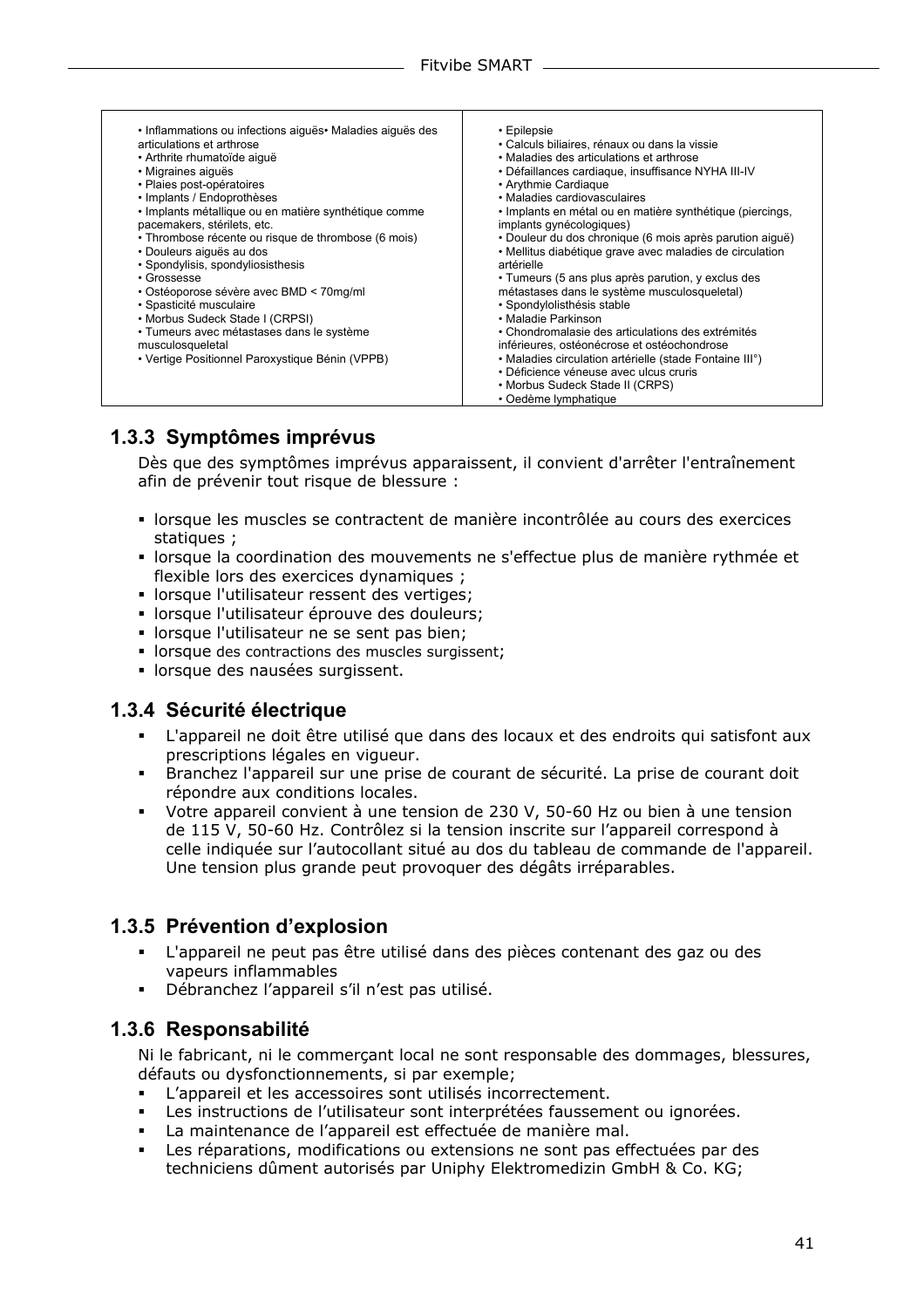## **1.3.7 Conformité**

MDD/CE

L'appareil « Fitvibe Smart » est créé, testé, produit et vendu conformément au standard qualité international d' ISO 9001:2000 et DIN EN ISO 13485:2003 système d'assurance qualité. En outre, l'appareil remplit les exigences de la directive européenne Directive 93/42/ECC pour Appareils Médicaux /Medical Devices (MDD), comme indiqué par une CE identification (CE 0197) sur l'appareil. De plus, l'autorité de certification, TÜV Rheinland/Berlin-Brandenburg, effectue régulièrement des contrôles. Donc, vous, le médecin traitant, êtes sûr que vous travaillez avec des appareils qui correspondent à tous vos besoins. Subséquemment, l'appareil « Fitvibe Smart » offre vous et vos patients les meilleurs niveaux possibles de sécurité. En ce qui concerne la responsabilité du fabricant, veuillez vous reporter au chapitre 4.

## **1.3.8 Désactivation et élimination**

Lorsque le propriétaire désire mettre l'appareil « Fitvibe Smart » hors service, il convient d'adopter la procédure suivante :

Vous devez remettre l'appareil et ses accessoires à une entreprise d'élimination spécialisée dans les produits électroniques ou bien à un organisme susceptible de transmettre l'appareil à une telle entreprise. Dans les pays où des règles de reprise de l'appareil s'appliquent, vous pouvez redonner l'appareil à votre commerçant. Dans la plupart des pays, il n'est désormais plus permis de jeter ce genre de produits dans les ordures ménagères en raison des matières synthétiques et des éléments électroniques qui le composent. Au cas où vous désireriez éliminer vous-même l'appareil ou assumer la responsabilité d'une telle élimination, nous vous communiquons les informations suivantes que vous devez prendre en compte afin de protéger l'environnement :

L'appareil « Fitvibe Smart » peut être classé dans les catégories suivantes : La plaque vibrante, le tableau de commande, le câble, les courroies et le tapis souple sont considérés comme des rebuts électroniques ou des déchets chimiques mineurs. Ils contiennent entre autres du plomb, du zinc, du cuivre, du fer, d'autres métaux ainsi que différentes sortes de matières synthétiques. Dans la plupart des pays, ce genre de déchets est considéré comme des déchets chimiques mineurs. Informezvous des prescriptions nationales d'élimination des déchets en vigueur dans votre pays.

Le matériel d'emballage et le mode d'emploi sont recyclables. Vous pouvez remettre ces éléments aux services de collecte des ordures ou bien les jeter dans les ordures ménagères, selon l'organisation locale de l'enlèvement des déchets.

Les prescriptions d'élimination exposées ci-dessus valent également pour l'élimination des accessoires.

## **2 Composants et installation**

#### *2.1 Reçu*

- 1. Contrôlez si l'appareil a été endommagé lors du transport.
- 2. Contrôlez si les accessoires sont intacts et complets
	- o En cas d'endommagement ou de défectuosité de l'appareil, vous devez en informer immédiatement votre commerçant.
	- o L'appareil ne doit pas être utilisé s'il est endommagé!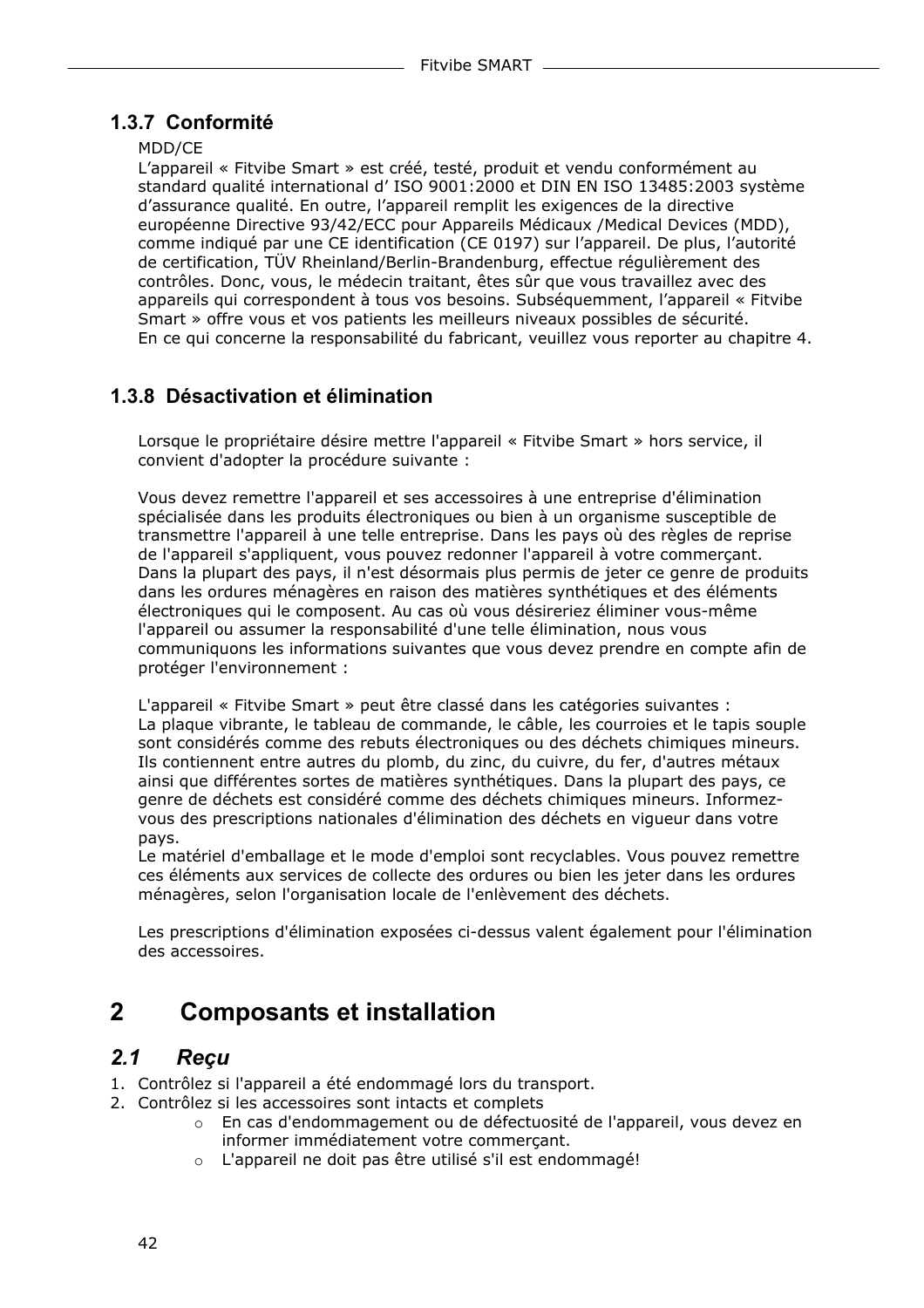## *2.2 Description des éléments de commande et des accessoires*

Dans l'illustration ci-dessous (schéma 1), vous pouvez voir l'appareil « Fitvibe Smart » et ses accessoires. Les numéros utilisés dans le texte correspondent aux numéros de l'illustration.

- 1 Plaque vibrante
- 2 Courroie pour les mains (2 pièces)
- 4 Poignée
- 5 Courroie pour les mains
- 6 Tableau de commande / écran
- 7 Touches « marche / arrêt »
- 8 Touche « la flèche du haut »
- 9 Touche « OK »
- 10 Touche « la flèche du bas »
- 11 Ecran
- 16 Coussin d'appui
- 17 Tapis souple
- 18 Câble de raccordement
- 19 Interrupteur d'alimentation
- 20 Point de fixation pour les courroies des mains
- 21 Fiche pour le raccordement de l'interrupteur manuel

#### **22 - Interrupteur manuel avec fonction marche / arrêt**

De plus, dans chaque paquet il y a

- un affiche avec des exercices
- Fitvibe "trainer guide"
- Mode d'emploi



Schéma 1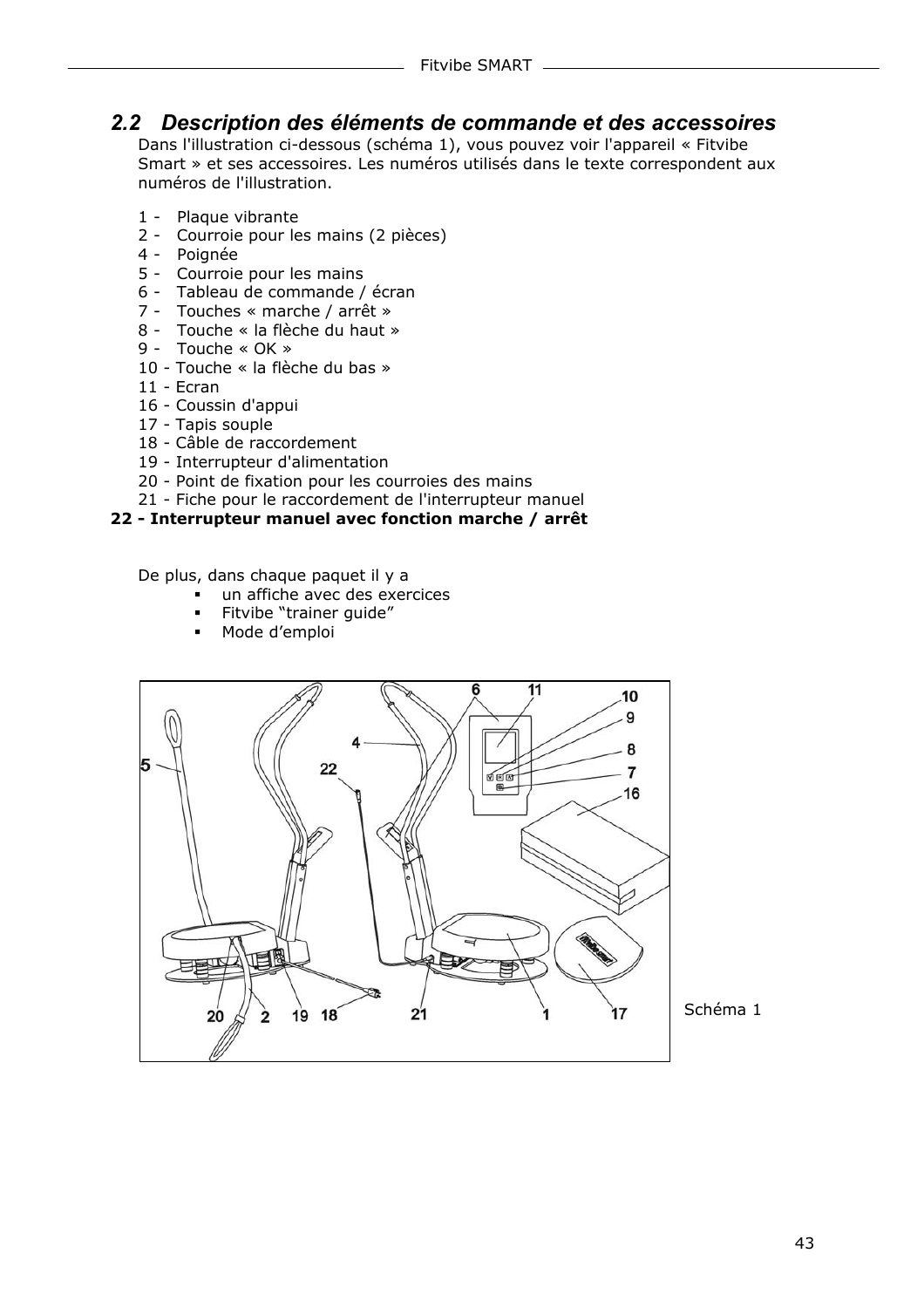## *2.3 Assemblage*

- 7. Placez l'appareil « Fitvibe Smart » sur une base horizontal et stable.
- 8. Enfichez la poignée (4) dans les ouvertures de l'unité de commande et réparez avec 2 vis à chaque côté.



- 9. Branchez l'interrupteur manuel (22) au raccord prévu à cet effet (21).
- 10.Contrôlez si la tension inscrite sur l'appareil correspond à celle indiquée sur l'autocollant situé au dos du tableau de commande de l'appareil (cf. paragraphe 1.3.4).
- 11.Raccordez la connexion du réseau (18) de l'appareil à une prise de courant.
- 12.Activez l'appareil à l'aide de l'interrupteur d'alimentation (19).

## *2.4 Transport & l'entreposage*

Les valeurs limites d'entreposage et de transport de l'appareil emballé sont les suivantes:

- Transportez ou entreposez l'équipement dans l'emballage original ;
- Le transport or l'entreposage est valable pour 15 jours maximum ;
- Plage de température : de 20 °C à + 60 °C ;
- Humidité relative de l'air : de 10 % à 100 %, condensation y compris ;
- Pression atmosphérique : de 500 hPa à 1060 hPa.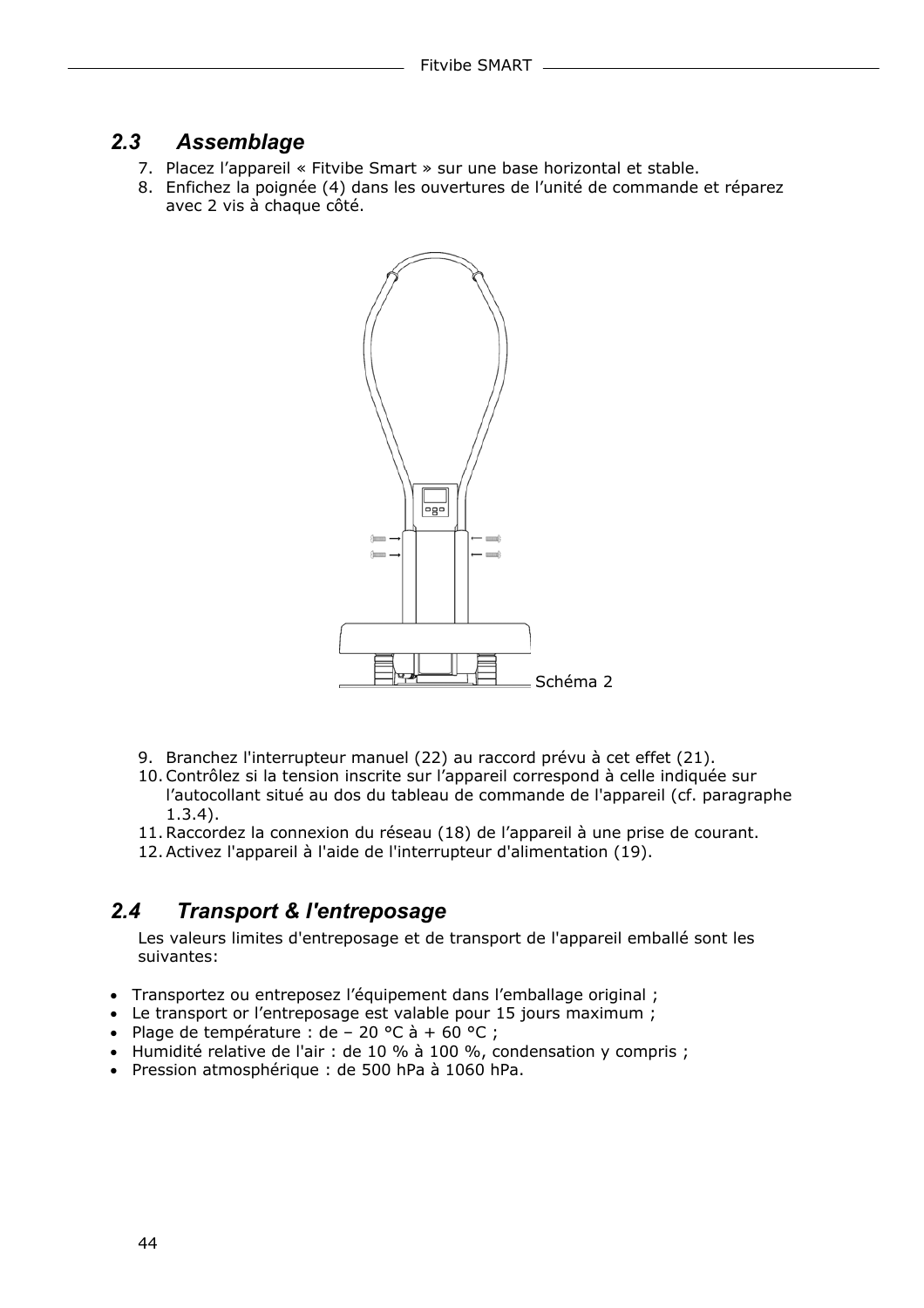## **3 Opérations**

## *3.1 Introduction*

L'appareil à vibrations « Fitvibe Smart » génère des vibrations mécaniques en trois dimensions dont le vecteur principal est dirigé verticalement.

L'appareil « Fitvibe Smart » est très simple d'utilisation. Le principe de commande est facile et logique.

## *3.2 Premier entraînement*

Le premier entraînement doit s'effectuer sous la surveillance d'un entraîneur.

## *3.3 Instructions importantes*

- En premier lieu, vérifiez toujours que les contre-indications ne s'appliquent pas à vous (cf. paragraphe 1.3.2).
- Dès que des symptômes imprévus apparaissent, il convient d'arrêter l'entraînement immédiatement. (cf. paragraphe 1.3.3)
- Portez toujours des chaussures (de sport) dotées d'une semelle flexible en caoutchouc.
- Suivez les instructions concernant la position de départ, l'exécution correcte des exercices et les pauses conseillées afin d'optimiser l'effet de l'entraînement et de prévenir tout risque de blessure.
- Au début, tenez-vous toujours sur la pointe des pieds avec les genoux légèrement pliés afin que le maximum de vibrations puisse être absorbé par les mollets et les cuisses.
- Vous ne devez jamais vous tenir debout sur la plaque vibrante en tendant les membres (bras ou jambes, selon la position de départ). Si vous tendez vos membres, les muscles n'auront pas la possibilité d'absorber les vibrations, cellesci étant alors dirigées vers le crâne via les os. Lorsque l'utilisateur ressent les vibrations dans sa tête (ce qui est perceptible à la voix et / ou aux yeux), cela signifie qu'il se tient dans une mauvaise position et que la position de départ doit être corrigée.
- Buvez de l'eau ou une boisson énergétique à forte teneur en sucre environ 1/2 heure – 1 heure avant l'entraînement.

## *3.4 Fonctionnement de l'appareil « Fitvibe Smart »*

## **3.4.1 Généralités**

- Vous pouvez vous déplacer vers le menu à l'aide des flèches « haut » et « bas »  $(8, 10)$ ;
- Vous pouvez sélectionner l'option du menu affichée à l'aide de la touche «OK» (10) ;
- Vous pouvez modifier les réglages à l'aide des flèches « haut » et « bas »  $(8,10)$  ;
- Vous pouvez revenir une étape au menu, en appuyant sur la touche « OK » (10) plus longtemps que 0,3 sec.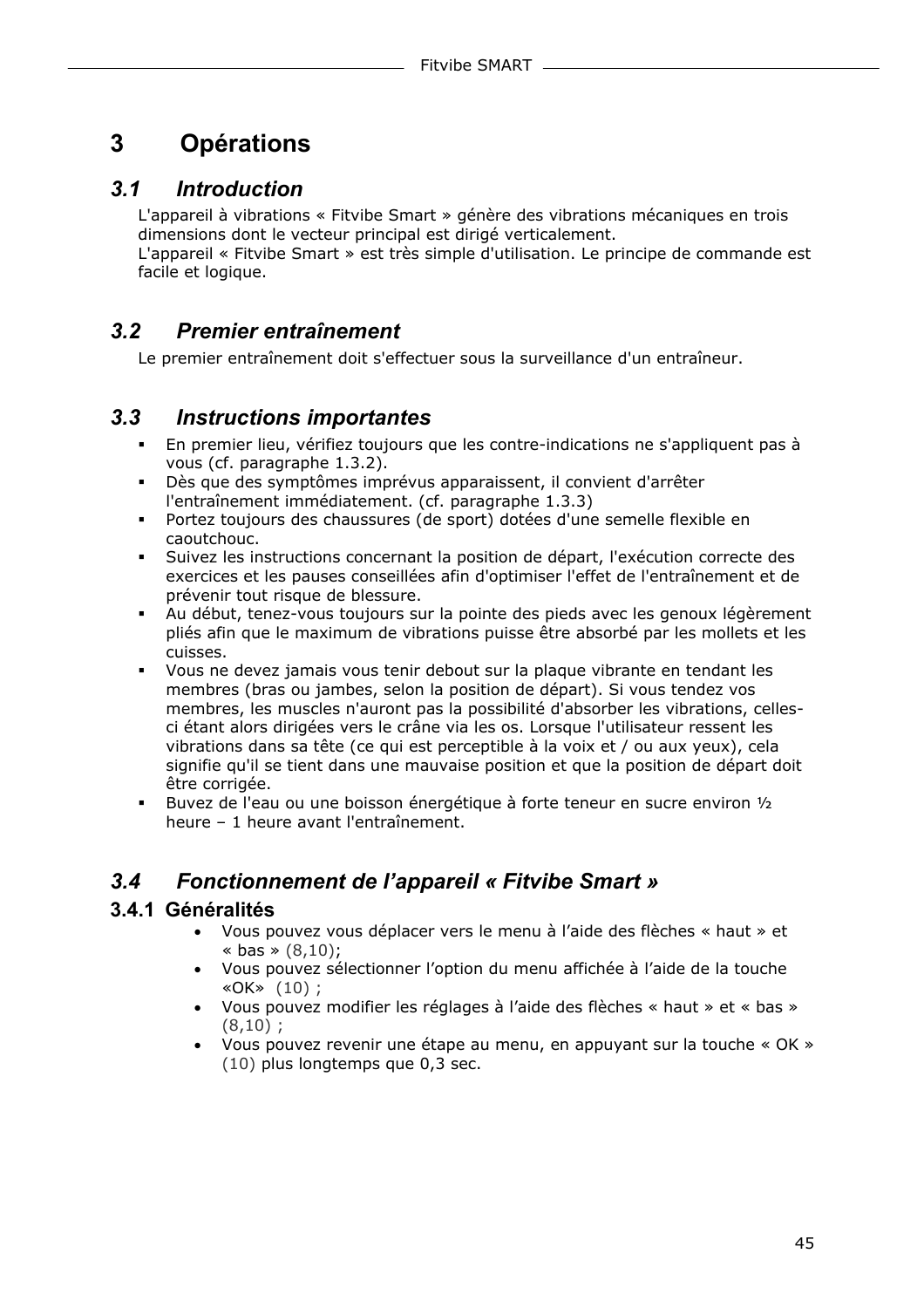

Figure 3

Quand l'appareil est allumé, l'écran de bienvenue s'affiche, en donnant trois possibilités:

- $\circ$  Appuyez sur la flèche « haut » (8) plus longtemps que 0,3 sec et la liste des contre-indications apparaîtra (cf. paragraphe 1.3.2) ;
- $\circ$  Appuyez sur la flèche « bas » (10) plus longtemps que 0,3 sec et le menu de réglage apparaîtra (cf. paragraphe 3.4.2) ;
- o Appuyez sur la touche « OK » (9) et le menu des indications apparaîtra (cf. paragraphe 3.4.3).

#### **3.4.2 Réglages du système**

Les différentes options du menu sont:

• **Langue** 

Vous avez le choix entre plusieurs langues: l'anglais, le néerlandais, l'allemand, …

• **Volume du signal sonore** 

Vous pouvez régler le volume du signal sonore des touches entre 0% (pas de bruit) et 100% (bruit maximal).

• **Signal sonore des touches**

Vous pouvez activer ou désactiver le signal sonore qui retentit chaque fois que vous appuyez sur une touche.

- **Signal acoustique de la fin du temps actif ou du temps de repos** Vous pouvez activer ou désactiver le signal acoustique de la fin du temps actif ou du temps de repos.
- **Temps actif dans le programme « démarrage rapide »** Le temps standard donné dans le programme « démarrage rapide » peut être modifiés aux différentes étapes entre 10-180 secs.
- **Intensité dans le programme « démarrage rapide »**

Vous pouvez modifier l'intensité d'entraînement aux 6 niveaux dans le programme « démarrage rapide », en influençant l'amplitude et la fréquence de vibration.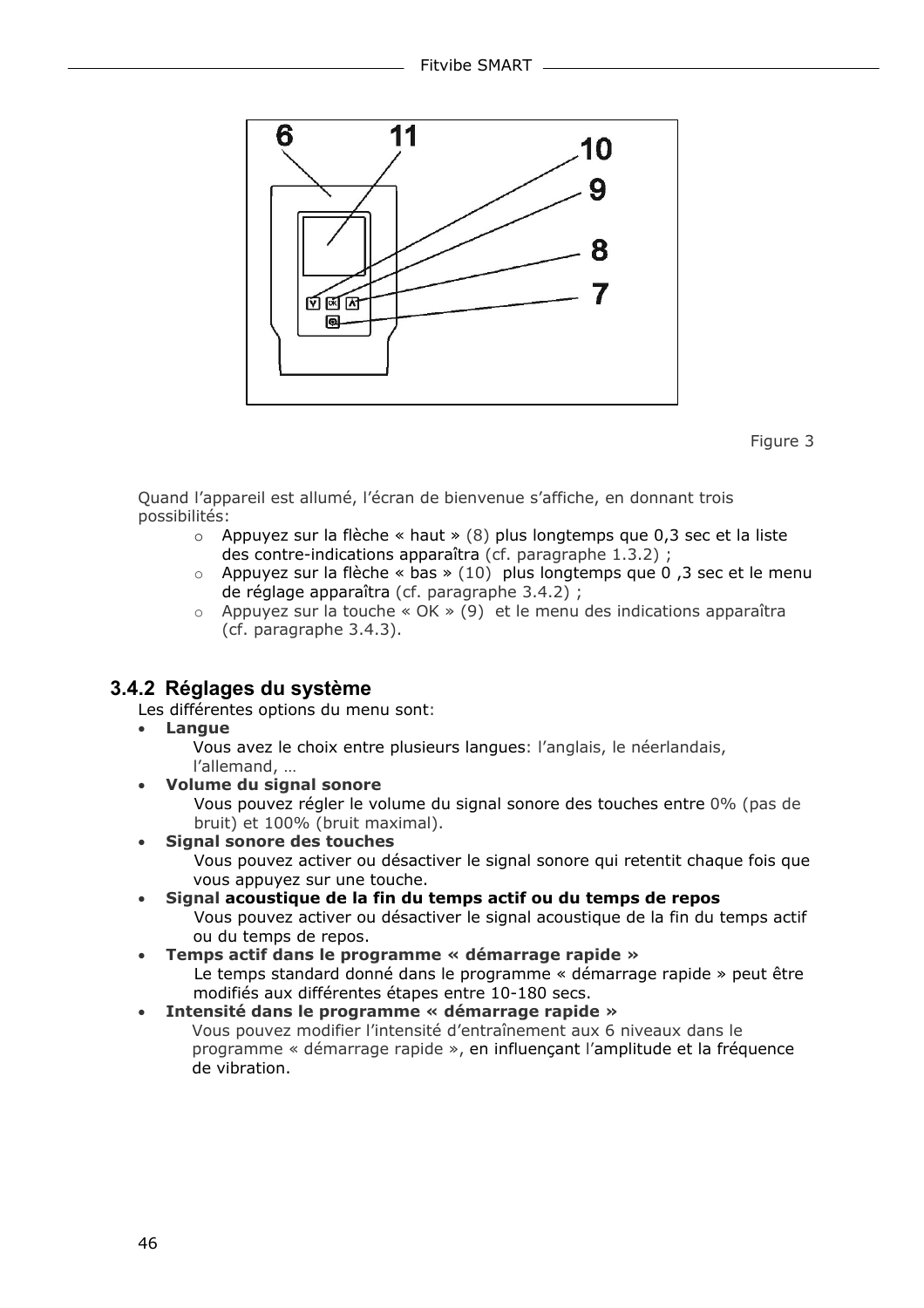#### **3.4.3 Résumé des modes opérants**

Le menu principal active la sélection de plusieurs indications et un mode libre.

#### • **Indications**

Des indications sont des programmes préprogrammés à l'appareil « Fitvibe Smart ». Chaque indication a 4 niveaux d'entraînement avec plusieurs exercices et paramètres.

Des photos montrent clairement comment exécuter la position correcte. Les paramètres d'entraînement apparaissent à l'aide de la touche « OK » (9). (L'écran revient automatiquement après quelques secondes).

Vous pouvez vous déplacer vers les exercices à l'aide des flèches « haut » et « bas »;

Le mot « Exercice » apparaît sur l'écran en-tête. Le numéro de l'exercice dans la séquence s'affiche à droite de l'écran.

Par exemple : Exercice 3/5 : L'exercice, qui est actif en ce moment, est le troisième d'un total de cinq. Le numéro de l'exercice s'affiche en haut à gauche sous l'écran en-tête.

Pendant que le temps actif diminue et pendant chaque repos, un écran du temps/time screen différent apparaît.

Pendant les exercices, vous pouvez effacer le temps actif et le temps de repos en cliquant longuement sur la touche « arrêt ».

En appuyant longuement sur la touché « OK », vous pouvez retourner de l'écran du temps au menu des paramètres, si pas de temps actif ou pas de temps de repos n'est activé. Vous pouvez retourner au menu principal à l'aide d'un autre clic long.

#### **Mode Libre**

À ce menu vous pouvez immédiatement démarrer l'entraînement avec des paramètres préprogrammés en cliquant sur la touche « marche / arrêt » (7). Le temps et l'intensité d'entraînement peuvent être modifiés via les flèches « haut » (8) et « bas »  $(10)$ .

Pendant que le temps actif diminue, des figures extra larges s'affiche sur l'écran (l'écran du temps actifs).

Pendant l'entraînement, vous pouvez changer l'intensité d'entraînement à l'aide de la flèche « bas » (10).

Quand le temps actif est terminé (à l'aide de la touche « marche / arrêt »), vous pouvez toujours retourner au menu des paramètres en appuyant longuement la touche « OK ».

#### **3.4.4 Interrupteurs « marche / arrêt » (START / STOP)**

L'appareil à vibrations « Fitvibe Smart» est équipé de deux interrupteurs « marche / arrêt » (tous indépendants les uns des autres), permettant ainsi de démarrer ou d'arrêter les vibrations de deux manières différentes :

- la touche orange « marche / arrêt » (7) se trouve au milieu de l'unité de commande;
- l'interrupteur manuel (22) est relié à l'unité de commande via un câble.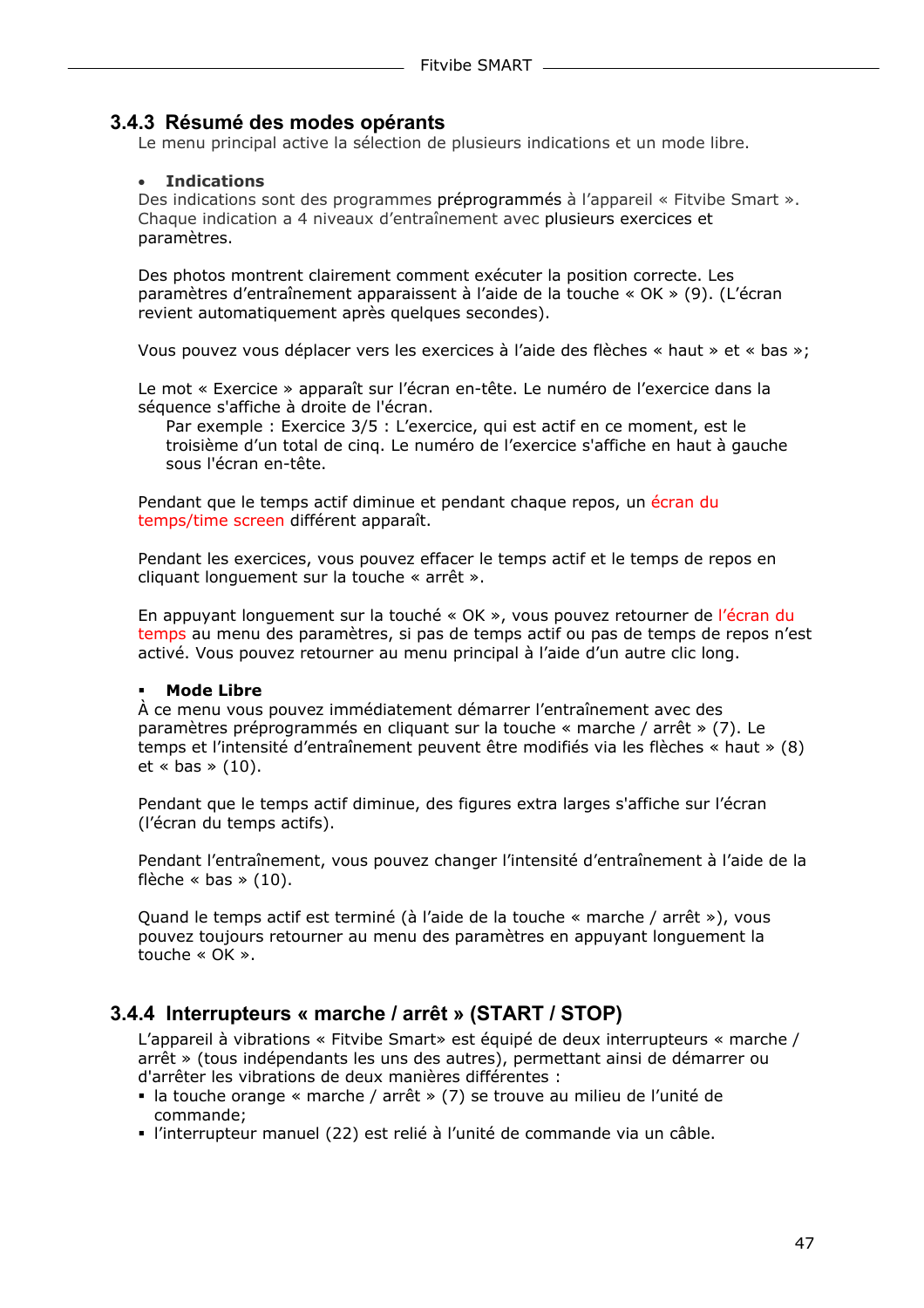### **3.4.5 Utilisation des courroies pour les mains**



Les courroies pour les mains peuvent être utilisées afin de transmettre les vibrations dans certaines parties du corps, comme le montre la illustration. Les vibrations sont transmises aux muscles désirés via les courroies non élastiques. Selon le type d'exercice, les courroies sont fixées sur les deux points de fixation (20) situés sur la plaque vibrante. Les courroies sont dotées de lignes de référence colorées, permettant ainsi d'adapter facilement la longueur de chaque courroie par rapport à l'autre.

#### **3.4.6 Paramètres de l'entraînement par vibration**

| Fréquence de vibration :<br>Intensité (amplitude) :<br>Temps actif : | $30 - 35 - 40$ Hz<br>high / low (élevée / faible)<br>0 - 180 sec |              |   |     |
|----------------------------------------------------------------------|------------------------------------------------------------------|--------------|---|-----|
| Modes opérants:<br>performance)                                      | Se détendre & Massage                                            | (4 niveau de |   |     |
|                                                                      | L'entraînement au                                                |              |   |     |
|                                                                      | haut du corps                                                    |              | w | "   |
|                                                                      | L'entraînement au                                                |              |   |     |
|                                                                      | bas du corps                                                     |              | w | n 1 |
|                                                                      | Etirement                                                        |              | w | "   |
|                                                                      | Modelage du corps                                                | / \\         | w | u I |
|                                                                      | Mode Libre                                                       |              |   |     |

#### **3.4.7 Augmentation de l'effort d'entraînement**

L'augmentation de l'effort d'entraînement peut s'effectuer de différentes manières. Le niveau de difficulté des conditions d'entraînement peut être graduellement augmenté grâce aux étapes suivantes :

- Augmentation de la fréquence de vibration
- **Prolongation du temps actif**
- Réduction du temps de repos
- Augmentation de l'intensité de faible (low) à élevée (high)
- Augmentation du nombre de répétitions

L'augmentation du niveau de difficulté des exercices permet également d'accroître l'effort d'entraînement. Une telle augmentation peut s'effectuer comme suit :

- Positions de départ plus difficiles ou plus compliquées
- Passage à des exercices dynamiques au lieu d'exercices statiques
- Accroissement de l'étirement des muscles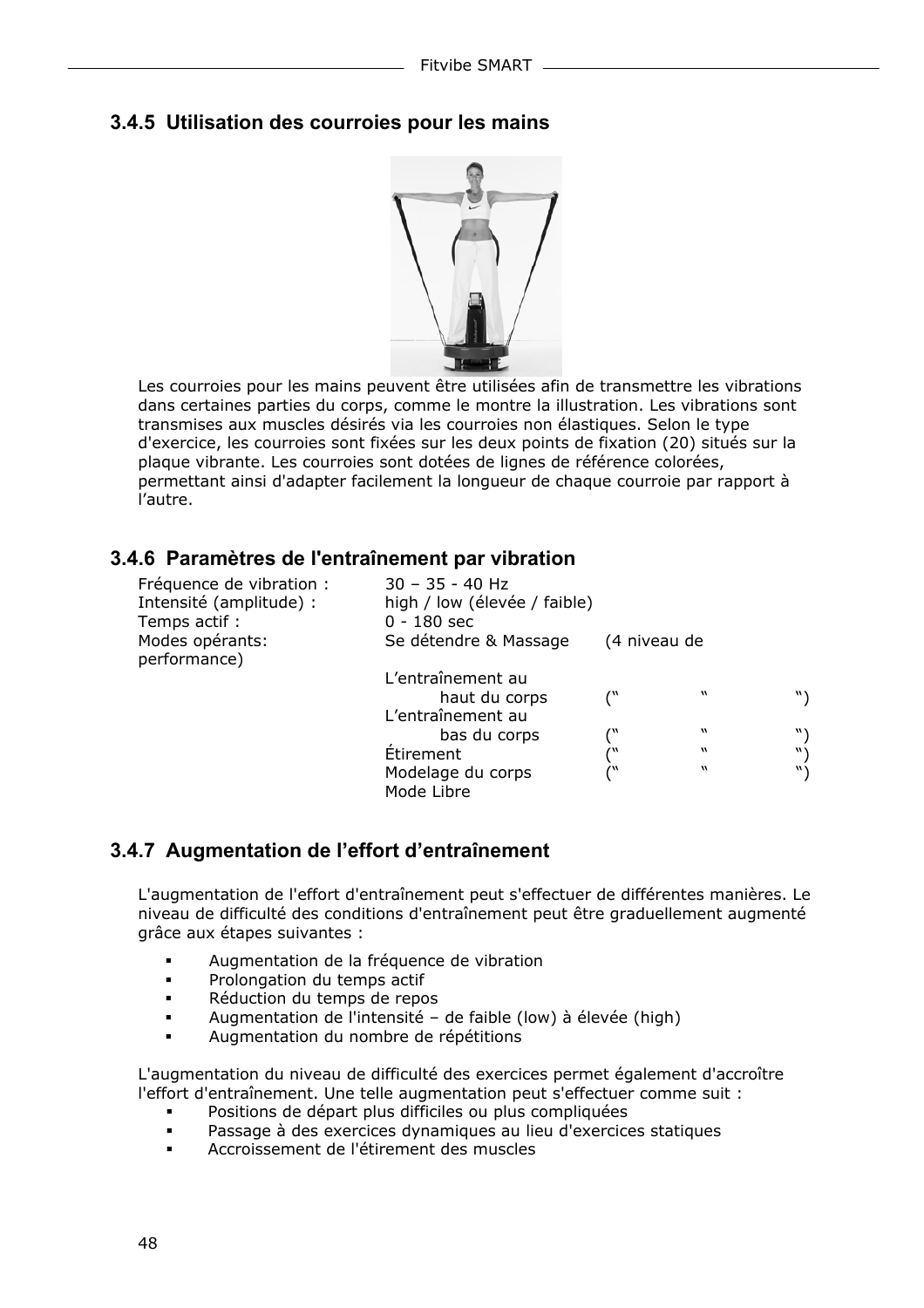## **4 Problèmes techniques, garantie, maintenance et nettoyage**

## *4.1 Problèmes techniques*

#### **4.1.1 L'appareil ne s'allume pas**

Contrôlez si l'appareil est sous tension, si l'interrupteur d'alimentation est allumé et si le câble de raccordement et les fusibles sont en ordre. Si les fusibles sont défectueux et doivent être remplacés, vous devez utiliser le même type de fusibles que celui indiqué sur la plaque du fabricant. Vous pouvez commander les fusibles auprès de votre commerçant.

#### **4.1.2 Aucun élément de commande ne fonctionne**

#### **Eteignez l'appareil et rallumez-le. Si le problème persiste, contactez votre commerçant.**

## *4.2 Garantie et service après-vente*

- Toutes les réparations, modifications ou extensions doivent être effectuées par des techniciens dûment autorisés ;
- Le système électronique des utilisateurs doit correspondre aux prescriptions légales en vigueur ;
- L'appareil ne peut être exploité que par des personnes dûment autorisées, conformément au présent mode d'emploi ;
- L'appareil doit être employé dans le but pour lequel il a été conçu ;
- La maintenance de l'appareil doit s'effectuer de manière régulière, conformément aux règles prescrites ;
- Les restrictions légales à propos de l'utilisation de l'appareil doivent être conformées.

Mis à part les fusibles, l'appareil à vibrations « Fitvibe Smart» ne comporte aucun élément pouvant être remplacé par l'utilisateur lui-même. Une utilisation ou une maintenance incorrectes de l'appareil par rapport aux règles prescrites délivre la société Uniphy Elektromedizin GmbH & Co. KG et ses représentants de toute responsabilité eu égard aux dommages, blessures, défauts ou dysfonctionnements pouvant en résulter. La garantie et le service après-vente sont assurés par votre commerçant. Les conditions de livraison du commerçant ont vocation à s'appliquer. La garantie ne vaut plus si l'appareil n'est pas utilisé conformément aux règles évoquées dans les points ci-dessus. La durée de vie prévue de l'appareil est de 10 ans.

L'appareil "Fitvibe Smart" est destiné à un environnement non professionnel. La période de garantie est 2 ans avec maximum 1000 heures de fonctionnement. L'emploi moyen de l'appareil « Fitvibe Smart » ne peut pas surpasser une heure (le temps de vibration) par jour. Un emploi plus intensif est destiné à un environnement professionnel. Pour cela les appareils « Fitvibe Medical » et « Fitvibe Excel series » sont créés.

## *4.3 Maintenance*

Le fabricant recommande de faire procéder à une maintenance annuelle par un spécialiste. A l'occasion de cette maintenance, les éléments suivants doivent au moins être contrôlés :

- Contrôle de toutes les connexions mécaniques vissées et serrées
- Contrôle visuel de tous les câbles et de leurs éléments de raccord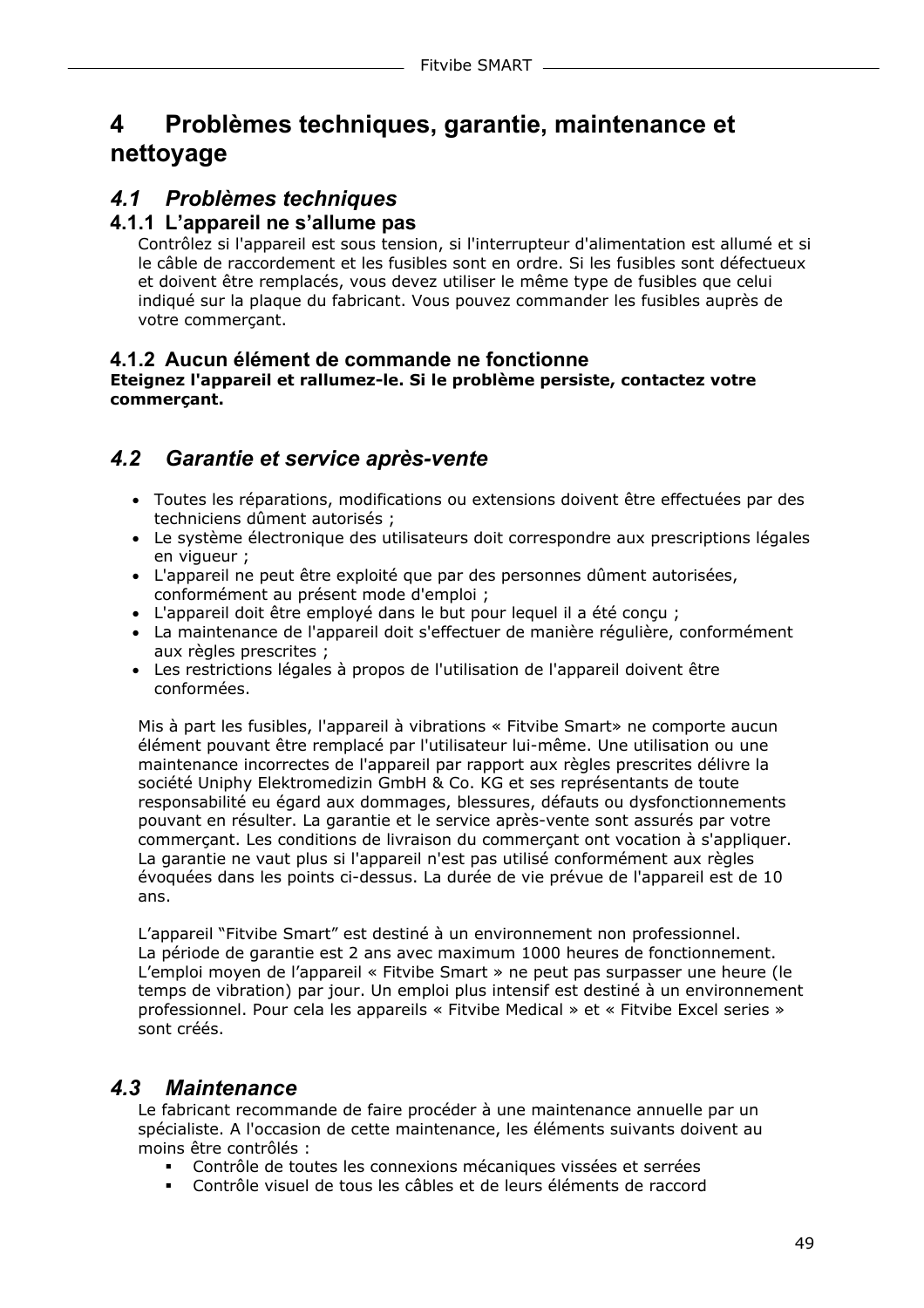- Sécurité du fonctionnement de l'interrupteur manuel et de l'interrupteur à pédale
- Vérification des endommagements mécaniques des ressorts à caoutchouc

## *4.4 Comment nettoyer l'appareil*

Vous pouvez nettoyer la plaque vibrante, le tableau de commande et les accessoires à l'aide d'un chiffon légèrement humide. Veuillez utiliser un produit nettoyant doux et non agressif!

Si nécessaire, la poignée peut être traitée au moyen d'un produit désinfectant habituel.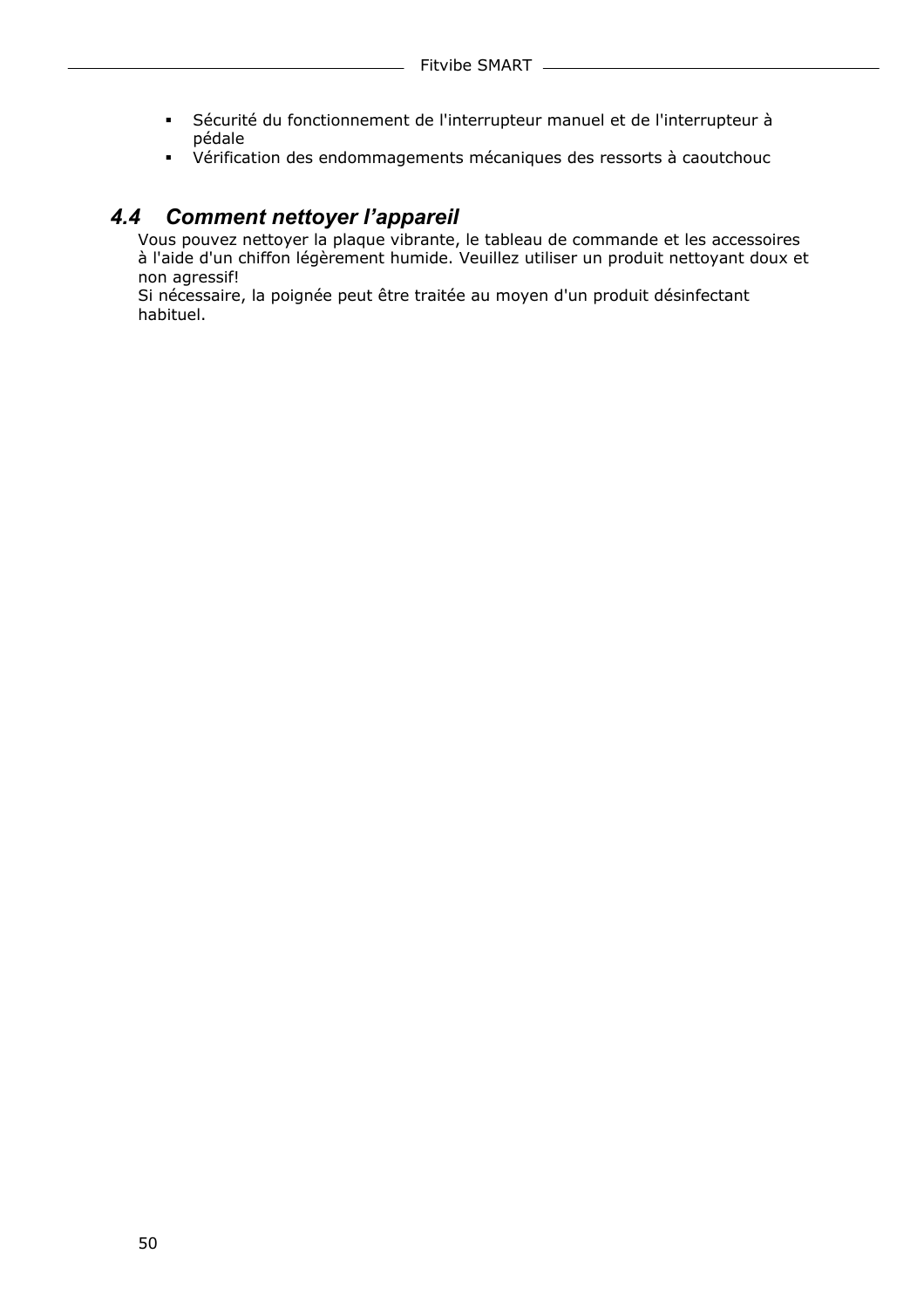## **5 Données techniques**

L'appareil « Fitvibe Smart» est un appareil de musculation par vibrations à travers tout le corps (*Whole Body Vibration* – WBV).

| Fréquence de vibration:              | $30 - 35 - 40$ Hz                                   |
|--------------------------------------|-----------------------------------------------------|
| Intensité (amplitude):               | high / low (élevée /faible)                         |
| Temps actif :                        | $0 - 180$ sec                                       |
| Tension de réseau :                  | 115 Volt $\pm$ 10 %, 50Hz/60Hz or 230 Volt $\pm$ 10 |
|                                      | %, 50Hz/60Hz                                        |
| Dimensions $(L \times L \times h)$ : | 630 x 940 x 1455 mm                                 |
| Poids:                               | environ 70 kg                                       |
| Charge du sol :                      | max. 200 kg charge statique, plus 20 % charge       |
|                                      | dynamique en plus                                   |
| Niveau sonore:                       | $max. 69$ dBA                                       |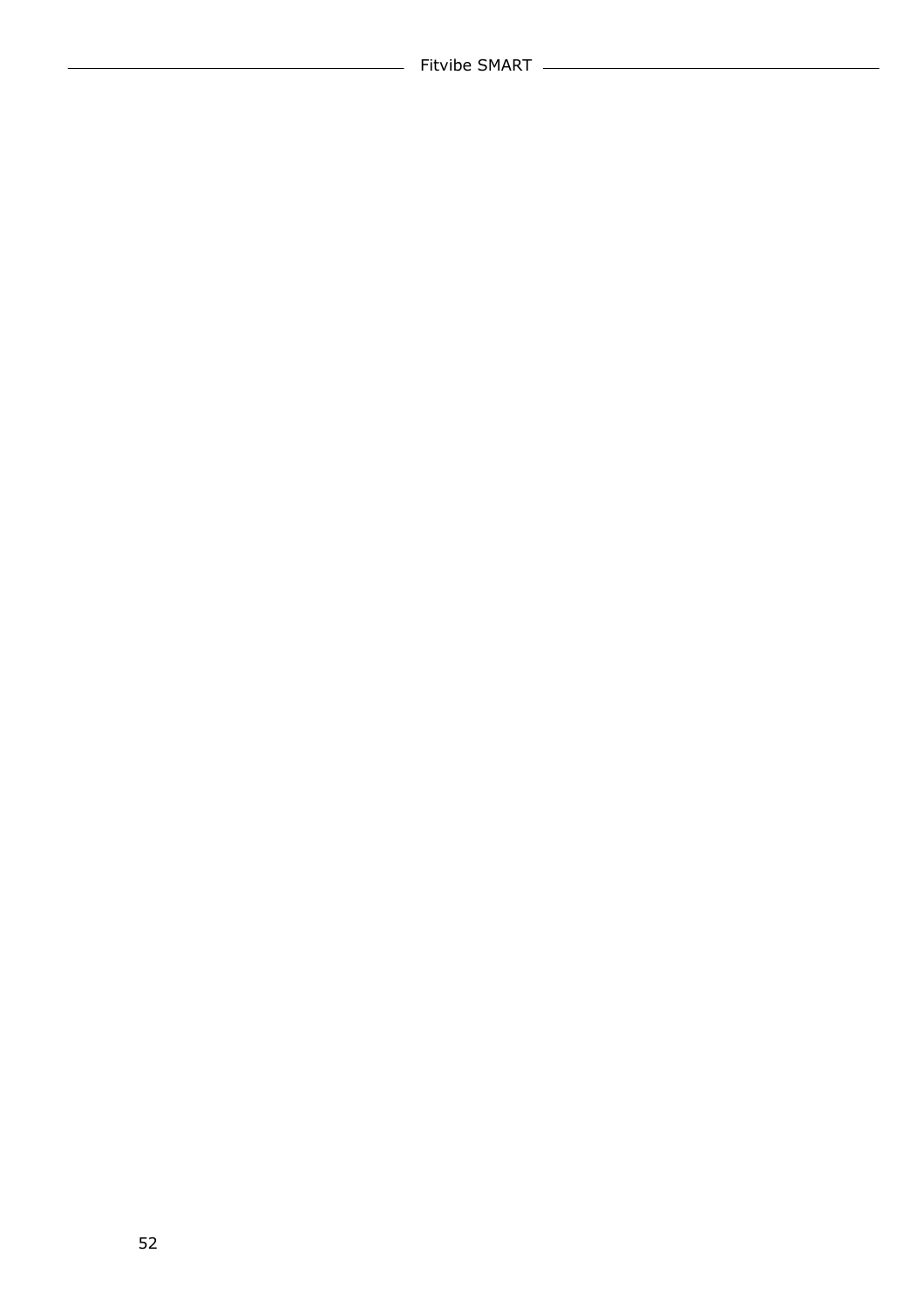fitvibe smart<sup>®</sup> Your personal coach

# **Manual de Instruções**

the contract of the contract of the contract of the contract of the contract of the contract of the contract of

esmai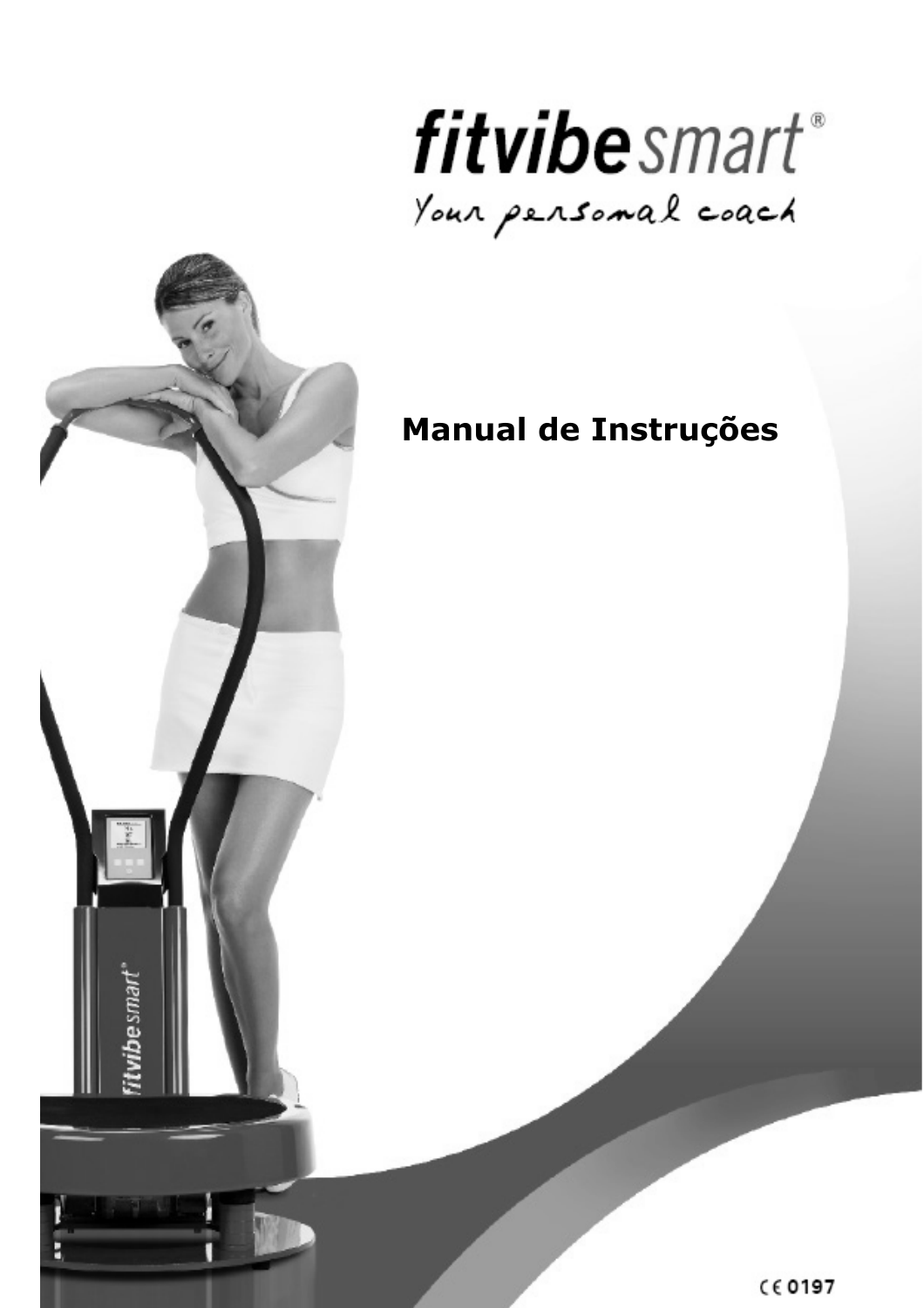### **Manual de Instruções Fitvibe Smart**

#### **Equipamento para Vibração Total controlada do Corpo (cWBV)**

| Fabricante: | Uniphy Elektromedizin GmbH & Co.KG |
|-------------|------------------------------------|
| Sede:       | Neuendorfstrasse 19b               |
|             | D-16761 HENNIGSDORF                |
| Telefone:   | +49 (0)33025044-0                  |
| Fax:        | +49 (0)33025044-99                 |
| E-mail:     | info@fitvibe.com                   |
| Website:    | www.fitvibeSmart.com               |
|             | www.fitvibe.com                    |

#### **2007, Uniphy Elektromedizin GmbH & Co.KG**

Todos os direitos reservados. Nada pode ser copiado, gravado em ficheiro de dados automático ou tornado público, de qualquer forma ou de qualquer modo, seja electronicamente, mecanicamente, fotocopiando, registando ou de qualquer outro modo, sem a autorização prévia por escrito da Uniphy Elektromedizin GmbH & Co.KG.

Referência 331.837

Versão 1.2 Junho 2007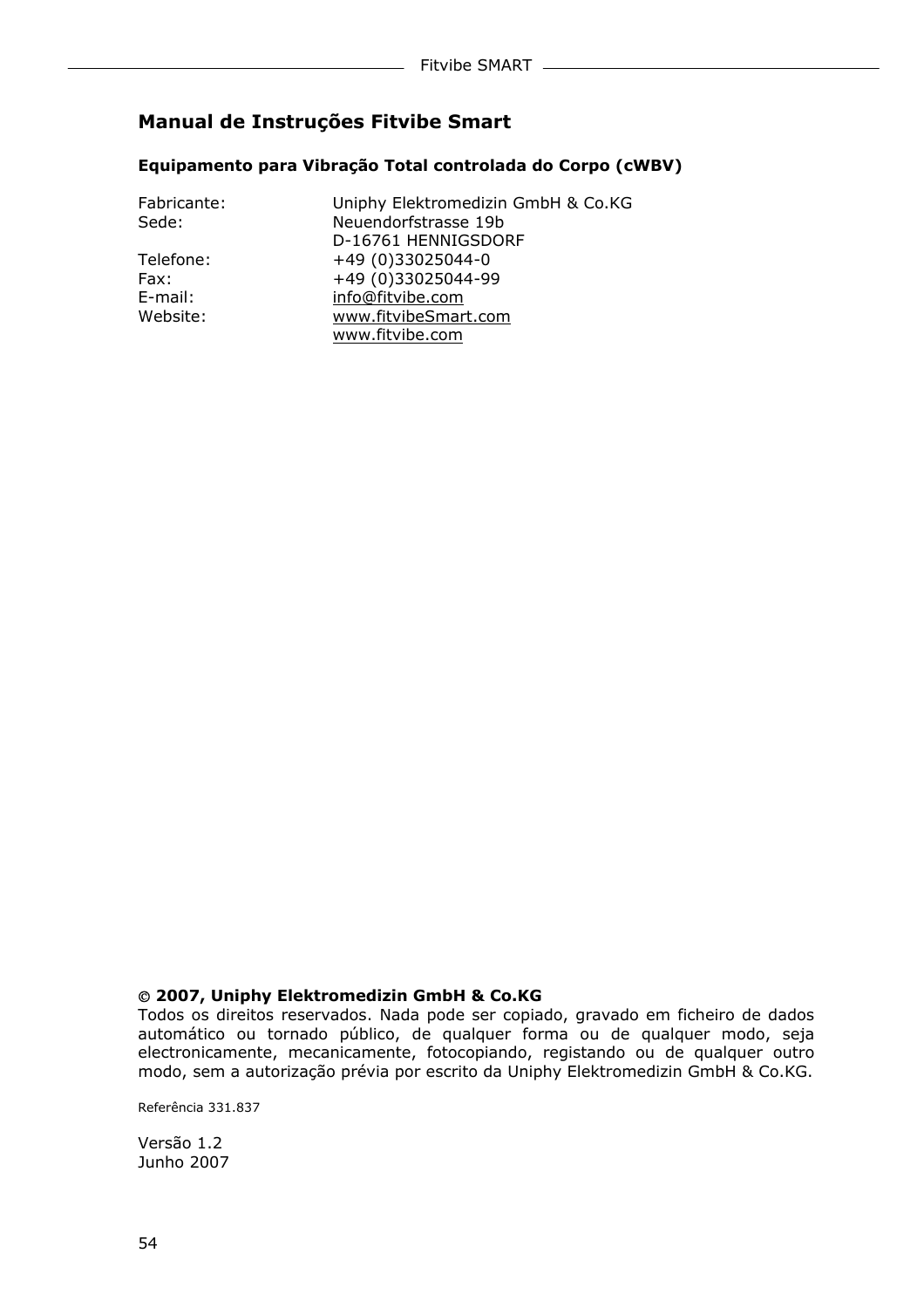# **Índice**

| 1     | Segurança                                          | 56 |
|-------|----------------------------------------------------|----|
| 1.1   | Objectivo                                          | 56 |
| 1.2   | Aspectos legais do exercício                       | 56 |
| 1.3   | Instruções de segurança                            | 56 |
| 1.3.1 | Gerais                                             | 56 |
| 1.3.2 | Contra-indicações                                  | 56 |
|       | 1.3.3 Sintomas inesperados                         | 57 |
|       | 1.3.4 Segurança eléctrica                          | 57 |
|       | 1.3.5 Prevenção de explosão                        | 57 |
|       | 1.3.6 Responsabilidades                            | 57 |
|       | 1.3.7 Conformidade                                 | 57 |
|       | 1.3.8 Desactivação e eliminação                    | 58 |
| 2     | Componentes e instalação                           | 58 |
| 2.1   | Recepção                                           | 58 |
| 2.2   | Descrição do painel de controlo e acessórios       | 59 |
| 2.3   | Montagem                                           | 60 |
| 2.4   | Transporte & armazenamento                         | 60 |
| 3     | <b>Funcionamento</b>                               | 61 |
| 3.1   | Introdução                                         | 61 |
| 3.2   | Primeira utilização                                | 61 |
| 3.3   | Instruções importantes                             | 61 |
| 3.4   | Utilizar o Fitvibe Smart                           | 61 |
| 3.4.1 | Utilizar o Fitvibe Smart de um modo geral          | 61 |
|       | 3.4.2 Configurações do sistema                     | 62 |
|       | 3.4.3 Resumo dos modos de funcionamento            | 62 |
|       | 3.4.4 Interruptor Start-Stop                       | 63 |
|       | 3.4.5 Utilização de faixas                         | 63 |
|       | 3.4.6 Parâmetros de exercícios por vibração        | 63 |
|       | 3.4.7 Aumentar o esforço de exercício              | 64 |
| 4     | Problemas técnicos, garantia, manutenção & limpeza | 65 |
| 4.1   | Problemas técnicos                                 | 65 |
|       | 4.1.1 O equipamento não liga                       | 65 |
| 4.1.2 | As funções não funcionam                           | 65 |
| 4.2   | Garantia e assistência                             | 65 |
| 4.3   | Manutenção                                         | 65 |
| 4.4   | Como limpar o equipamento                          | 65 |
| 5     | <b>Características técnicas</b>                    | 66 |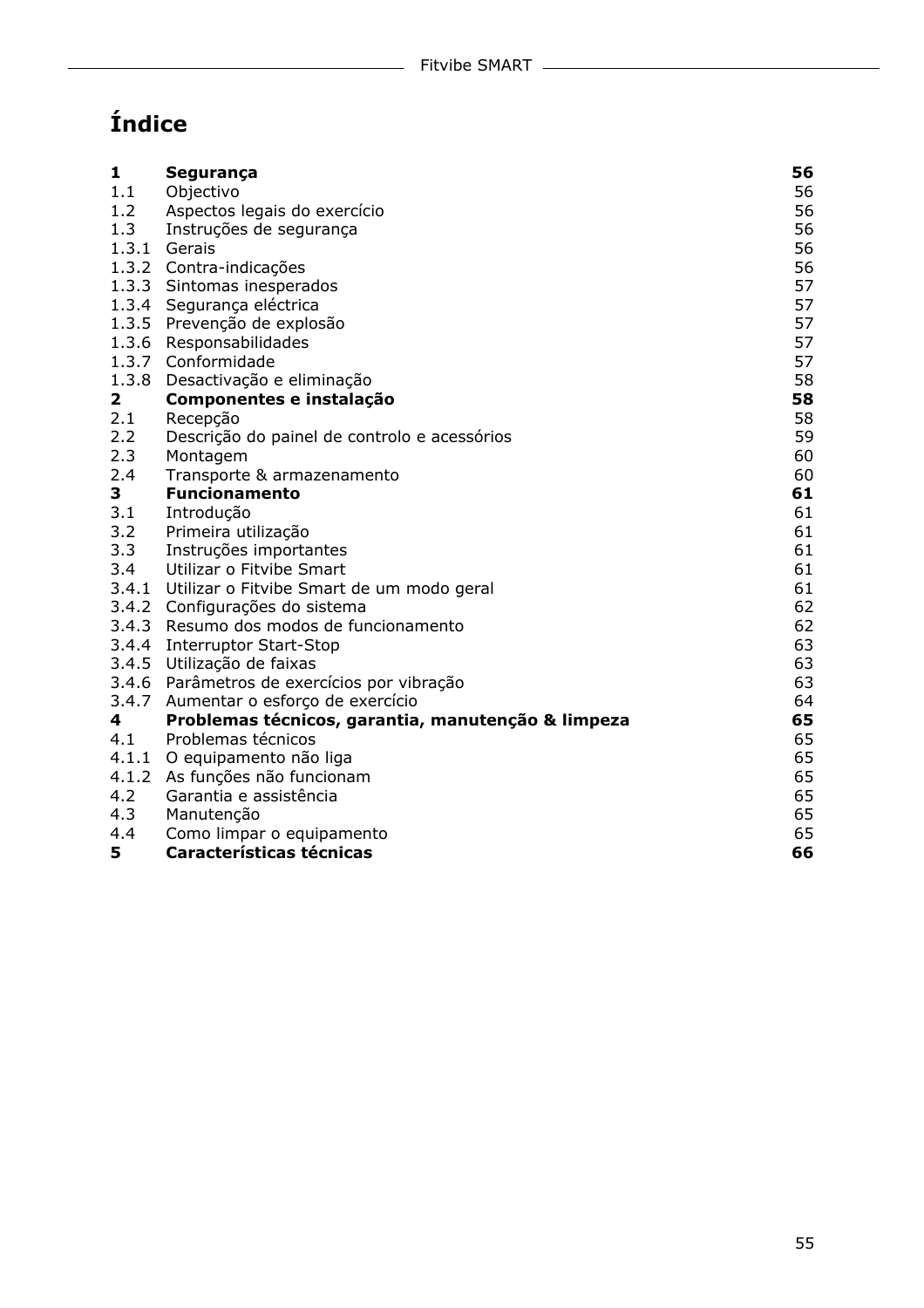## **1 Segurança**

### *1.1 Objectivo*

O Fitvibe Smart destina-se apenas a exercícios por vibração. Antes de tentar utilizar o Fitvibe Smart, certifique-se que lê e compreende os aspectos de segurança e as instruções deste manual.

## *1.2 Aspectos legais do exercício*

O exercício no Fitvibe Smart destina-se apenas àquelas pessoas fisicamente capazes de se submeter a uma série de exercícios. Aplica-se a legislação nacional vigente.

## *1.3 Instruções de segurança*

#### **1.3.1 Gerais**

- Apenas um técnico autorizado pela Uniphy Elektromedizin GmbH & Co. KG pode efectuar reparações ou modificações e adicionar elementos ao equipamento.
- O sistema eléctrico do utilizador deverá estar em conformidade com toda a legislação.
- Siga as instruções e as indicações deste manual.
- Guarde sempre este manual de instruções com o equipamento.
- Coloque o equipamento numa base horizontal e estável.
- Não coloque objectos em cima do equipamento.
- Não coloque o equipamento ao sol ou em cima de uma fonte de calor.
- Utilize o equipamento apenas a uma temperatura entre os  $+10^{\circ}$ C e  $+40^{\circ}$ C.
- Não utilize o equipamento num ambiente húmido.
- Não deixe entrar qualquer líquido dentro do equipamento.
- Não desinfecte ou esterilize o equipamento; Limpe o equipamento com um pano seco ou humedecido.
- Deverá respeitar todas as restrições legais relativamente à utilização do equipamento.

#### **1.3.2 Contra-indicações**

Cada utilizador deve verificar se sofre ou poderá sofrer de uma ou mais das seguintes contra-indicações antes de começar o exercício na plataforma vibratória. Se for esse o caso, utilize o Fitvibe Smart apenas quando tiver a aprovação de um médico.

| Contra-indicações absolutas:                                 | Contra-indicações relativas: (utilize<br>O<br>Fitvibe apenas depois de consultar um<br>médico.) |
|--------------------------------------------------------------|-------------------------------------------------------------------------------------------------|
| Inflamações agudas, infecções e/ou febre                     | Epilepsia                                                                                       |
| Artropatia e artrose                                         | Cálculo biliar, pedras no rim e bexiga                                                          |
| Artrite reumatóide aguda                                     | Reumatismo e artrose articular                                                                  |
| Enxaguecas agudas                                            | Insuficiência cardíaca, insuficiência NYHA III-IV                                               |
| Feridas pós-operatórias                                      | Arritmia cardíaca                                                                               |
| Implantes / Endopróteses                                     | Problemas cardíacos                                                                             |
| Implantes metálicos ou sintéticos                            | Implantes metálicos ou plásticos (piercings ou implantes                                        |
| exemplo,                                                     | qinecológicos)                                                                                  |
| (por                                                         | Dores crónicas das costas (6 meses depois do                                                    |
| pacemaker, válvulas cardíacas artificiais, espiras recentes) | aparecimento da fase aguda)                                                                     |
| Tromboses agudas ou dores trombóticos crescentes (6          | Diabetic mellitus grave com problemas de circulação                                             |
| meses)                                                       | arterial                                                                                        |
| Problemas agudos de costas                                   | (num período de 5 anos                                                                          |
| Gravidez                                                     | Tumores                                                                                         |
| Osteoporose grave com BMD <70mg/ml                           | depois                                                                                          |
| Espasmodicidade                                              | aparecimento, excluindo metástases no sistema músculo-                                          |
| Morbus Sudeck Estádio I (CRPS I)                             | esquelético)                                                                                    |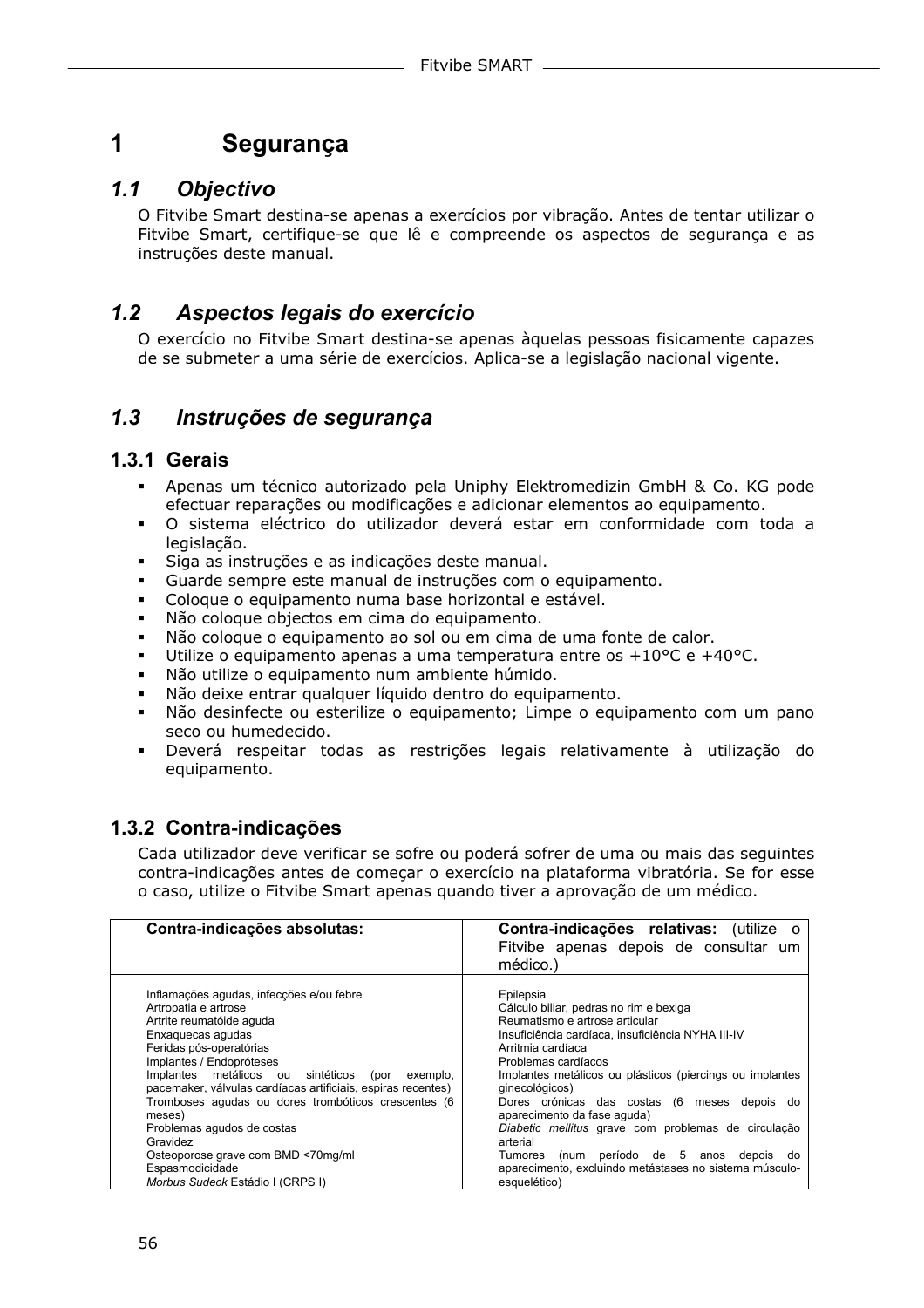| Tumores com metástases no sistema músculo-esquelético<br>Vertigem posicional paroxismal benigna (BPPV) | Deslocamento de uma vértebra sem deslizamento<br>M. Parkinson<br>Condromalacia das articulações das extremidades<br>inferiores, Osteonecrose e osteocondrose<br>Problemas de circulação arterial (Estádio Fontaine III <sup>o</sup> )<br>Insuficiência venosa com ulcus cruris<br>Morbus Sudeck Estádio II (CRPS)<br>Edemas linfáticos |
|--------------------------------------------------------------------------------------------------------|----------------------------------------------------------------------------------------------------------------------------------------------------------------------------------------------------------------------------------------------------------------------------------------------------------------------------------------|
|--------------------------------------------------------------------------------------------------------|----------------------------------------------------------------------------------------------------------------------------------------------------------------------------------------------------------------------------------------------------------------------------------------------------------------------------------------|

#### **1.3.3 Sintomas inesperados**

Um utilizador deve interromper imediatamente a utilização do Fitvibe Smart se surgir qualquer sintoma inesperado. Por exemplo:

- Contracções musculares sem controlo durante exercícios estáticos.
- Movimento irregular do equipamento durante os exercícios dinâmicos.
- Tonturas
- **Dor**
- Rigidez muscular
- Náuseas

#### **1.3.4 Segurança eléctrica**

- Utilize o equipamento apenas numa área com meios que cumpram a legislação aplicável.
- Ligue o equipamento a uma tomada protegida com ligação à terra. A tomada deve respeitar os requisitos locais aplicáveis.
- O Fitvibe Smart foi fabricado para utilização com uma voltagem de 230V, 50-60Hz ou 115V, 50-60Hz. Verifique a compatibilidade na placa de classificação. A utilização do equipamento com uma voltagem inadequada poderá causar danos irreparáveis.

#### **1.3.5 Prevenção de explosão**

- Não utilize o equipamento numa área onde existam gases combustíveis ou vapores.
- Desligue o equipamento quando não o estiver a utilizar.

#### **1.3.6 Responsabilidades**

Nem o fabricante nem o fornecedor podem ser responsáveis por lesões corporais ou danos no ou pelo equipamento utilizado, por exemplo:

- O equipamento ou os acessórios são utilizados incorrectamente
- As instruções são mal interpretadas ou ignoradas
- O equipamento não recebeu uma manutenção adequada
- A manutenção ou reparações são efectuadas por pessoas ou organizações não autorizadas das pela Uniphy Elektromedizin.

#### **1.3.7 Conformidade**

#### MDD/CE

O Fitvibe Smart foi concebido e testado, produzido e comercializado em conformidade com as normas de qualidade internacionais da ISO 9001:2000 e o sistema de garantia de qualidade DIN EN ISO 13485:2003. Além disso, o Fitvibe Smart cumpre os requisitos mais exigentes da Directiva Europeia 93/42/ECC para Equipamentos Médicos (MDD), tal como indicado pela presença de uma identificação CE (CE 0197) no equipamento. Além disso, a autoridade certificadora (entidade notificada), TÜV Rheinland/Berlin-Brandenburg, efectua ainda verificações regulares. Isto dá ao terapeuta a certeza de que está a trabalhar com equipamento que cumpre todos os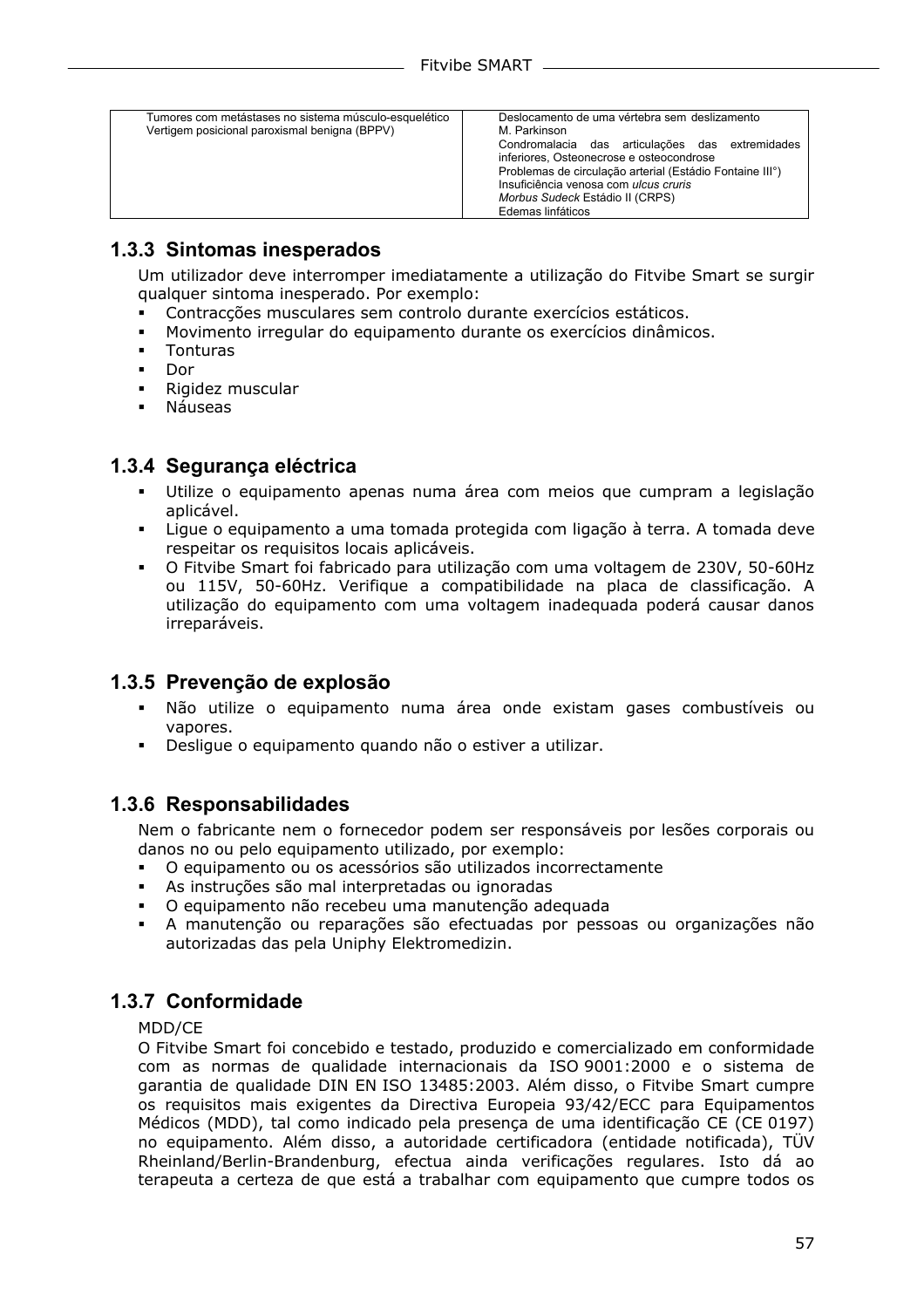requisitos e que proporciona ao terapeuta e aos pacientes os melhores níveis possíveis de segurança.

Para saber quais as responsabilidades do fabricante, consulte o Capítulo 4.

### **1.3.8 Desactivação e eliminação**

Tenha em atenção as seguintes instruções quando desactivar o equipamento de vibração "Fitvibe Smart":

Pode entregar o equipamento incluindo todos os acessórios a uma empresa de eliminação de resíduos especializada em produtos electrónicos ou com capacidade para enviar o equipamento para um especialista do género. Em países onde os fornecedores são obrigados a receber de volta os equipamentos electrónicos desactivados, o utilizador deverá entrar em contacto com o fornecedor.

A maioria dos países já tem legislação que previne que os consumidores deitem fora os seus produtos electrónicos desactivados em conjunto com o lixo doméstico. Se for responsável pela eliminação segura do sistema ou se preferir fazê-lo a título individual, gostaríamos de lhe fornecer as seguintes informações:

Os componentes do equipamento de vibração "Fitvibe Smart" podem ser classificados do seguinte modo:

A plataforma vibratória, manípulo com dispositivo electrónico, faixas e tapete devem ser considerados lixo electrónico ou resíduos químicos ligeiros. Estes componentes contém estanho, cobre, ferro, outros metais e diferentes plásticos. A maioria dos países considera estes tipos de produtos como resíduos químicos ligeiros. Informe-se quanto à legislação relativa à eliminação de resíduos que se aplica no seu país.

Os materiais da embalagem e as instruções podem ser reciclados. Deverá levá-los para um ponto de recolha apropriado.

Tudo o que foi dito neste parágrafo acerca da eliminação segura dos artigos electrónicos aplica-se igualmente aos acessórios.

## **2 Componentes e instalação**

## *2.1 Recepção*

- 5. Verifique se o equipamento ficou danificado durante o transporte.
- 6. Verifique se os acessórios estão intactos e completos.
	- o Informe o fornecedor imediatamente se houver algum dano, defeitos ou falta.
	- o Não utilize o equipamento em caso de dano ou defeito!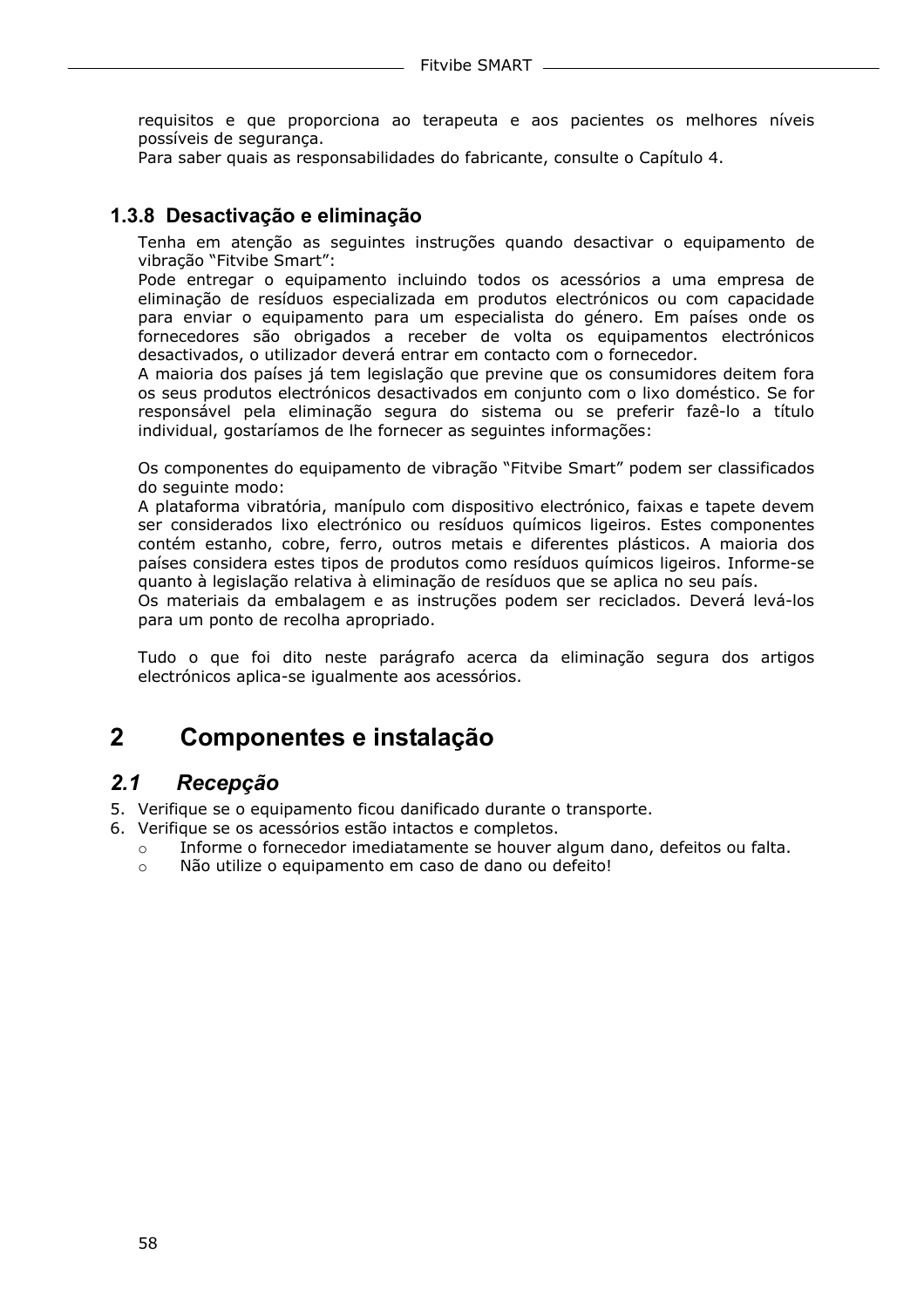## *2.2 Descrição do painel de controlo e acessórios*

Na Imagem 1 pode ver um diagrama do Fitvibe Smart com todos os acessórios. Os números no diagrama e na lista abaixo referem-se aos mesmos itens.

- 3. Plataforma vibratória
- 4. Faixas (2 unidades)
- 5. Manípulo
- 12. Painel de controlo/ecrã
- 13.Botão "Start/Stop"
- 14.Botão "Arrow UP" (seta ascendente)
- 15.Botão "OK"
- 16.Botão "Arrow DOWN" (seta descendente)
- 17. Ecrã
- 23.Almofada lateral (acessório opcional)
- 24. Tapete (1 unidade)
- 25.Cabo eléctrico
- 26. Interruptor eléctrico
- 27. Fixação para faixas
- 28.Saída para ligar controlo remoto
- 29.Controlo remoto "Start/Stop"

Além disto, cada embalagem inclui um:

- Poster com exercícios
- Guia fácil para Fitvibe
- Manual de instruções

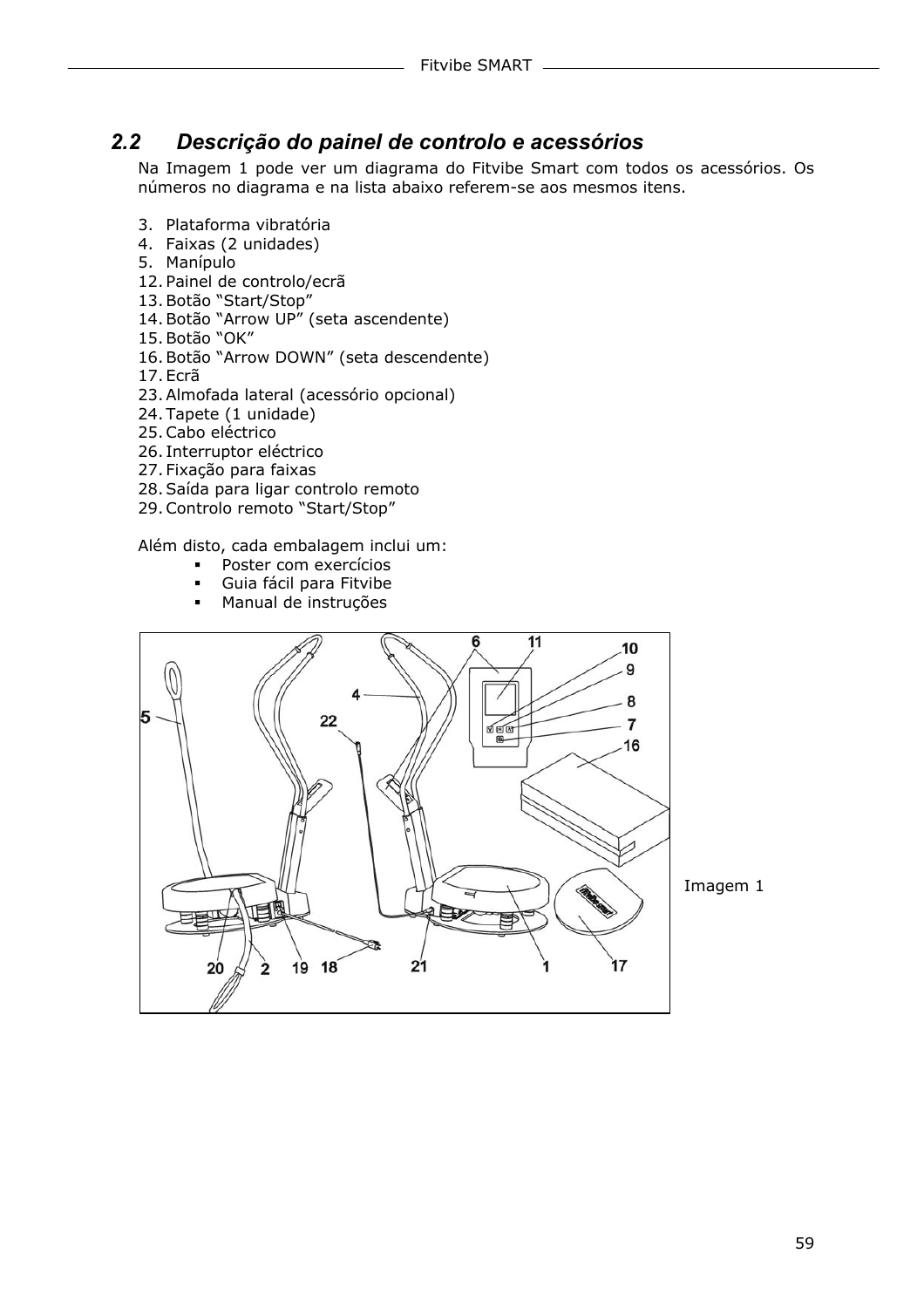### *2.3 Montagem*

- 13.Coloque o Fitvibe Smart numa base horizontal e estável.
- 14. Insira o manípulo (4) nos orifícios do painel de controlo e fixe-o com 2 parafusos de cada lado.



- 15. Utilize a conexão designada (21) para ligar o controlo remoto (22).
- 16.Verifique se a voltagem indicada na placa de classificação corresponde à voltagem da alimentação eléctrica (consulte 1.3.4).
- 17. Ligue o cabo eléctrico (18) do equipamento a uma tomada.
- 18. Ligue o interruptor (19).

## *2.4 Transporte & armazenamento*

Tenha em atenção os seguintes pontos se for necessário transportar ou armazenar o equipamento:

- **Transporte ou armazene o equipamento na embalagem original**
- O período máximo para transporte ou armazenamento é 15 semanas
- Temperatura: -20°C a +60°C
- Humidade relativa: 10% a 100%
- Pressão atmosférica: 500hPa a 1060hPa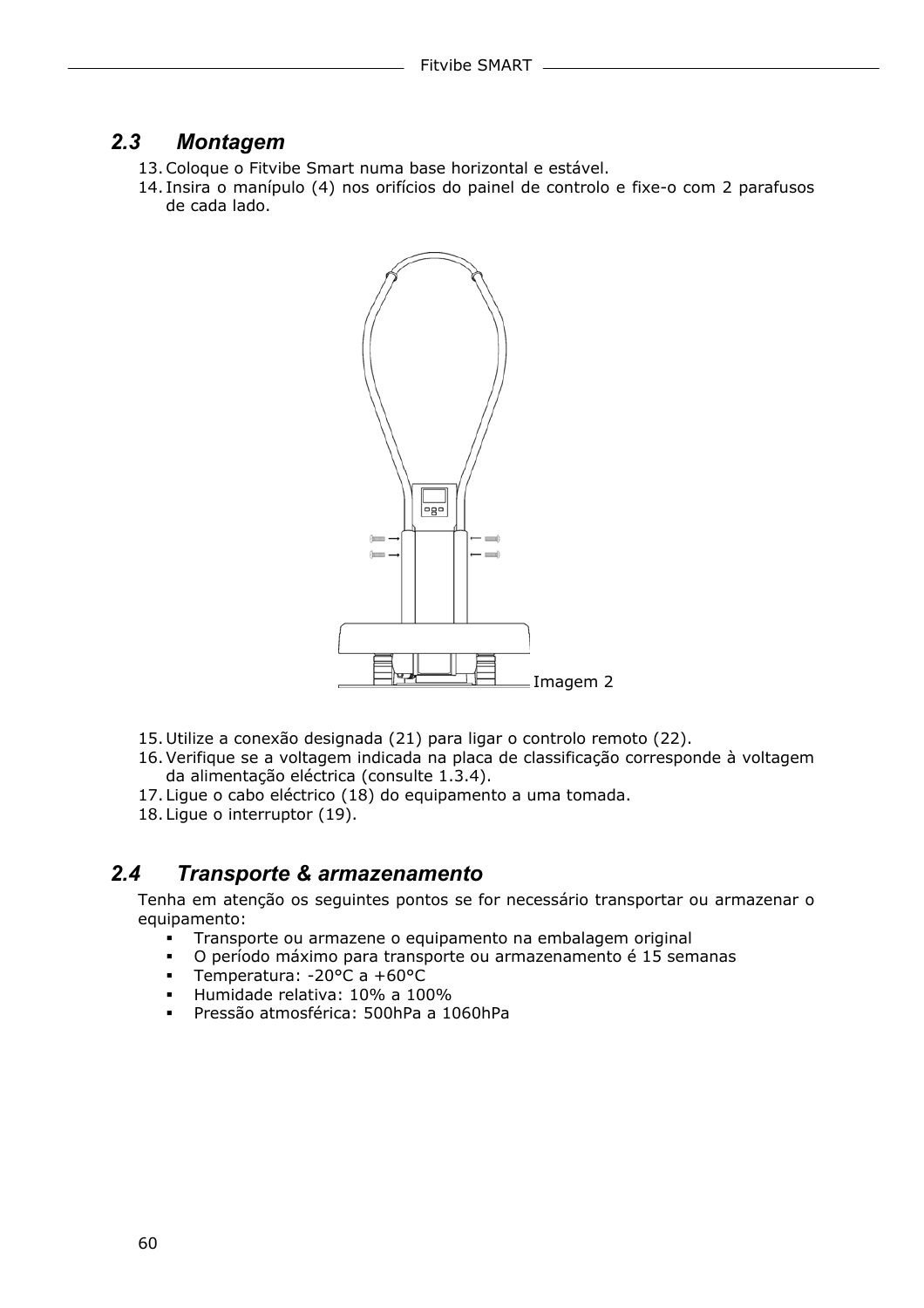## **3 Funcionamento**

## *3.1 Introdução*

O "Fitvibe Smart" gera vibrações mecânicas tridimensionais do vector principal na direcção vertical.

O "Fitvibe Smart" é extremamente fácil de utilizar. O princípio de funcionamento é simples e claro.

## *3.2 Primeira utilização*

Certifique-se que um treinador qualificado supervisiona a primeira sessão de exercícios.

## *3.3 Instruções importantes*

- Verifique se não existem quaisquer contra-indicações (consulte o ponto 1.3.2).
- Interrompa imediatamente a utilização do Fitvibe Smart se surgir algum sintoma inesperado (consulte o ponto 1.3.3).
- Utilize calçado com sola flexível durante o exercício.
- Utilize o tapete quando suportar o seu peso sem ser com os seus pés.
- Respeite as instruções para o exercício e o tempo de repouso para prevenir lesões.
- Comece por se colocar nas pontas dos pés com os joelhos afastados de modo a absorver o máximo da vibração através da barriga das pernas e das coxas.
- Não alongue os membros em contacto com a plataforma vibratória. Corrija a sua posição se sentir a vibração na cabeça, voz e/ou olhos, estes são os melhores indicadores de uma posição incorrecta.
- Ingira uma bebida desportiva ou água, aproximadamente 30 a 60 minutos antes do início da sessão de treino.

## *3.4 Utilizar o Fitvibe Smart*

#### **3.4.1 Utilizar o Fitvibe Smart de um modo geral**

- Pode percorrer o menu através do botão "Arrow UP" e "DOWN" (8, 10).<br>• Prima o botão OK (10) para activar o item do menu apresentado
- Prima o botão OK (10) para activar o item do menu apresentado
- Modifique as configurações através do botão "Arrow UP" e "DOWN" (8,10)
- Prima o botão OK (10) durante mais do que 0,3 segundos para voltar atrás um passo no menu.

![](_page_60_Figure_22.jpeg)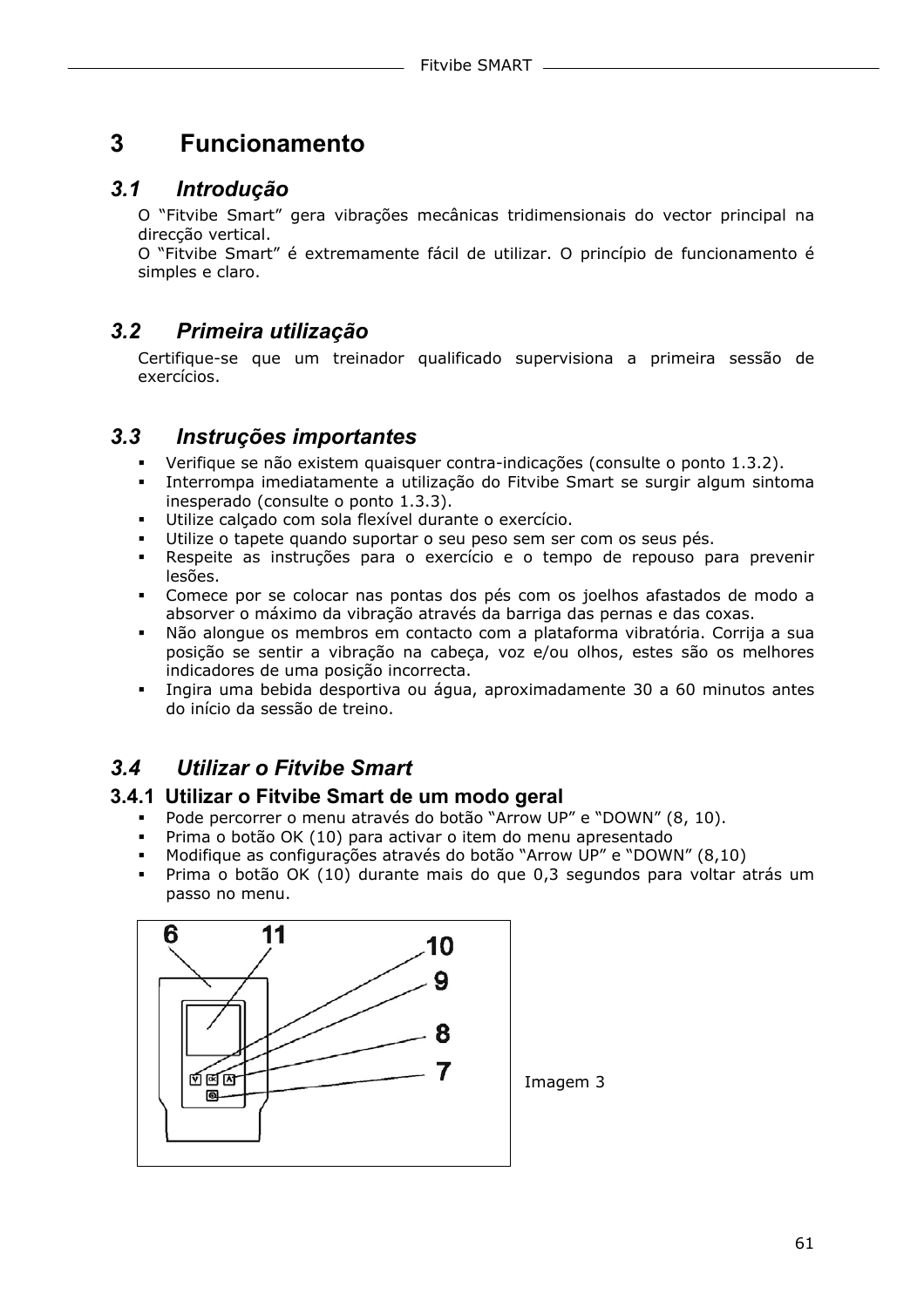- Quando liga o equipamento à corrente, surge um ecrã de boas vindas que apresenta 3 possibilidades:
	- o Prima o botão "Arrow UP" (8) durante mais do que 0,3 segundos e é apresentada a lista de contra-indicações (consulte o ponto 1.3.2)
	- $\circ$  Prima o botão "Arrow DOWN" (10) durante mais do que 0,3 segundos e serão apresentadas as configurações do sistema (consulte o ponto 3.4.2)
	- o Botão OK (9) e é apresentado o menu de indicações (consulte o ponto 3.4.3)

#### **3.4.2 Configurações do sistema**

#### Os itens do menu são:

- **Language** (Idioma)
	- Idioma de apresentação dos textos: Inglês, Holandês, Alemão, …
- **Volume of "beep"** (Volume do sinal sonoro)
	- Modificável entre 0% (sem som) e 100% (som máximo).
- **Button beeps** (Sinais sonoros dos botões)
	- Yes (Sim): O som emitido quando prime um botão está activado.
	- No (Não): O som emitido quando prime um botão está desactivado.
- **Time up beeps** (Sinal sonoro indica o final)
	- Yes (Sim): Alertas sonoros indicam o final de uma actividade ou período de repouso.
	- No (Não): Não são emitidos quaisquer alertas sonoros para indicar o final de uma actividade ou período de repouso.
- **Active time in the Free quick start program** (Tempo activo no programa de começo rápido livre)

O tempo padrão no menu do começo rápido pode ser modificado em diferentes etapas entre 10 e 180 segundos.

• **Intensity in the Free quick start program** (Intensidade no programa de começo rápido livre)

A intensidade de vibração padrão pode ser modificada em 6 níveis, influenciando a amplitude e frequência da vibração.

#### **3.4.3 Resumo dos modos de funcionamento**

O ecrã principal permite a selecção de diversas indicações e um modo livre.

#### • **Indicações**

As indicações são programas por defeito no Fitvibe Smart. Para cada indicação, existem 4 níveis de horários de treino com diferentes exercícios e parâmetros.

As imagens indicam claramente como executar a posição correcta, se premir o botão OK (9) surgem os parâmetros de treino. (O ecrã também se activa automaticamente após alguns segundos).

Pode percorrer os exercícios utilizando o botão "Arrow Up" e "Down";

Surge a palavra "Exercise" no cabeçalho do ecrã. O número do exercício dentro da sequência é apresentado à direita.

Exemplo: Exercício 3 / 5: O exercício a decorrer neste momento é o terceiro de um total de cinco. O número do exercício é apresentado na parte superior esquerda abaixo do cabeçalho, por exemplo, 37.

Enquanto o tempo activo está a decrescer e durante qualquer pausa, é apresentado um ecrã de tempo diferente.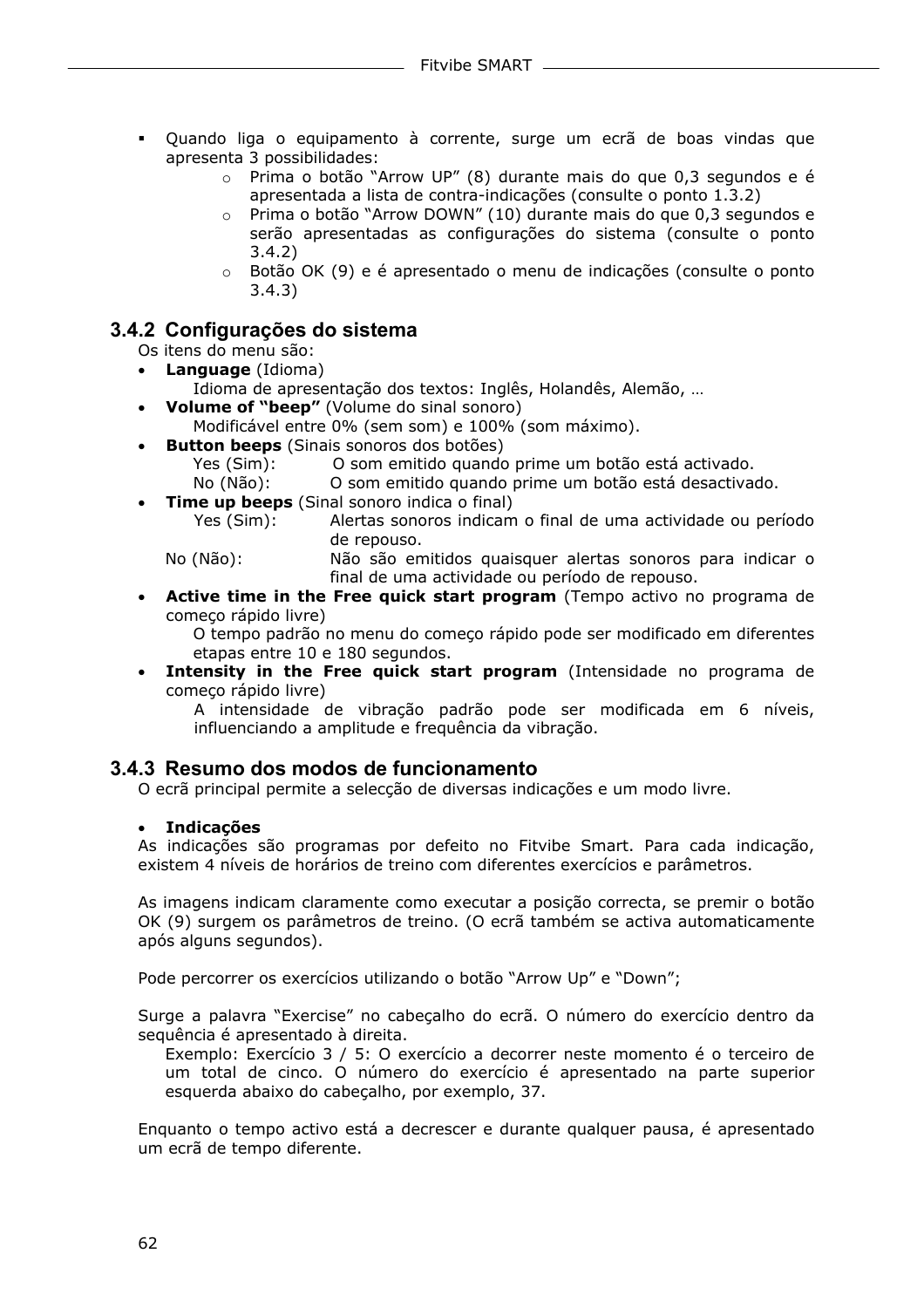Sempre o tempo activo estiver a decorrer, este e o tempo de pausa associado podem ser apagados premindo durante algum tempo o botão STOP.

Se não estiver a decorrer nenhum tempo activo ou de pausa, se premir durante algum tempo o botão STOP regressará ao ecrã do tempo no menu dos parâmetros. Se premir novamente durante algum tempo o botão STOP, regressará ao menu principal.

#### **Modo livre**

Neste menu, é possível começar imediatamente as vibrações com os parâmetros predefinidos premindo o botão Start/Stop (7). Com o botão "Arrow UP" (8) e "Arrow DOWN" (10) o utilizador pode ainda modificar o tempo e a intensidade do exercício.

Enquanto o tempo activo estiver a decorrer, é apresentado um ecrã de tempo com números de grandes dimensões (ecrã de tempo activo).

Durante o exercício, a intensidade pode ser modificada com o botão "Arrow DOWN" (10)

Quando o tempo pára (com o botão Start/Stop), é possível regressar ao menu de parâmetros premindo durante algum tempo o botão OK.

#### **3.4.4 Interruptor Start-Stop**

O equipamento de vibração "Fitvibe Smart" está equipado com dois interruptores Start-Stop. Ambos permitem começar e parar a vibração de modo independente: Um botão Start-Stop de cor laranja (7) está situado no painel de controlo; O controlo remoto (22) está ligado ao painel de controlo através de um cabo.

#### **3.4.5 Utilização de faixas**

![](_page_62_Picture_11.jpeg)

As faixas podem ser utilizadas para transferir a vibração para determinadas secções do corpo tal como apresentado na imagem. As faixas não elásticas servem para direccionar as vibrações para os músculos em questão. As faixas podem ser fixadas aos pontos de fixação da plataforma (20). As faixas são fornecidas com linhas de referência em diferentes cores, permitindo ao utilizador ajustar o comprimento de uma faixa ao comprimento da outra.

#### **3.4.6 Parâmetros de exercícios por vibração**

| Frequência da vibração:  | $30 - 35 - 40$ Hz |
|--------------------------|-------------------|
| Intensidade (amplitude): | elevada/reduzida  |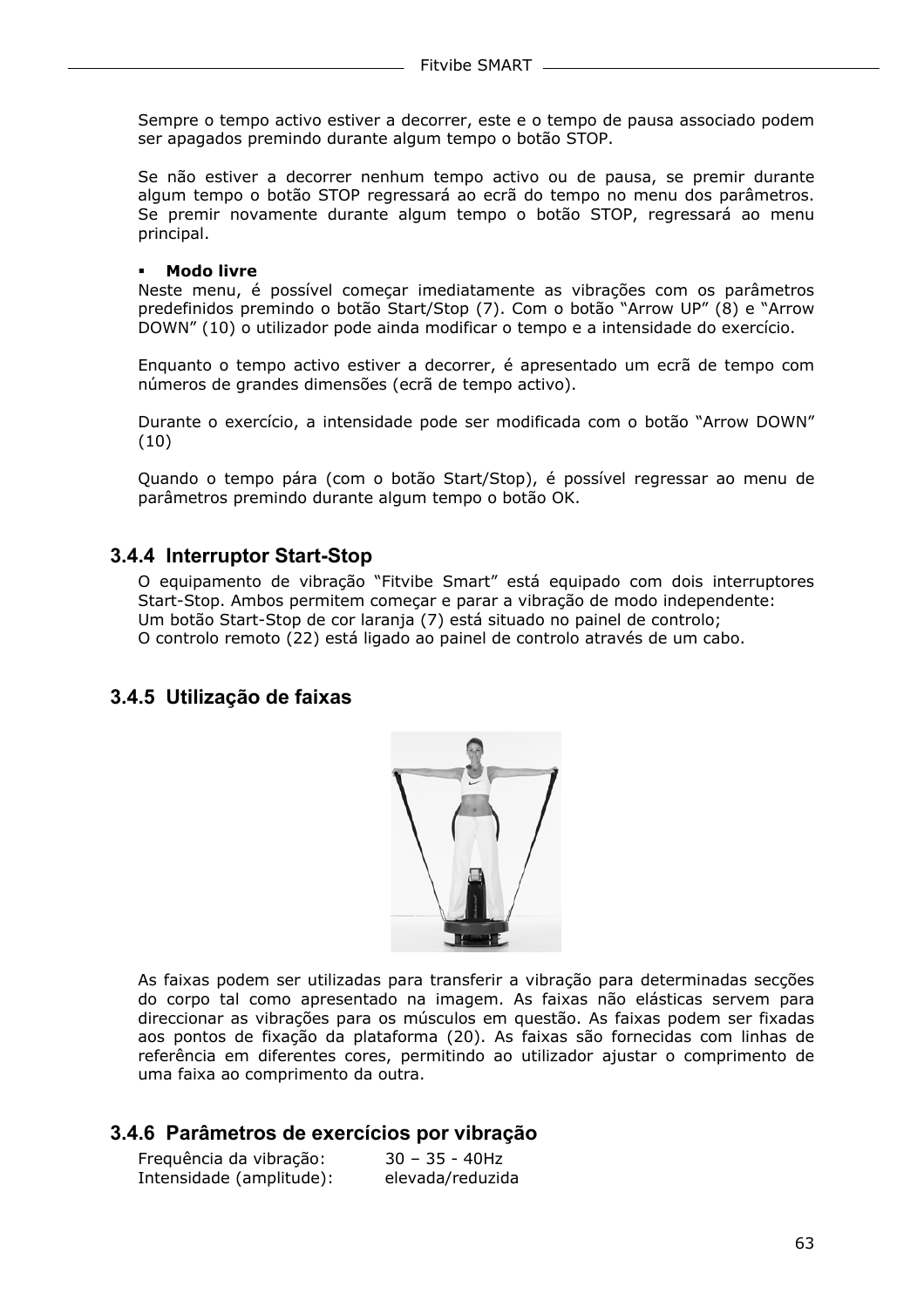| Tempo activo:<br>Modos de funcionamento: | $0 - 180$ segundos<br>Relax & Massage (Descontracção & Massagem)<br>(4 níveis de performance)                         |
|------------------------------------------|-----------------------------------------------------------------------------------------------------------------------|
|                                          | Upper body training (Exercício na parte superior do<br>corpo) (4 níveis de performance)                               |
|                                          | Lower body training (Exercício na parte inferior do<br>corpo) (4 níveis de performance)                               |
|                                          | Streching (Alongamento) (4 níveis de performance)<br>Body Shaping (Modelamento do corpo) (4 níveis de<br>performance) |
|                                          | Free Mode (Modo livre) (4 níveis de performance)                                                                      |

#### **3.4.7 Aumentar o esforço de exercício**

Pode aumentar o esforço necessário de diversos modos tais como:

- Aumentar a frequência de vibração
- **Prolongar os períodos activos**
- Reduzir os períodos de repouso
- Aumentar a intensidade de reduzida para elevada
- Aumentar o número de repetições

Pode ainda aumentar o esforço necessário tornando os exercícios mais difíceis. Pode conseguir isto:

- Seleccionando as posições iniciais mais difíceis/complicadas (consulte o poster)
- Modificando os exercícios estáticos para dinâmicos
- Alargando a secção muscular alongada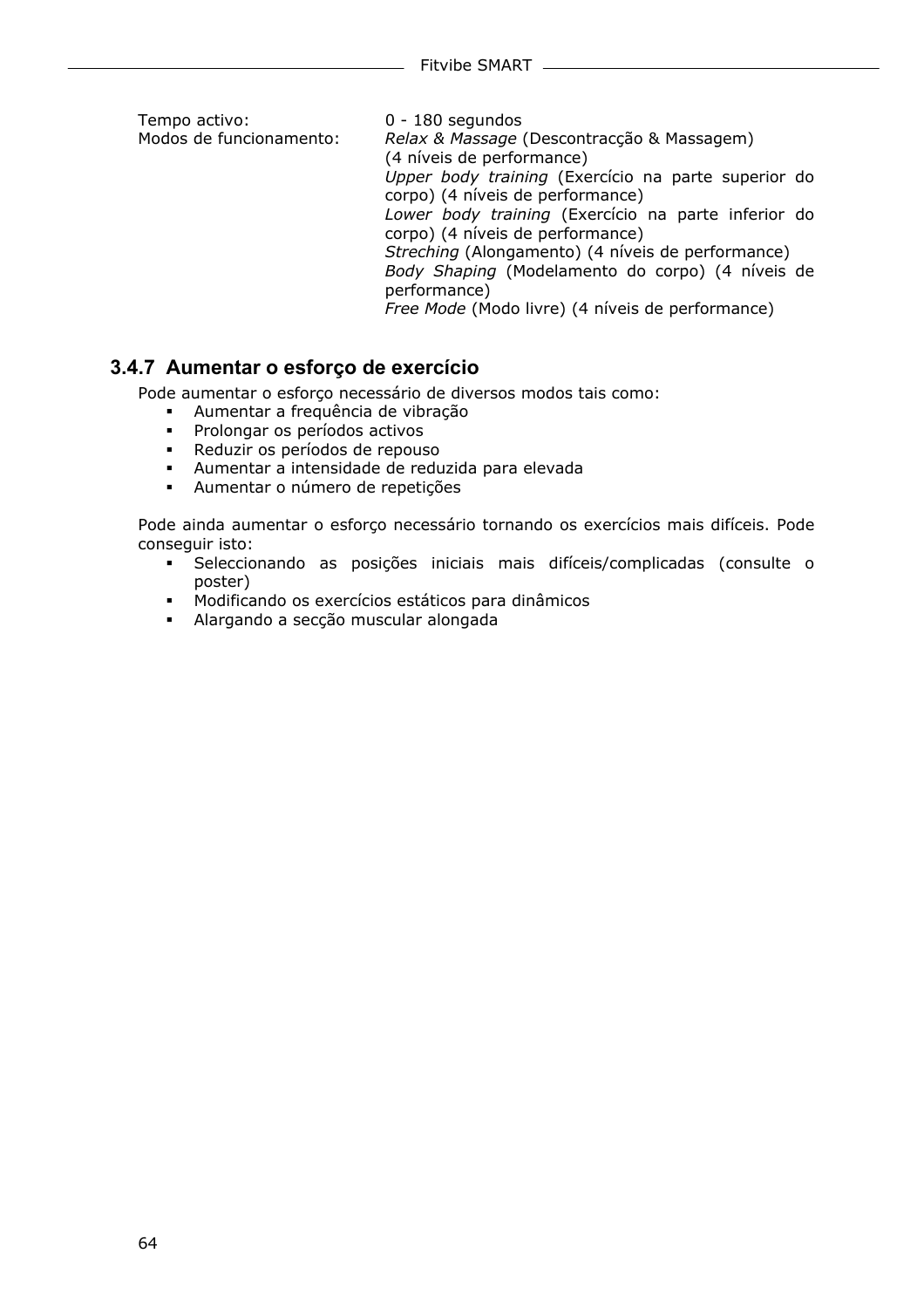## **4 Problemas técnicos, garantia, manutenção & limpeza**

## *4.1 Problemas técnicos*

## **4.1.1 O equipamento não liga**

Verifique se existe corrente, se o interruptor está ligado e se o cabo eléctrico e os fusíveis estão bem ligados. Se os fusíveis rebentaram e for necessário substitui-los, certifique-se que utiliza apenas o tipo de fusível indicado na placa de classificação. Contacte o seu fornecedor para encomendar os fusíveis correctos.

## **4.1.2 As funções não funcionam**

Desligue e ligue o equipamento. Contacte o seu fornecedor se o problema persistir.

### *4.2 Garantia e assistência*

- Apenas técnicos devidamente autorizados podem efectuar reparações ou modificações e adicionar elementos ao equipamento.
- O sistema eléctrico do utilizador deverá estar em conformidade com toda a legislação.
- O equipamento deve ser utilizado apenas por pessoas devidamente autorizadas respeitando o manual de instruções.
- Este equipamento deve ser utilizado apenas para o fim a que se destina.
- O equipamento deve receber manutenção regular de acordo com as instruções de segurança.
- Deverá respeitar todas as restrições legais relativamente à utilização do equipamento.

À excepção dos fusíveis, não existem componentes dentro do equipamento "Fitvibe Smart" que possam ser trocados e substituídos pelo utilizador. No caso de utilização incorrecta e não cumprimento das instruções de manutenção, a Uniphy Elektromedizin GmbH & Co. KG e os seus devidos representantes deixam de ter qualquer responsabilidade por todos os danos, lesões corporais, defeitos ou avarias resultantes. O apoio ao cliente e a garantia serão fornecidos pelo fornecedor. A garantia fica sem validade se houver qualquer violação das instruções acima referidas. O equipamento deverá ter uma vida técnica de 10 anos.

O Fitvibe SMART destina-se a um "ambiente não profissional".

Período garantido: 2 anos com um máximo de 1000 horas de funcionamento. A utilização media do Fitvibe SMART não deve exceder 1 hora (tempo de vibração) por dia. Uma utilização mais intensiva é considerada pelo fabricante como própria de um ambiente profissional para o qual foram concebidas as séries Fitvibe Medical e Fitvibe Excel.

## *4.3 Manutenção*

O fabricante recomenda submeter o equipamento a uma inspecção anual. Deverão ser verificados os seguintes componentes:

- Todas as conexões com parafusos e grampos metálicos;
- Todos os cabos e elementos conectores (controlo visual);
- A segurança funcional do interruptor manual e pedal;
- As molas de borracha (verificação visual para danos mecânicos).

#### *4.4 Como limpar o equipamento*

Pode utilizar um pano ligeiramente humedecido para limpar a plataforma vibratória, o painel de controlo e os acessórios. Utilize um detergente suave e não abrasivo! O manípulo, se necessário, pode ser limpo com um desinfectante tradicional.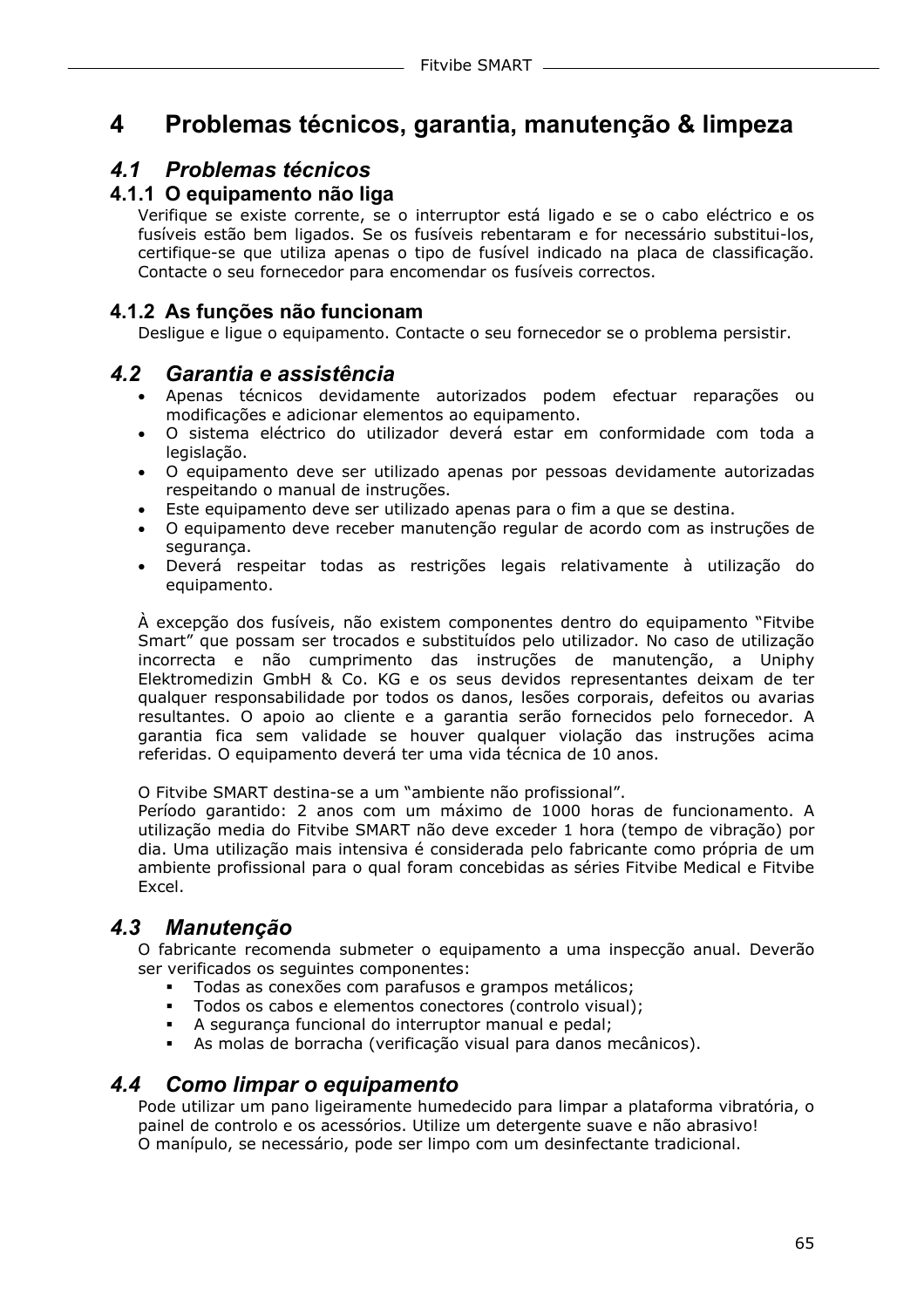## **5 Características técnicas**

O "Fitvibe Smart" é um equipamento para Vibração Total do Corpo (WBV).

| Frequência de vibração:  | $30 - 35 - 40$ Hz                            |
|--------------------------|----------------------------------------------|
| Intensidade (Amplitude): | elevada/reduzida                             |
| Tempo activo:            | $0 - 180$ segundos                           |
| Voltagem:                | 115V $\pm$ 10%, 50Hz/60Hz ou 230V $\pm$ 10%, |
|                          | 50Hz/60Hz                                    |
| Dimensões (L x P x A):   | 630 x 940 x 1455mm                           |
| Peso:                    | aprox.70kg                                   |
| Carga máxima:            | máx.200kg de carga estática e uma proporção  |
|                          | dinâmica de 20%                              |
| Nível de ruído:          | máx.69dBA                                    |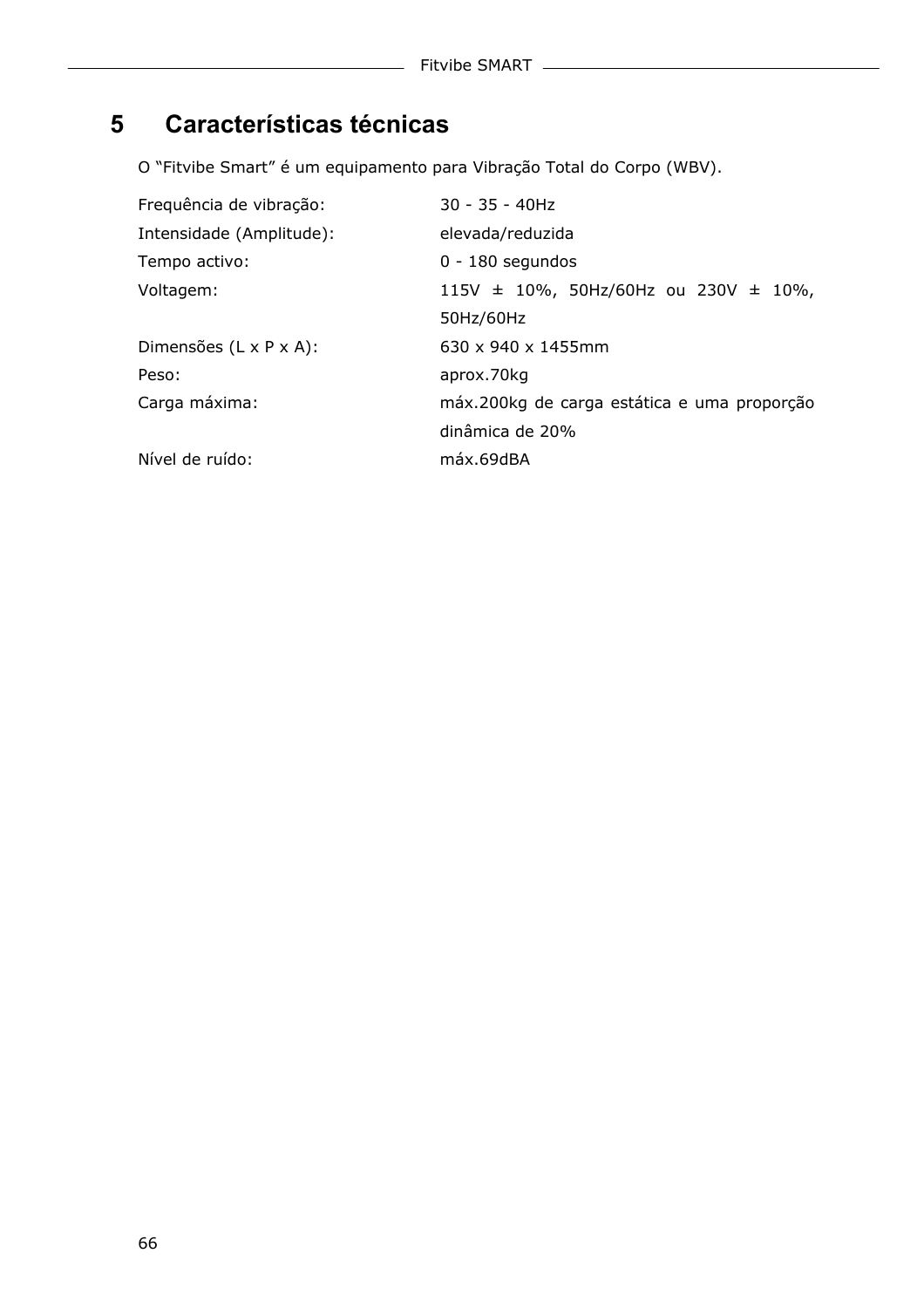fitvibe smart® Your personal coach

# **Manual del Usuario**

<u>for the second control of the second control of the second control of the second control of the second control of the second control of the second control of the second control of the second control of the second control </u>

lezusal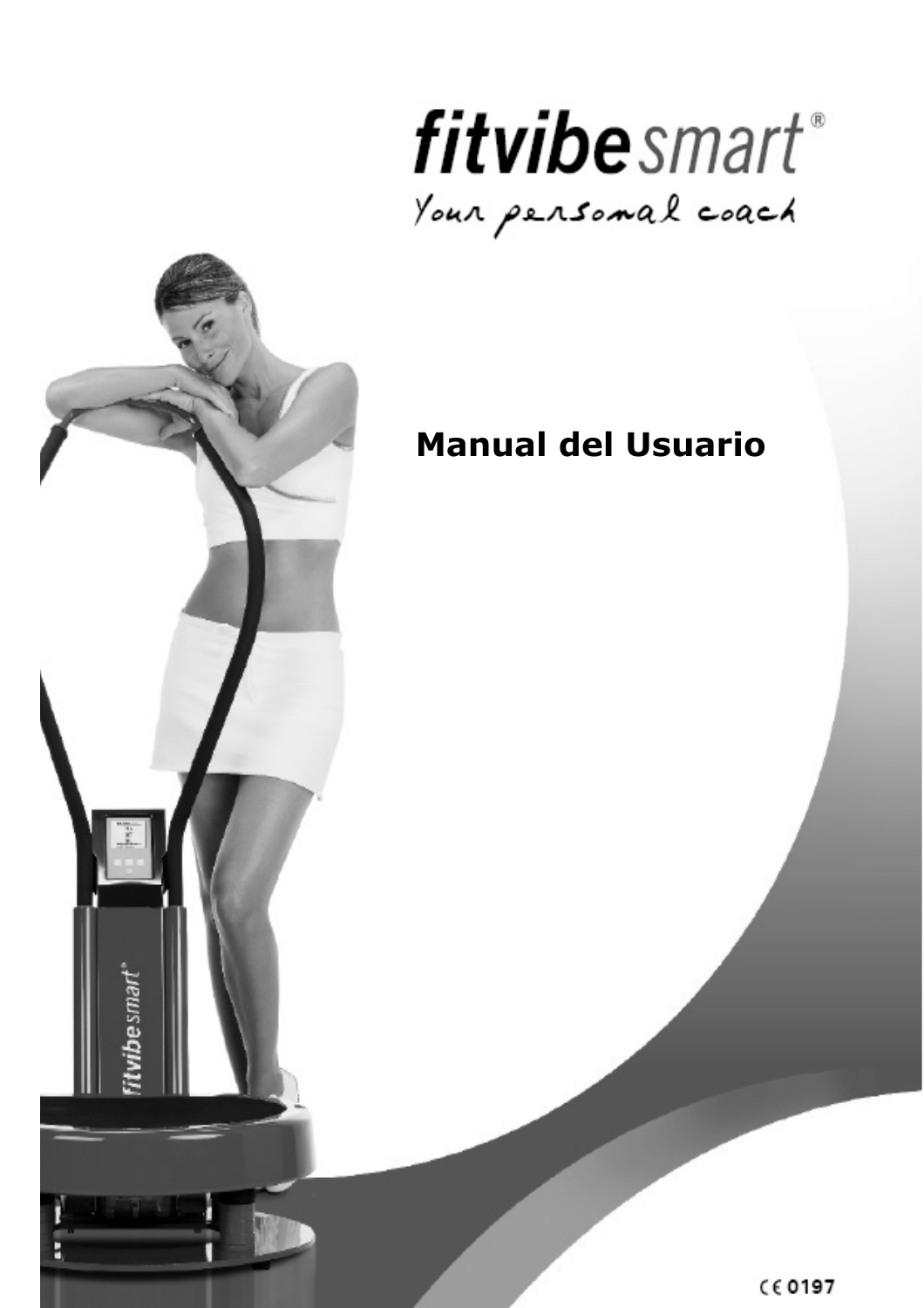### **Manual del Usuario de Fitvibe Smart**

#### **Dispositivo para la Vibración Controlada de Todo el Cuerpo (cWBV)**

| Uniphy Elektromedizin GmbH & Co.KG |  |  |  |  |
|------------------------------------|--|--|--|--|
| Neuendorfstrasse 19b               |  |  |  |  |
| D-16761 HENNIGSDORF                |  |  |  |  |
| Teléfono: +49 (0)33025044-0        |  |  |  |  |
| +49 (0)33025044-99                 |  |  |  |  |
| info@fitvibe.com                   |  |  |  |  |
| www.fitvibeSmart.com               |  |  |  |  |
| www.fitvibe.com                    |  |  |  |  |
|                                    |  |  |  |  |

#### **2007, Uniphy Elektromedizin GmbH & Co.KG**

Todos los derechos reservados. Se prohíbe copiar información de esta publicación o del dispositivo Fitvibe Smart, guardarla en un archivo de datos automatizado o hacerla pública con cualquier formato o de cualquier modo, ya sea electrónicamente, mecánicamente, por fotocopia, grabaciones o cualquier otra forma sin autorización previa por escrito de Uniphy Elektromedizin GmbH & Co.KG.

Código de Artículo 331.837

Versión 1.2 Junio 2007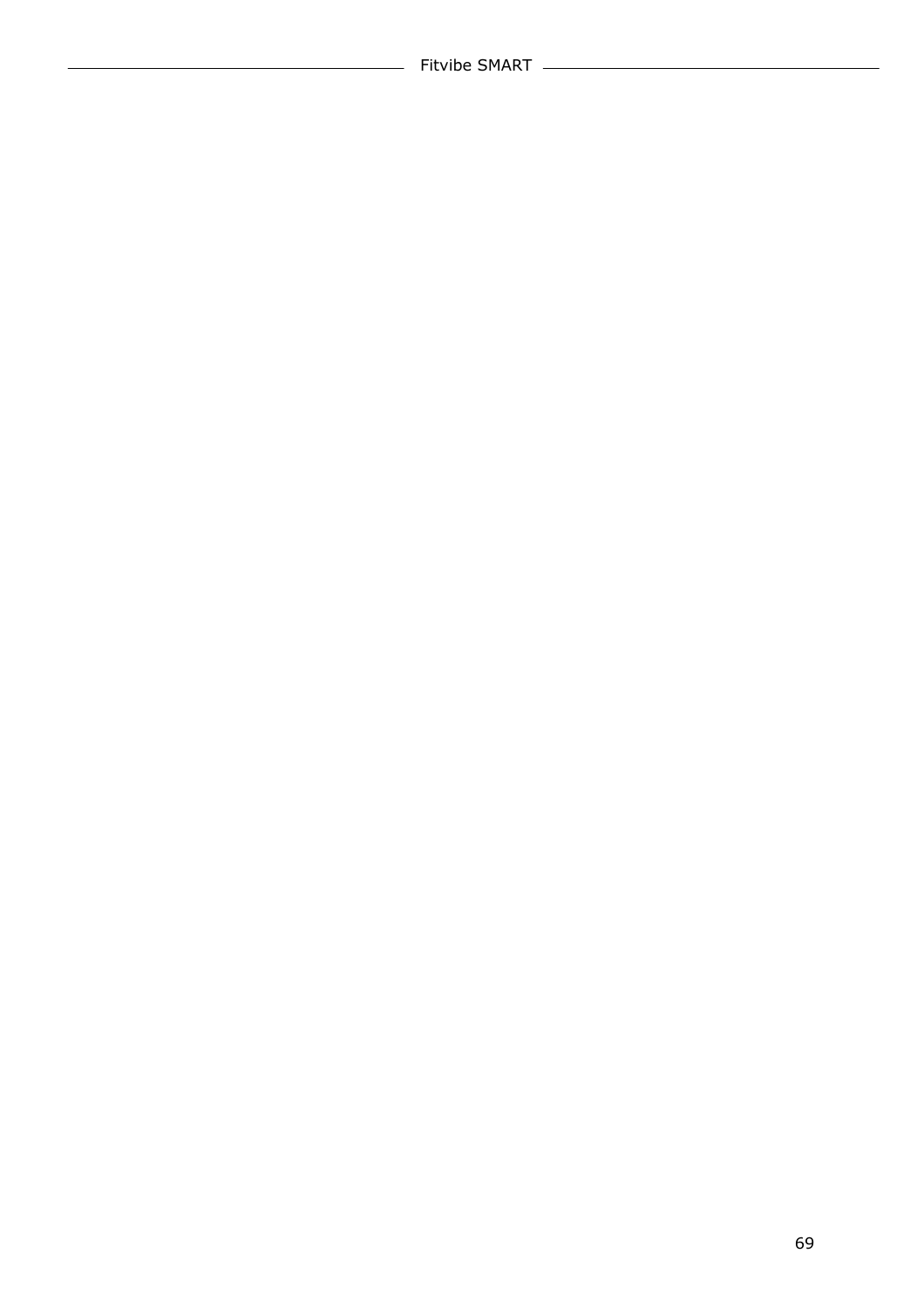# **Índice**

| 1                       | <b>Seguridad</b>                                       | 71 |
|-------------------------|--------------------------------------------------------|----|
| 1.1                     | Finalidad                                              | 71 |
| 1.2                     | Aspectos legales del entrenamiento                     | 71 |
| 1.3                     | Instrucciones de seguridad                             | 71 |
|                         | 1.3.1 Aspectos generales                               | 71 |
|                         | 1.3.2 Contraindicaciones                               | 71 |
|                         | 1.3.3 Síntomas inesperados                             | 72 |
|                         | 1.3.4 Seguridad eléctrica                              | 72 |
|                         | 1.3.5 Prevención de explosión                          | 72 |
|                         | 1.3.6 Responsabilidad                                  | 72 |
|                         | 1.3.7 Conformidad                                      | 72 |
|                         | 1.3.8 Desactivación y desecho                          | 73 |
| $\overline{\mathbf{2}}$ | Componentes e instalación                              | 73 |
| 2.1                     | Recepción                                              | 73 |
| 2.2                     | Descripción de la unidad de control y los accesorios   | 74 |
| 2.3                     | Montaje                                                | 75 |
| 2.4                     | Transporte y almacenamiento                            | 75 |
| 3                       | <b>Funcionamiento</b>                                  | 76 |
| 3.1                     | Introducción                                           | 76 |
| 3.2                     | Primera sesión                                         | 76 |
| 3.3                     | Instrucciones importantes                              | 76 |
| 3.4                     | <b>Usar Fitvibe Smart</b>                              | 76 |
|                         | 3.4.1 Usar Fitvibe Smart en general                    | 76 |
|                         | 3.4.2 Ajustes del sistema                              | 77 |
|                         | 3.4.3 Resumen de los modos de funcionamiento           | 77 |
|                         | 3.4.4 Interruptor de inicio-parada                     | 78 |
|                         | 3.4.5 Uso de las correas                               | 78 |
|                         | 3.4.6 Parámetros de entrenamiento por vibración        | 78 |
|                         | 3.4.7 Aumentar el esfuerzo del entrenamiento           | 80 |
| 4                       | Problemas técnicos, garantía, mantenimiento y limpieza | 81 |
| 4.1                     | Problemas técnicos                                     | 81 |
| 4.1.1                   | El dispositivo no se pone en marcha                    | 81 |
|                         | 4.1.2 Parece que no ejecuta ninguna función            | 81 |
| 4.2                     | Garantía y asistencia técnica                          | 81 |
| 4.3                     | Mantenimiento                                          | 81 |
| 4.4                     | Cómo limpiar el dispositivo                            | 82 |
| 5                       | <b>Datos técnicos</b>                                  | 83 |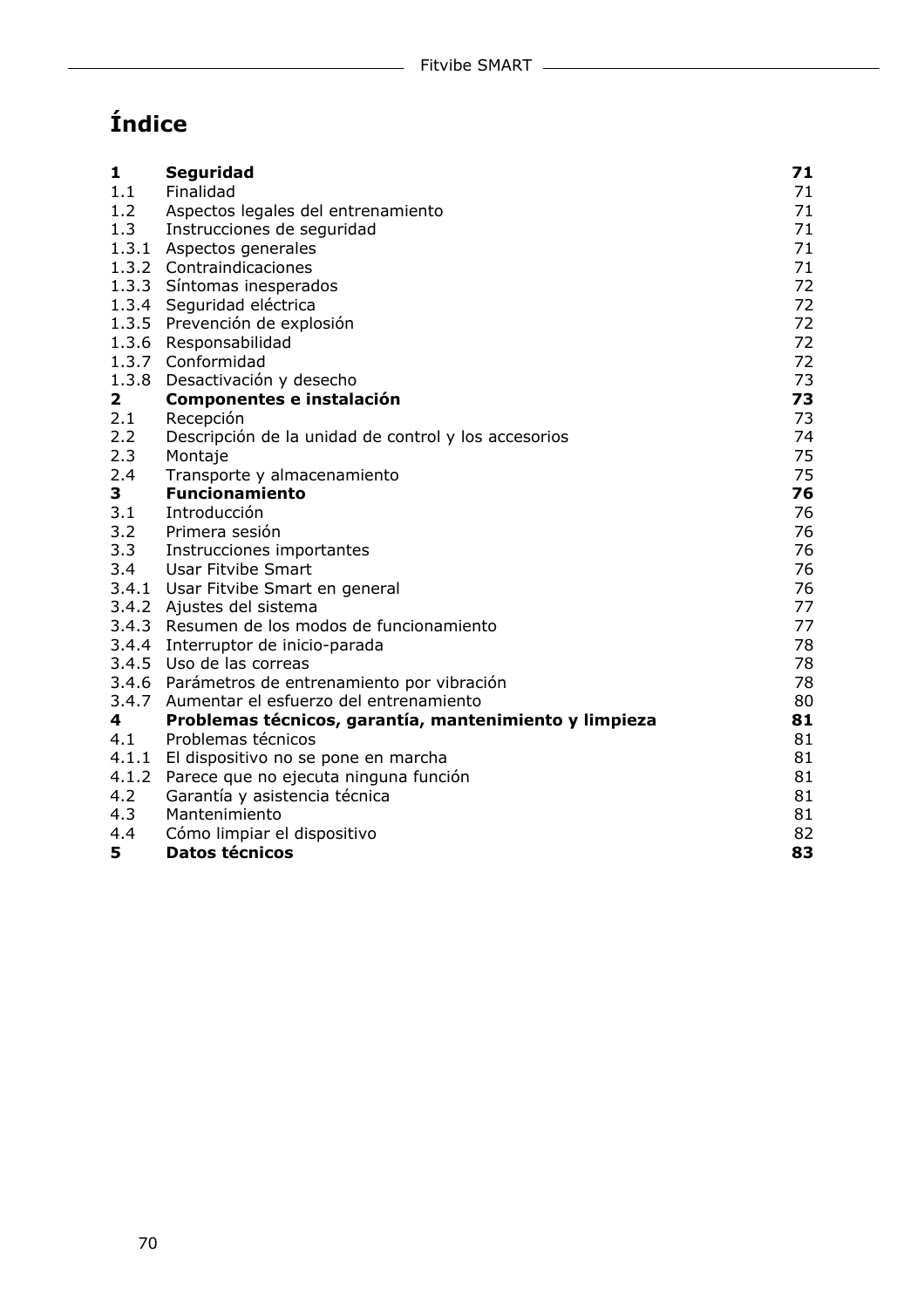## **1 Seguridad**

## *1.1 Finalidad*

Fitvibe Smart está destinado únicamente para el entrenamiento por vibración. Antes de intentar utilizar Fitvibe Smart, lea y comprenda los aspectos de seguridad y las instrucciones de usuario de este manual.

## *1.2 Aspectos legales del entrenamiento*

El entrenamiento con Fitvibe Smart está destinado únicamente para aquellas personas que estén físicamente preparadas para realizar un curso de ejercicio. Son aplicables las normativas legales del país.

## *1.3 Instrucciones de seguridad*

#### **1.3.1 Aspectos generales**

- Únicamente un técnico autorizado por Uniphy Elektromedizin GmbH & Co. KG puede llevar a cabo reparaciones o modificaciones, así como el montaje adicional de elementos en el dispositivo.
- El sistema eléctrico del usuario debe cumplir todas las leyes y normativas.
- Siga las instrucciones y directrices de este manual.
- Mantenga siempre las instrucciones del usuario junto al equipo.
- Sitúe el equipo sobre una base horizontal estable.
- No coloque objetos sobre el equipo.
- No sitúe el equipo a la luz del sol o sobre una fuente de calor.
- Utilice el dispositivo únicamente a una temperatura entre  $+10^{\circ}$ C v  $+40^{\circ}$ C.
- No utilice el equipo en un ambiente húmedo.
- No permita que entre ningún líquido en el equipo.
- No desinfecte o esterilice el equipo; limpie el equipo con un paño seco o ligeramente húmedo.
- Deben cumplirse todas las restricciones legales respecto al uso del dispositivo.

## **1.3.2 Contraindicaciones**

Cada usuario debe comprobar si sufre o puede sufrir una o varias de las siguientes contraindicaciones antes de iniciar el entrenamiento con la base de vibración. En caso de ser así, utilice Fitvibe Smart sólo si dispone de la autorización de su médico especialista.

| <b>Contraindicaciones absolutas:</b>                         | <b>Posibles contraindicaciones: (utilice Fitvibe)</b><br>sólo tras consultar a su médico) |
|--------------------------------------------------------------|-------------------------------------------------------------------------------------------|
| Inflamaciones aguadas, infecciones y/o fiebre                | Epilepsia                                                                                 |
| Artropatía y artrosis agudas                                 | Cálculos biliares, renales y en la vejiga                                                 |
| Artritis reumatoide aguda                                    | Reumatismo articular y artrosis                                                           |
| Migraña aguda                                                | Crisis cardíaca, insuficiencia NYHA III-IV                                                |
| Heridas postoperatorias                                      | Arritmia cardíaca                                                                         |
| Implantes / Endoprótesis                                     | Afecciones cardíacas                                                                      |
| Implantes metálicos o sintéticos (p.ej. marcapasos, válvulas | Implantes metálicos o de plástico (piercings o implantes                                  |
| cardíacas artificiales, stents recientes)                    | qinecológicos)                                                                            |
| Trombosis agudas o incremento de los ataques trombóticos     | Dolor de espalda crónico (6 meses tras su aparición aguda)                                |
| $(6$ meses $)$                                               | Diabetes mellitus severa con desórdenes en la circulación                                 |
| Problemas graves de espalda                                  | arterial                                                                                  |
| Embarazo                                                     | Tumores (en un período de 5 años tras la aparición,                                       |
| Osteoporosis severa con DMO < 70 mg/ml                       | excluyendo metástasis en el sistema musculoesquelético)                                   |
| Espasticidad                                                 | Espondilolistesis sin deslizamiento                                                       |
| Sudek en estadio I (CRPS I)                                  | M. Parkinson                                                                              |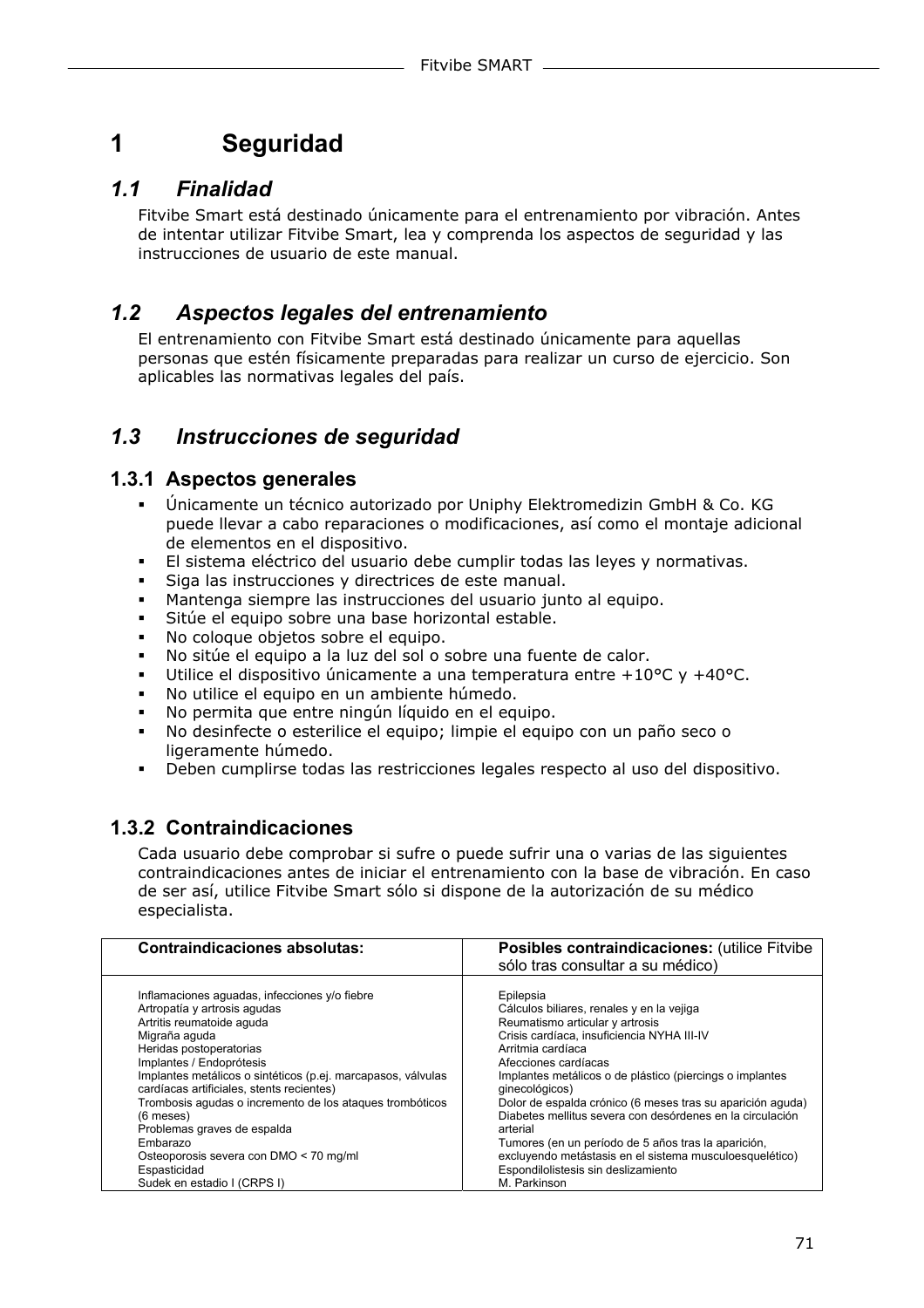| Tumores con metástasis en el sistema musculoesquelético<br>Vértigo Posicional Paroxístico Benigno (VPPB) | Condromalasia de las articulaciones de las extremidades<br>inferiores, osteonecrosis y osteocrondrosis<br>Desórdenes de la circulación arterial (estadio Fontaine IIIº)<br>Insuficiencia venosa con ulcus cruris<br>Sudek en estadio II (CRPS I)<br>Edema linfático |
|----------------------------------------------------------------------------------------------------------|---------------------------------------------------------------------------------------------------------------------------------------------------------------------------------------------------------------------------------------------------------------------|
|----------------------------------------------------------------------------------------------------------|---------------------------------------------------------------------------------------------------------------------------------------------------------------------------------------------------------------------------------------------------------------------|

#### **1.3.3 Síntomas inesperados**

- El usuario debe dejar inmediatamente de usar Fitvibe Smart si aparece algún síntoma inesperado. Ejemplos:Contracturas musculares sin control durante ejercicios estáticos.
- Movimiento irregular del dispositivo durante ejercicios dinámicos.
- Mareo
- **Dolor**
- **Rigidez muscular**
- Náuseas

#### **1.3.4 Seguridad eléctrica**

- Utilice el equipo únicamente en una zona con instalaciones que cumplan la normativa legal aplicable.
- Conecte el equipo a un enchufe con terminal de toma de tierra. El enchufe debe cumplir la normativa local aplicable.
- Fitvibe Smart ha sido fabricado para ser utilizado con una potencia de 230V, 50- 60Hz o bien 115V, 50-60Hz. Compruebe la compatibilidad en la tapa. El uso del dispositivo a una potencia inadecuada puede originar daños irreparables

#### **1.3.5 Prevención de explosión**

- No utilice el equipo en una zona donde haya gases o vapores combustibles.
- Desconecte el equipo cuando no esté en uso.

#### **1.3.6 Responsabilidad**

Ni el fabricante ni el distribuidor local pueden considerarse responsables de lesiones personales o del daño al o por el equipo utilizado si, por ejemplo;

- el equipo o los accesorios se utilizan de forma incorrecta
- las instrucciones del uso se interpretan de forma incorrecta o se hace caso omiso de ellas
- no se somete el equipo al mantenimiento adecuado
- el mantenimiento o las reparaciones son realizados por personas u organizaciones sin la autorización de Uniphy Elektromedizin.

#### **1.3.7 Conformidad**

#### MDD/CE

Fitvibe Smart ha sido desarrollado y probado, producido y comercializado conforme a los estándares de calidad internacional del sistema de garantía de calidad ISO 9001:2000 y DIN EN ISO13485:2003. Asimismo, Fitvibe Smart cumple los más estrictos requisitos de la Normativa Europea 93/42/ECC para Dispositivos Médicos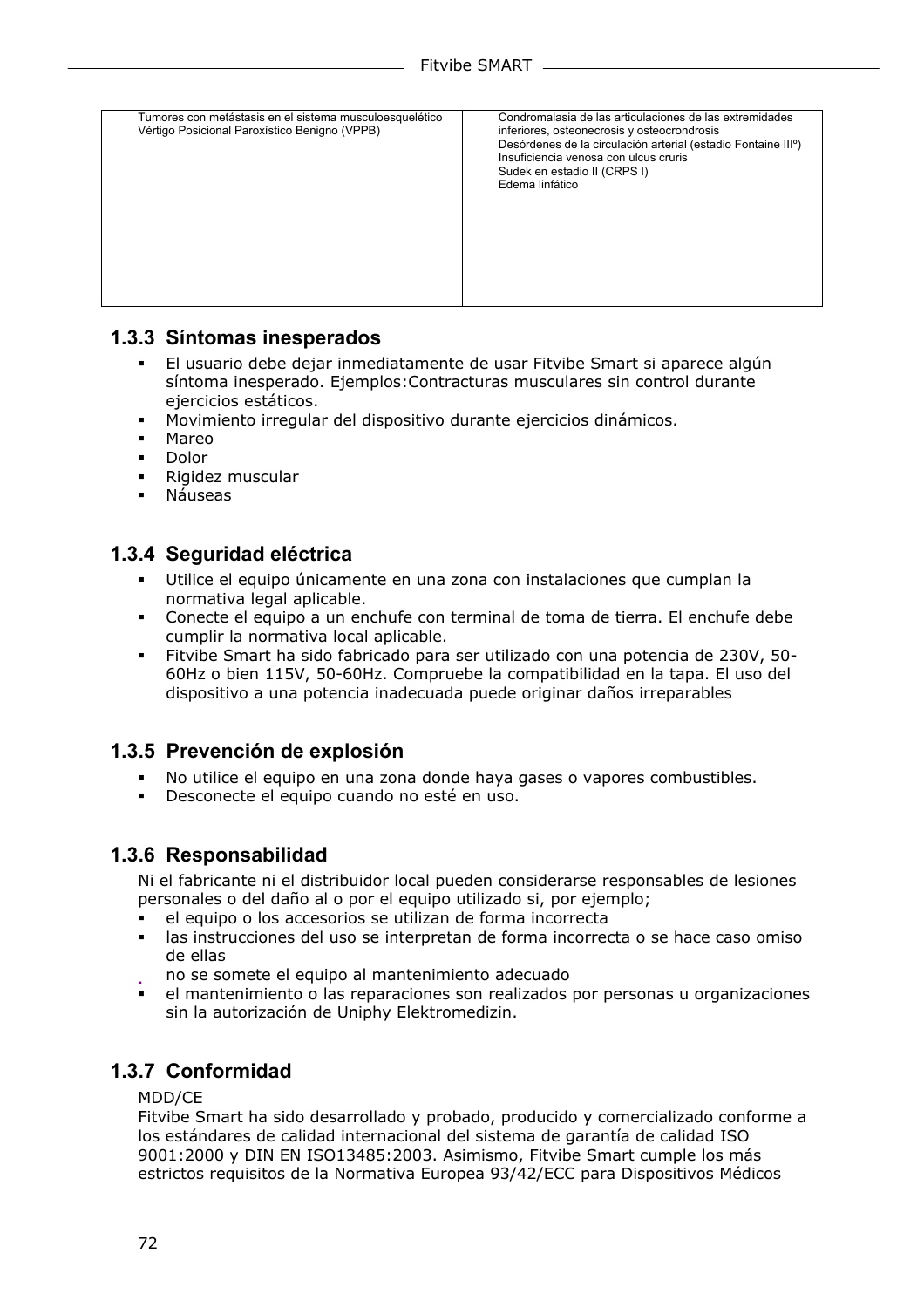(MDD), tal y como indica la presencia de una identificación de la CE (CE 0197) en el dispositivo. Además, la autoridad de certificación (ente notificado), TÜV Rheinlad/Berlín-Brandenburg, realiza comprobaciones regularmente. Esto le permite a Ud. como fisioterapeuta tener la certeza de que trabaja con un equipo que cumple todos los requisitos y que proporciona a Ud. y a sus pacientes los máximos niveles posibles de seguridad.

Consulte el capítulo 4 sobre las responsabilidades del fabricante.

## **1.3.8 Desactivación y desecho**

Siga las instrucciones siguientes cuando desactive el dispositivo de vibración "Fitvibe Smart":

Puede entregar el dispositivo, incluyendo todos los accesorios, a un proveedor de servicios de retirada de residuos especializado en productos electrónicos o capacitado para facilitar el dispositivo a un especialista de este tipo. En países donde los proveedores están obligados a retirar los dispositivos electrónicos fuera de uso puede contactar directamente con su proveedor.

Actualmente la mayoría de países ya cuentan con una legislación que impide que los consumidores tiren directamente sus productos electrónicos fuera de uso junto con sus residuos domésticos habituales. En el caso de que Ud. sea responsable de la retirada segura del sistema o que prefiera realizarlo Ud. mismo, le facilitamos la siguiente información:

Los componentes del dispositivo de vibración "Fitvibe Smart" pueden clasificarse del modo siguiente:

La base de vibración, el asa con unidad electrónica, los cables, las correas y la alfombrilla deben tratarse como residuos electrónicos o químicos ligeros. Estos componentes contienen estaño, cobre, hierro y una gama de otros metales y distintos plásticos. La mayoría de países consideran este tipo de productos como residuos químicos ligeros. Infórmese sobre las normas de eliminación de residuos aplicables en su país.

Los materiales de embalaje y las instrucciones pueden reciclarse. Puede llevarlas a un punto de recogida apropiado o añadirlas a sus residuos domésticos habituales en función de cómo esté organizado su sistema de eliminación de residuos local.

La información referida en este apartado sobre eliminación segura de artículos electrónicos es aplicable igualmente también a los accesorios.

# **2 Componentes e instalación**

## *2.1 Recepción*

- 7. Compruebe si el equipo se ha dañado durante el transporte.
- 8. Compruebe si los accesorios están intactos y completos.
	- o Informe a su proveedor inmediatamente de cualquier daño, defecto o entrega incompleta.
	- o iNo use el equipo en caso de daño o defecto!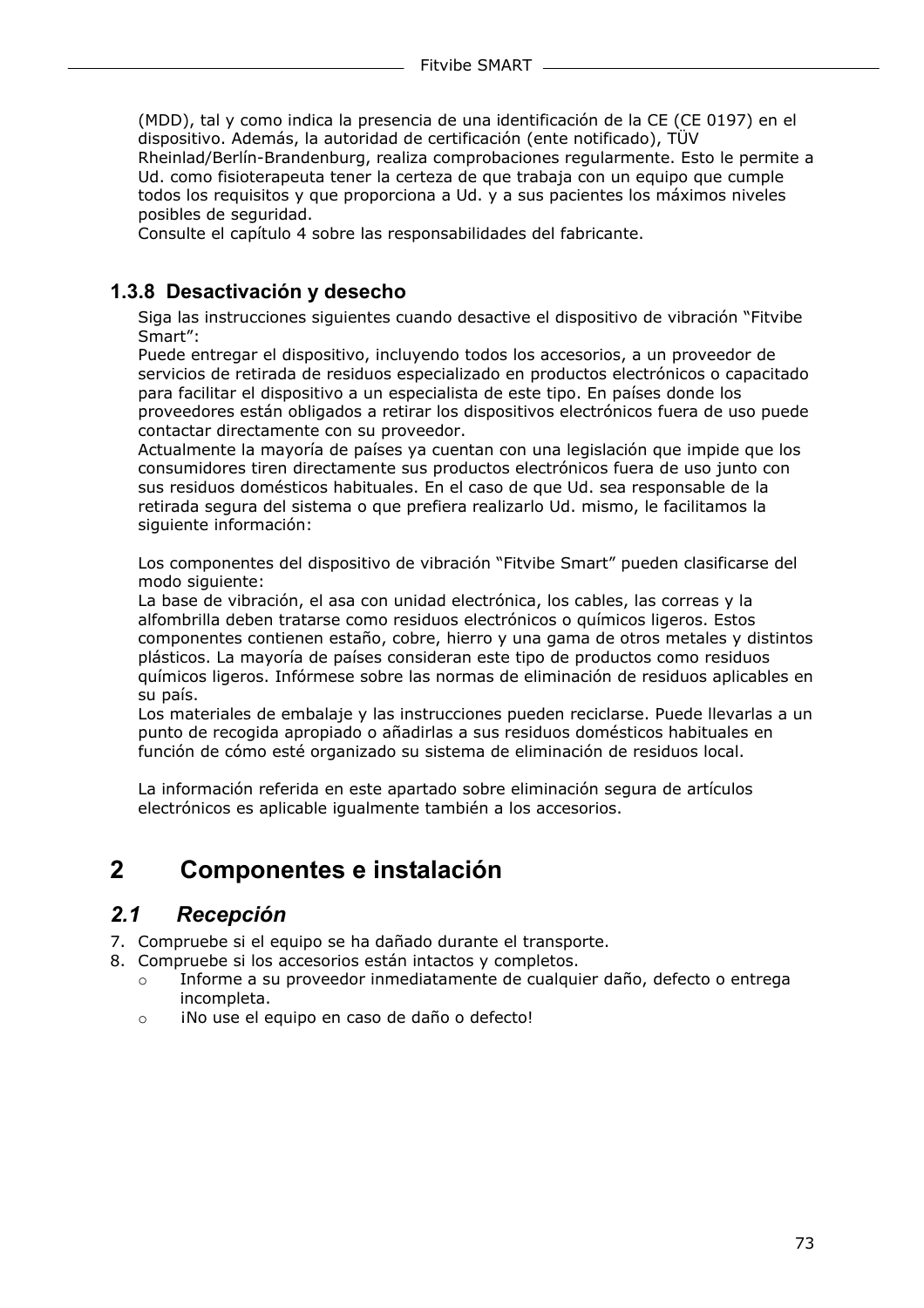## *2.2 Descripción de la unidad de control y los accesorios*

En la figura 1 se observa un diagrama de Fitvibe Smart con todos los accesorios. Los números del diagrama corresponden a la lista indicada a continuación.

- 5. Base de vibración
- 6. Correas (2 unidades)
- 6. Asa
- 18. Unidad de control/ pantalla
- 19. Botón "Inicio/Parada"
- 20.Botón "Flecha ARRIBA"
- 21.Botón "OK"
- 22.Botón "Flecha ABAJO"
- 23. Pantalla
- 30.Cojín lateral (accesorio opcional)
- 31.Alfombrilla (1 unidad)
- 32.Cable de alimentación
- 33. Interruptor de alimentación
- 34.Ajuste para las correas
- 35. Enchufe para conectar el mando a distancia
- 36. Mando a distancia "Inicio/Parada"

Además, en cada paquete encontrará:

- Póster con ejercicios
- "Fitvibe para principiantes"
- Manual



Figura 1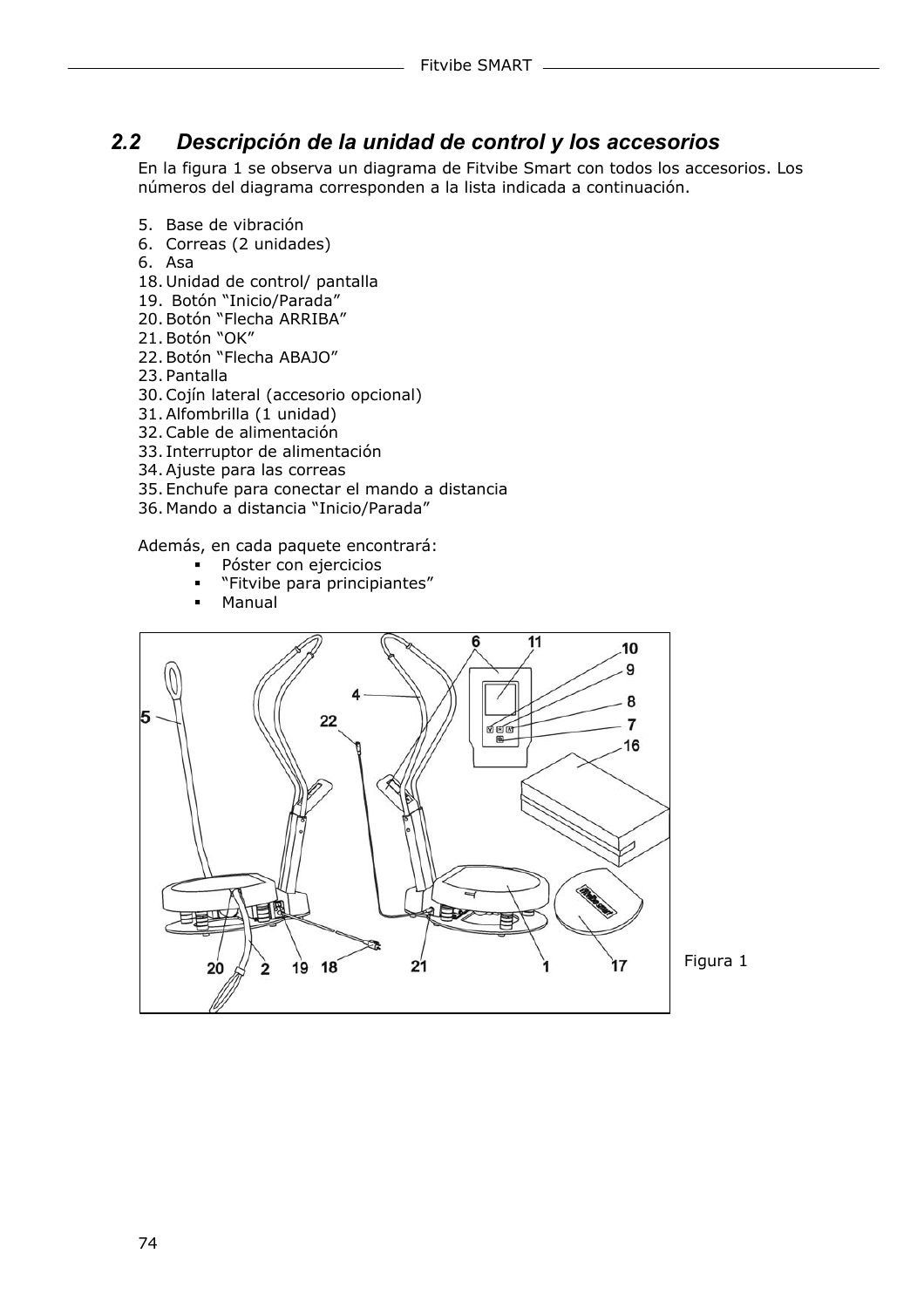## *2.3 Montaje*

- 19.Sitúe Fitvibe Smart sobre una base horizontal estable.
- 20. Inserte el asa (4) en los orificios de la unidad de control y fíjela con 2 tornillos a cada lado.



- 21. Utilice la conexión indicada (21) para conectar el mando a distancia (22).
- 22.Compruebe si el voltaje de red que se indica en la tapa corresponde al voltaje de su suministro de red (véase 1.3.4).
- 23.Conecte la conexión a la corriente (18) del dispositivo en un enchufe.
- 24. Encienda el interruptor de alimentación (19).

## *2.4 Transporte y almacenamiento*

Tenga en cuenta los aspectos siguientes si el equipo debe transportarse o almacenarse:

- Transporte o almacene el equipo en su embalaje original
- El período máximo de transporte o almacenaje es de 15 semanas
- Temperatura: de -20°C a +60°C
- Humedad relativa: de 10% a 100%
- Presión atmosférica: de 500 hPa a 1060 hPA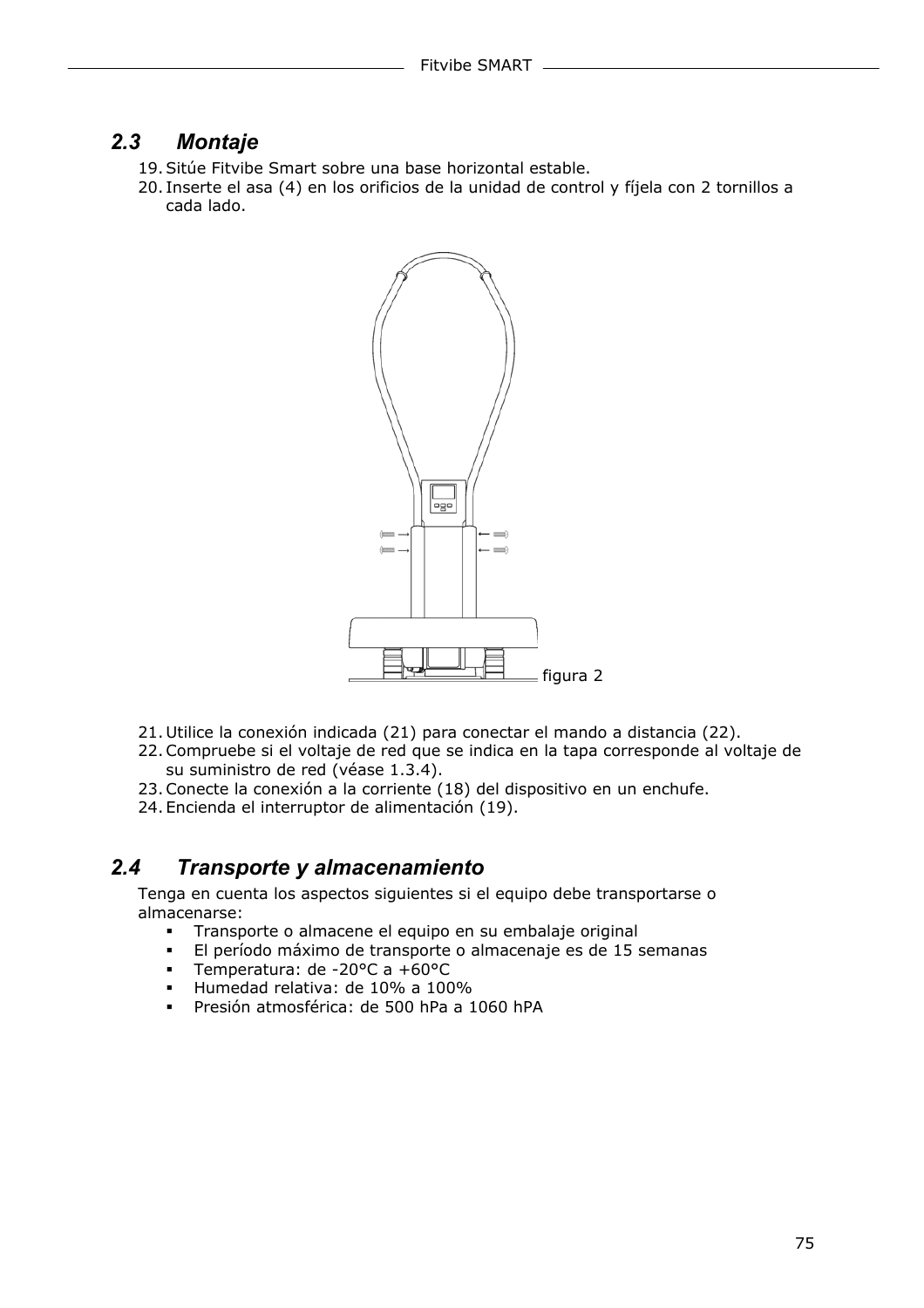# **3 Funcionamiento**

## *3.1 Introducción*

"Fitvibe Smart" genera vibraciones mecánicas tridimensionales del vector principal en sentido vertical.

"Fitvibe Smart" es muy fácil de usar. El principio básico es claro y evidente.

## *3.2 Primera sesión*

Asegúrese de que un entrenador cualificado supervisa la primera sesión de entrenamiento.

## *3.3 Instrucciones importantes*

- Compruebe que no existan contraindicaciones. (véase el punto 1.3.2)
- Debe dejar inmediatamente de usar Fitvibe Smart si aparece algún síntoma inesperado. (véase el punto 1.3.3)
- Use zapatos con suela flexible durante el entrenamiento.
- Use la alfombrilla cuando no sostenga su peso con los pies.
- Siga las instrucciones sobre el período de ejercicio y descanso para evitar lesiones.
- Empiece de puntillas con las rodillas dobladas para absorber la máxima cantidad de vibración a través de sus pantorrillas y muslos.
- No estire los miembros que están en contacto con la base de vibración. Corrija su posición si nota vibración en la cabeza, voz y/u ojos porque es el mejor indicador de que está en una posición incorrecta.
- Tome bebidas isotónicas o agua, aprox. de 30 a 60 minutos antes de iniciar la sesión de entrenamiento.

## *3.4 Usar Fitvibe Smart*

#### **3.4.1 Usar Fitvibe Smart en general**

- Mediante la flecha ARRIBA y ABAJO (8,10) puede deslizarse por el menú.
- Presione el botón OK (10) para activar el objeto del menú mostrado
- Cambie los ajustes mediante la flecha ARRIBA y ABAJO (8, 10)
- Presione el botón OK (10) durante más de 0,3 seg. para retroceder en el menú.

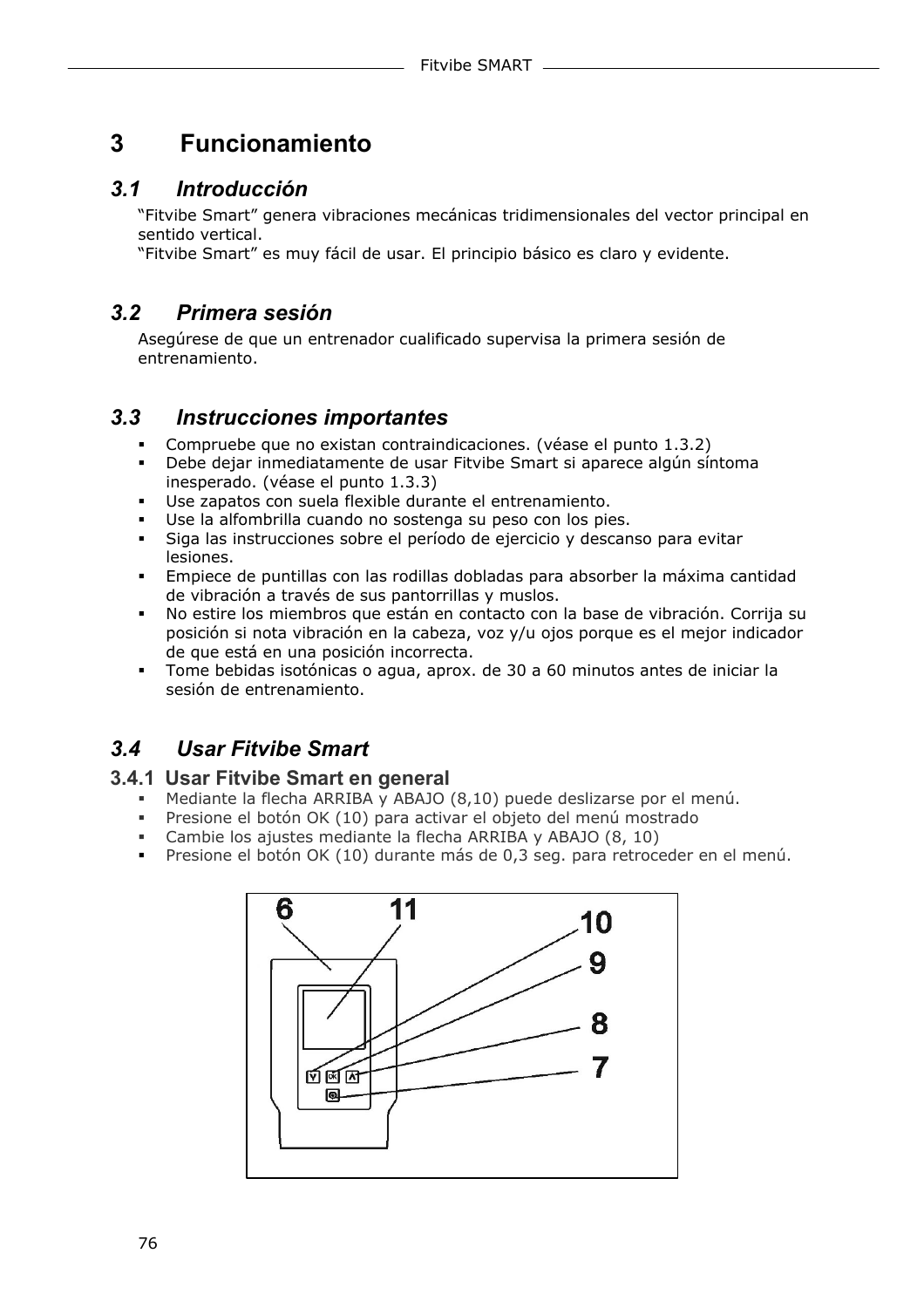```
Figura 3
```
- Cuando conecte el equipo aparecerá una pantalla de bienvenida que le ofrecerá 3 posibilidades:
	- o Si presiona el botón de la flecha ARRIBA (8) durante más de 0,3 seg. aparecerá la lista de contraindicaciones (véase el punto 1.3.2)
	- o Si presiona el botón de la flecha ABAJO (10) durante más de 0,3 seg. aparecerán los ajustes del sistema (véase el punto 3.4.2)
	- o Presione el botón OK (9) para continuar y aparecerá el menú de indicaciones (véase el punto 3.4.3)

## **3.4.2 Ajustes del sistema**

#### **Los elementos del menú son:**

• **Idioma** 

Idioma del texto de la pantalla: inglés, holandés, alemán, ...

• **Volumen del "bip"** 

Puede modificarse entre 0% (sin sonido) y 100% (sonido máximo).

• **"Bips" de botón**

Sí: El sonido de presión de los botones está activado.

No: El sonido de presión de los botones está desactivado.

#### • **"Bips" de alerta**

 Sí: Las alertas auditivas señalan el final de una actividad o del período de descanso.

No: No se generan alertas auditivas para anunciar el final de una actividad o del período de descanso.

#### • **Tiempo de actividad del programa de inicio rápido libre**

El tiempo estándar ofrecido en el menú de inicio rápido puede modificarse en diferentes etapas desde 10 a 180 segundos.

### • **Intensidad del programa de inicio rápido libre**

La intensidad de vibración estándar ofrecida puede modificarse en 6 niveles, amplitud de influencia y frecuencia de vibración.

#### **3.4.3 Resumen de los modos de funcionamiento**

El menú principal permite la selección de diversas indicaciones y un modo libre.

#### • **Indicaciones**

Las indicaciones son programas por defecto de Fitvibe Smart. Para cada indicación hay 4 niveles de programas de entrenamiento con diferentes ejercicios y parámetros.

Las imágenes muestran claramente cómo ejecutar la posición correcta y al pulsar el botón OK (9) se muestran los parámetros de entrenamiento. (La pantalla también retrocede automáticamente al cabo de un par de segundos).

Puede avanzar y retroceder en los ejercicios usando las flechas Arriba y Abajo;

La palabra "Ejercicio" se muestra en el encabezamiento de la pantalla. El número del ejercicio dentro de la secuencia se muestra a la derecha.

Ejemplo: Ejercicio 3 / 5: El ejercicio en curso es el tercero de un total de cinco. El número de ejercicio se muestra arriba a la izquierda debajo del encabezamiento, por ejemplo, 37.

Mientras transcurre el tiempo de actividad y durante las pausas se muestra una pantalla de tiempo distinta.

Siempre que transcurra el tiempo de actividad, tanto éste como el tiempo de pausa asociado pueden eliminarse presionando durante unos segundos el botón STOP.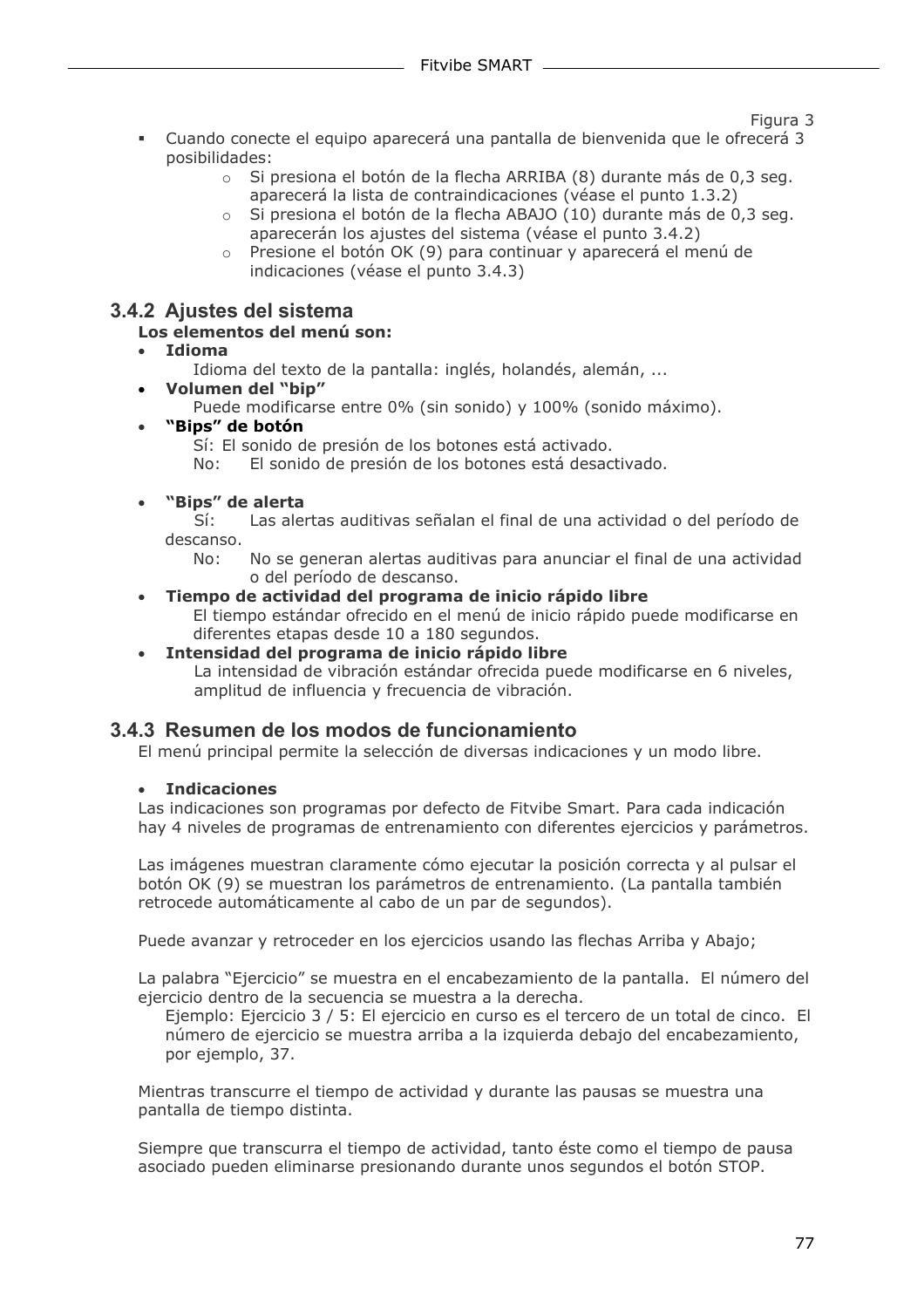Si no transcurre tiempo de actividad ni de pausa, presionando durante unos segundos el botón OK pasará de la pantalla de tiempo al menú de parámetros. Si vuelve a presionar durante unos segundos el botón OK, regresará al menú principal.

#### **Modo libre**

En este menú podrá iniciar las vibraciones inmediatamente con los parámetros preestablecidos pulsando el botón de inicio / parada (7). Con el botón de flecha ARRIBA (8) y ABAJO (10), el usuario puede cambiar la duración y la intensidad del entrenamiento.

Mientras transcurre el tiempo de actividad, se muestra una pantalla de tiempo con dígitos extragrandes (pantalla de tiempo de actividad).

La intensidad del entrenamiento puede modificarse con el botón de flecha ABAJO  $(10).$ 

Cuando el tiempo se detiene (con el botón de inicio / parada), puede volver al menú de parámetros presionando durante unos segundos el botón OK.

#### **3.4.4 Interruptor de inicio-parada**

El dispositivo de vibración "Fitvibe Smart" cuenta con dos interruptores de inicioparada. Ambos pueden iniciar y detener la vibración de forma independiente entre sí: Hay un botón de inicio-parada de color naranja (7) situado en la unidad de control; el mando a distancia (22) está conectado a la unidad de control mediante un cable.

#### **3.4.5 Uso de las correas**



Las correas pueden usarse para transferir la vibración a ciertas partes del cuerpo tal y como se muestra en la imagen. Las correas no elásticas sirven para transferir las vibraciones a los músculos en cuestión. Las correas pueden tensarse a la base de vibración en el ajuste de correas (20). Las correas disponen de líneas de referencia de distintos colores que permiten al usuario ajustar la longitud de una correa a la longitud de la otra.

#### **3.4.6 Parámetros de entrenamiento por vibración**

| Frecuencia de vibración:                 | $30 - 35 - 40$ Hz                             |               |
|------------------------------------------|-----------------------------------------------|---------------|
| Intensidad (amplitud):                   | alta / baja                                   |               |
| Tiempo de actividad:                     | $0 - 180$ seq.                                |               |
| Modos de funcionamiento:<br>rendimiento) | Relax y Masaje                                | (4 niveles de |
|                                          | Entrenamiento de la parte superior del cuerpo |               |
|                                          |                                               |               |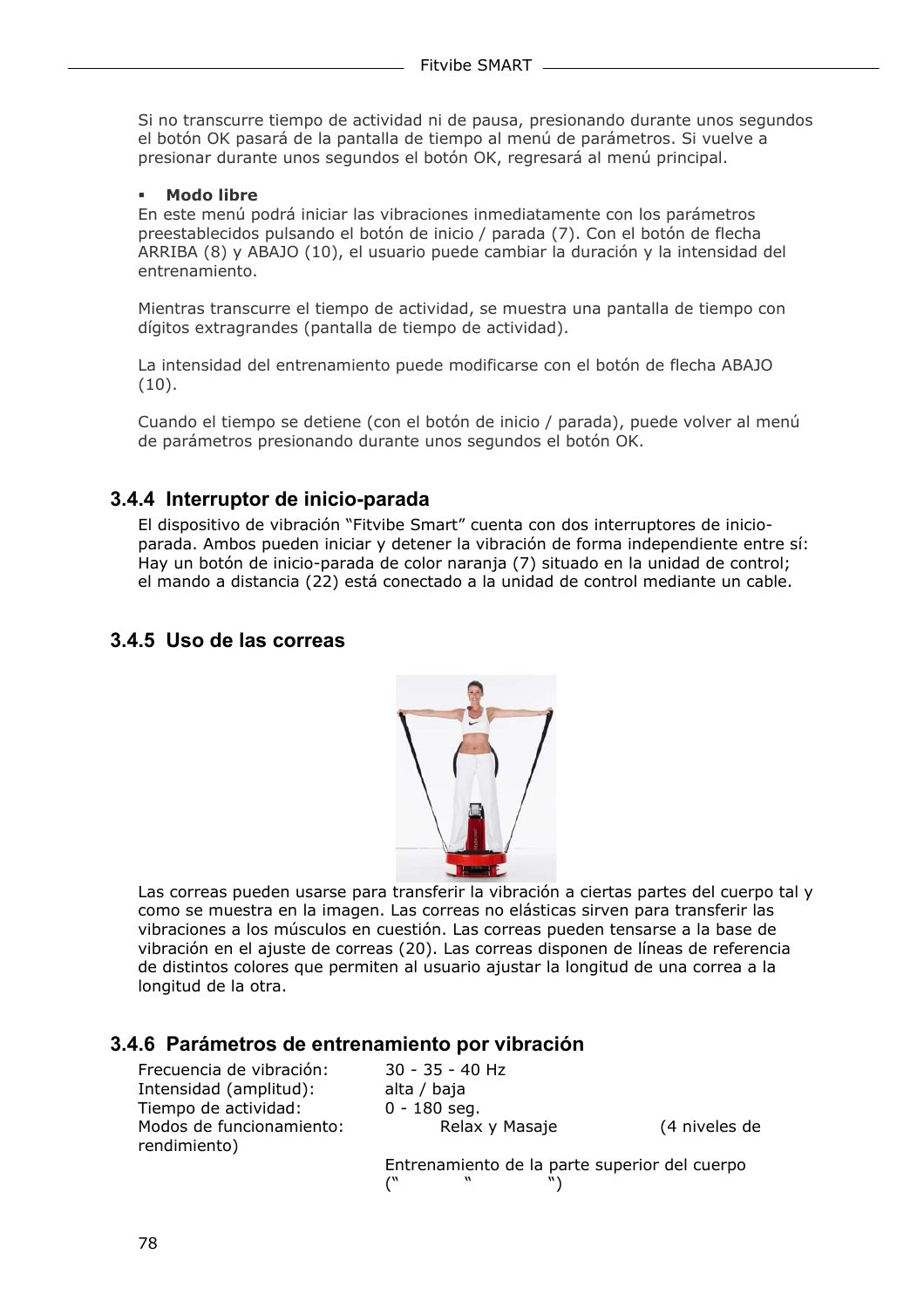|   | <b>Fitvibe SMART</b>                          |   |   |
|---|-----------------------------------------------|---|---|
|   | Entrenamiento de la parte inferior del cuerpo |   |   |
| w | Estiramientos<br>Remodelación de la figura    | w | v |

Modo libre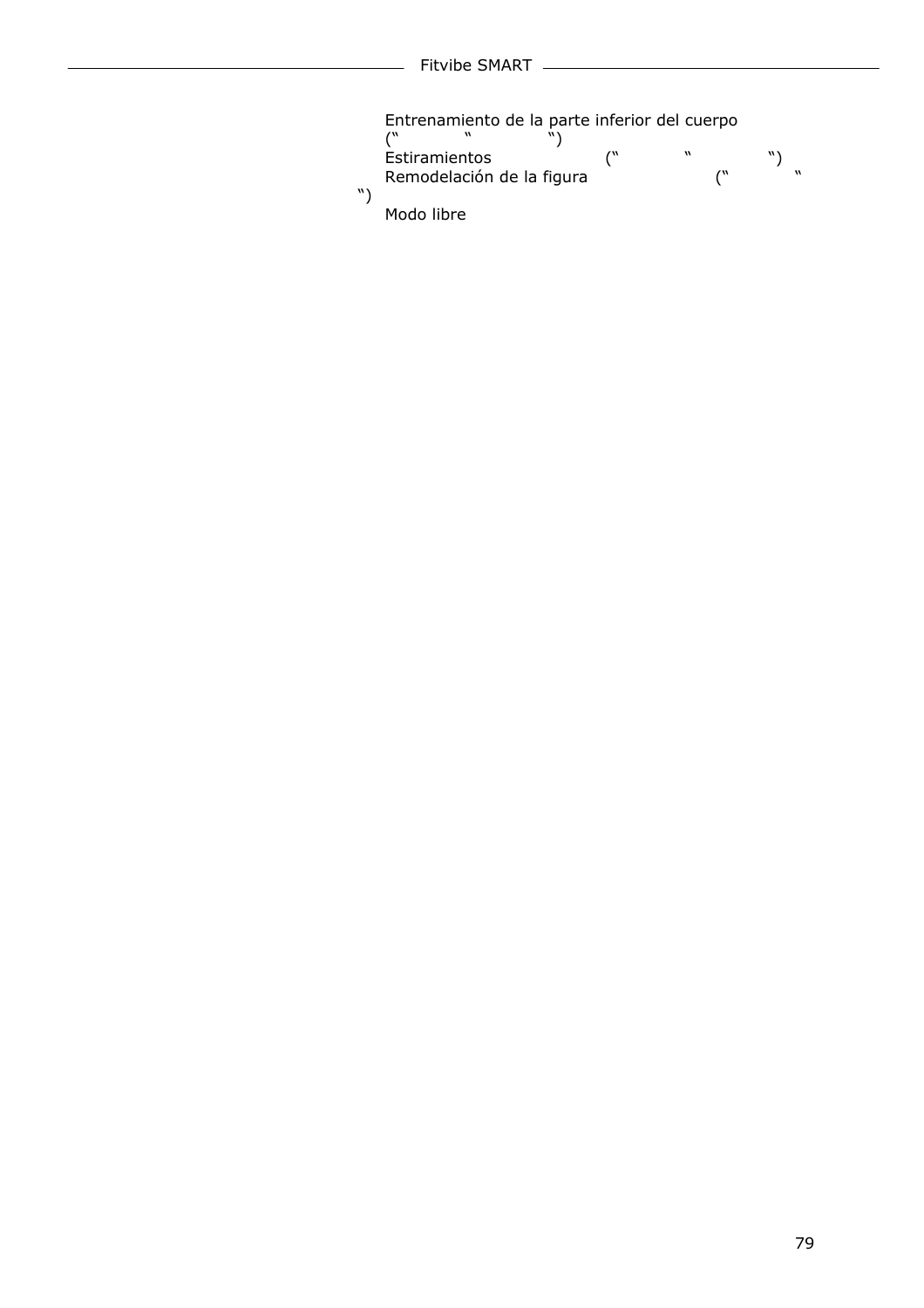#### **3.4.7 Aumentar el esfuerzo del entrenamiento**

Puede aumentar el esfuerzo necesario de distintas maneras, tales como:

- Aumentar la frecuencia de vibración
- Prolongar los períodos de actividad
- Acortar los períodos de descanso
- Aumentar la intensidad de baja a alta
- Aumentar el número de repeticiones

También puede aumentar el esfuerzo necesario haciendo que los ejercicios sean más difíciles de realizar. Puede conseguirlo de distintas maneras:

- seleccionando posiciones de inicio más difíciles / más complicadas (véase el póster)
- cambiando los ejercicios de estáticos a dinámicos
- aumentando la sección de músculo estirado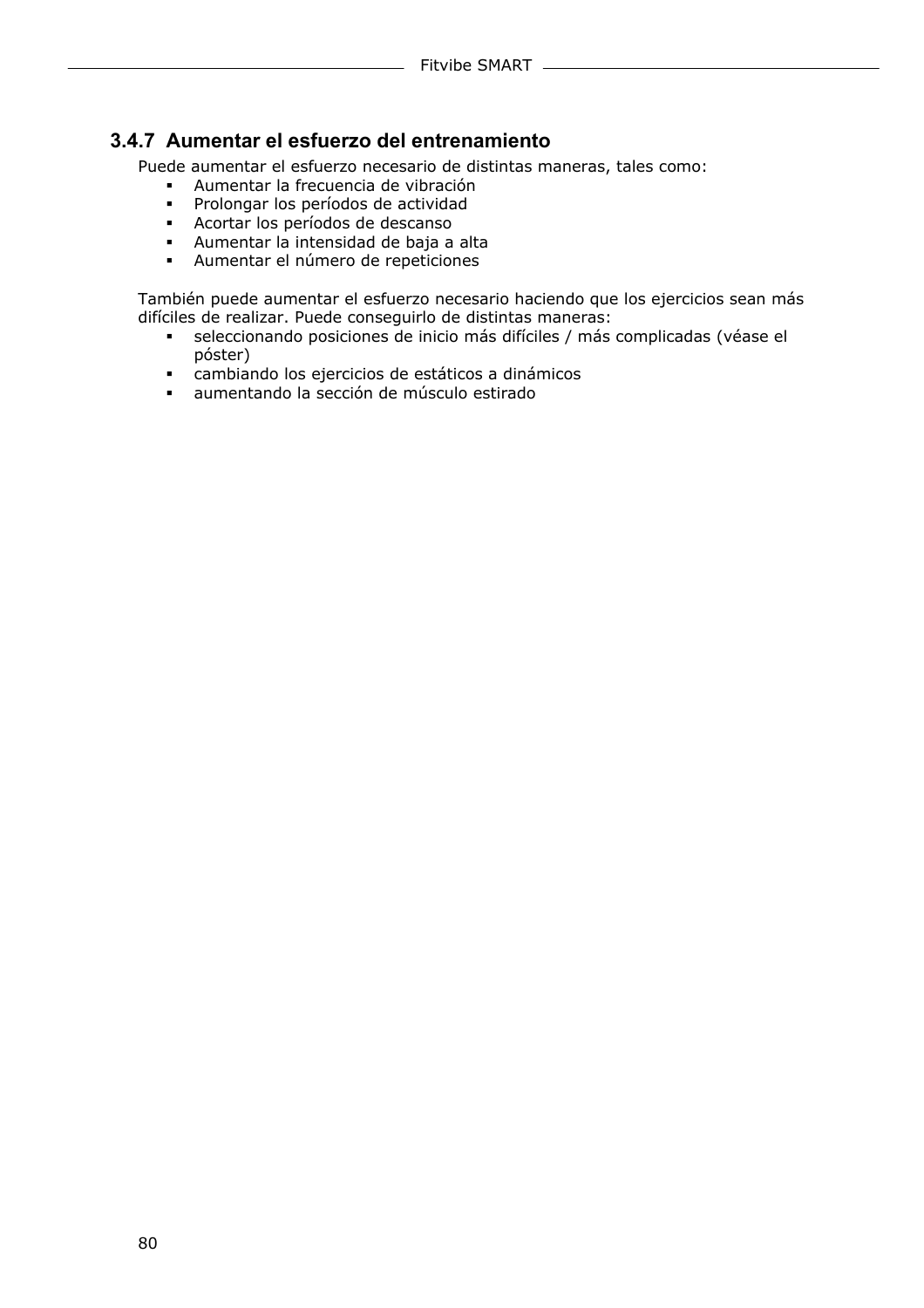## **4 Problemas técnicos, garantía, mantenimiento y limpieza**

## *4.1 Problemas técnicos*

#### **4.1.1 El dispositivo no se pone en marcha**

Compruebe si hay suministro eléctrico, si el interruptor de alimentación está conectado y si el cable y los fusibles de potencia están conectados correctamente. Si los fusibles están fundidos y necesita reemplazarlos, asegúrese de que utiliza el tipo de fusible indicado en la placa tipo. Puede solicitar a su proveedor los fusibles correctos.

#### **4.1.2 Parece que no ejecuta ninguna función**

Desconecte el dispositivo y conéctelo de nuevo. Contacte a su proveedor si el problema no desaparece.

## *4.2 Garantía y asistencia técnica*

- Únicamente ingenieros de asistencia técnica debidamente autorizados pueden realizar reparaciones o modificaciones y añadir elementos al dispositivo.
- El sistema eléctrico del usuario debe cumplir todas las leyes y normativas.
- El dispositivo debe ser utilizado únicamente por personas debidamente autorizadas en cumplimiento estricto del manual del usuario.
- El dispositivo sólo puede utilizarse para el propósito previsto.
- El dispositivo debe recibir un mantenimiento regular en cumplimiento de las instrucciones de mantenimiento.
- Deben cumplirse todas las restricciones legales respecto al uso del dispositivo.

Aparte de los fusibles, no hay otros componentes dentro del dispositivo "Fitvibe Smart" que el usuario deba intercambiar y reemplazar. En caso de uso incorrecto e incumplimiento de las instrucciones de mantenimiento, Uniphy Elektromedizin GmbH & Co. KG y sus representantes debidamente designados dejarán de ser responsables de cualquier daño, lesión personal, defecto o mal funcionamiento resultante. Su proveedor facilitará servicio de asistencia técnica y de garantía. Se aplicarán los términos y condiciones de su proveedor. La garantía será inválida en caso de incumplimiento de las instrucciones mencionadas anteriormente. Está previsto que el dispositivo tenga una vida útil de 10 años.

Fitvibe SMART está destinado a un "entorno no profesional"

Período de garantía: 2 años con un máximo de 1.000 horas de funcionamiento. El uso medio de Fitvibe SMART no debe superar 1 hora (tiempo de vibración) al día. Un uso más intensivo es considerado por el fabricante como entorno profesional para el que se han desarrollado las series Fitvibe Medical y Fitvibe Excel.

## *4.3 Mantenimiento*

El fabricante recomienda someter el dispositivo a una inspección anual por parte de un ingeniero. Debe prestarse especial atención a la revisión de los componentes siguientes:

- todas las conexiones atornilladas y sujetas mecánicamente
- todos los cables y sus elementos de conexión (control visual)
- la seguridad funcional del interruptor manual y del interruptor de pie
- los soportes de caucho (comprobación visual de posible avería mecánica)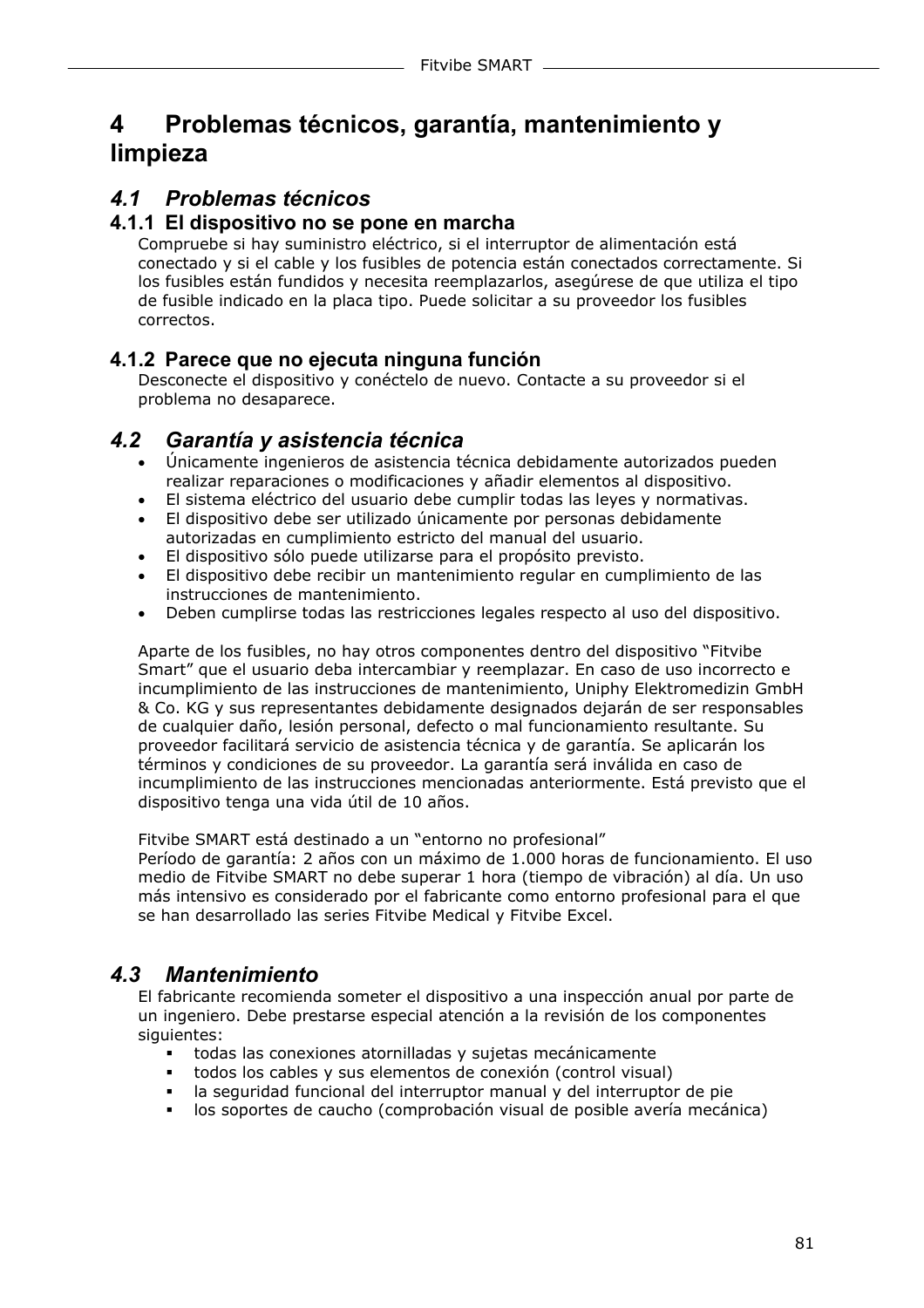## *4.4 Cómo limpiar el dispositivo*

Puede usar un paño ligeramente húmedo para limpiar la base de vibración, la unidad de control y los accesorios. ¡Utilice un detergente suave y no abrasivo! El asa, si es necesario, puede limpiarse con un desinfectante comercial.